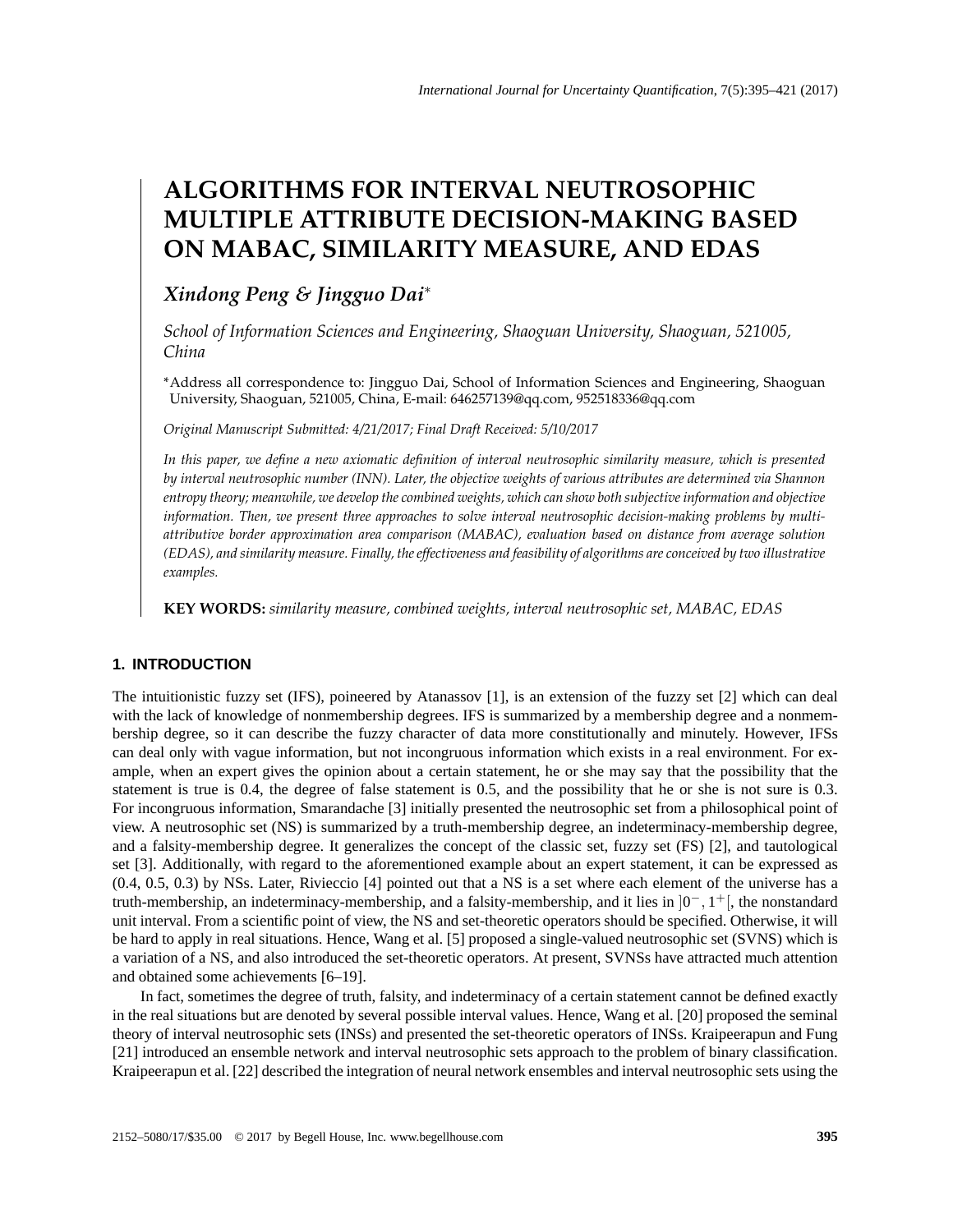bagging technique for predicting regional-scale potential for mineral deposits as well as quantifying uncertainty in the predictions. Lupia $\tilde{n}$ ez [23] studied some relations between the interval neutrosophic set and its topology. Zhang et al. [24] proposed some operations and a comparison method for interval neutrosophic numbers (INNs), and applied them to multiple attribute decision-making (MADM). Ye [25] proposed some similarity measures for INSs, and applied them to MADM. Sahin and Karabacak [26] gave a system of axioms for inclusion measure of INSs and also developed a simple inclusion measure for ranking the INSs. Tian et al. [27] established two optimization models to determine the attribute weights in MADM situations where knowledge regarding the weight information is incomplete and the attribute values are INN. Zhang et al. [28] proposed an improved weighted correlation coefficient based on integrated weight for INSs. Zhao et al. [29] presented an interval neutrosophic MADM method based on generalized weighted aggregation operator. Ye [30] introduced an interval neutrosophic MADM method based on the possibility degree ranking method and ordered weighted aggregation operators of INNs. Liu and Tang [31] introduced some power generalized aggregation operators based on INSs. Liu and Wang [32] presented a MADM method based on a interval a neutrosophic prioritized OWA operator. A time-aware approach using INS to select cloud service was proposed by Ma et al. [33]. Zhang et al. [34] proposed a MADM method based on ELECTRE IV for INSs. Meanwhile, Liu et al. [35] also proposed a MADM method based on ELECTRE for INSs. Şahin [36] presented a cross-entropy measure on INSs. By considering credibility on every evaluation value of attributes in interval neutrosophic decision-making, Ye [37] proposed two credibility-induced interval neutrosophic weighted operators, and investigated their properties in detail. Yang et al. [38] generalized a linear assignment method to accommodate the interval neutrosophic sets based on the Choquet integral. Meanwhile, inspired by soft set theory [39], linguistic set theory [40] and hesitant fuzzy set theory [41], some extensional models such as interval neutrosophic soft set [42], interval neutrosophic linguistic set [43,44], and interval neutrosophic hesitant fuzzy set [45,46] are shown. Ye [47] also introduced the concept of simplified neutrosophic sets (SNSs), which can be described by three real numbers in the real unit interval [0, 1], and proposed a multiple attribute decision-making method using the aggregation operators of SNSs. Furthermore, We also introduced the concept of a simplified neutrosophic set (SNS), which is a subclass of a neutrosophic set and includes the concepts of INS and SVNS, and defined some operational laws of SNSs.

In order to compute the similarity measure of two INSs, we propose a new axiomatic definition of the similarity measure, which takes the form of INN. Comparing with the existing studies [25,28,48], our similarity measure can retain more original decision information.

Evaluation based on distance from average solution (EDAS), originally proposed by Ghorabaee et al. [49], is a new MADM method for inventory ABC classification. It is very useful when we have some conflicting parameters. The desirable alternative has a smaller distance from the ideal solution and a greater distance from the nadir solution in these MADM methods. Ghorabaee et al. [50] extended the EDAS method to supplier selection.

The multiattributive border approximation area comparison (MABAC) method is a novel method presented in [51]. It has a systematic process, simple computation procedure, and sound logic. Inspired by Pythagorean fuzzy sets [52,53], Peng and Yang [54] applied the MABAC to R&D project selection for obtaining the best project.

Considering that different attribute weights will determine the ranking results of alternatives, we study a new method to determine the attribute weights by combining the subjective factor with the objective factor. This model is different from the existing methods, which can be divided into two parts: one is the subjective weighting determination methods and the other is the objective weighting determination methods, which can be calculated by the Shannon entropy method [55]. The subjective weighting methods focus on the preference information of the decision-maker [7,24,25,28,29,37], while they ignore the objective information. The objective weighting does not take the preference of the decision-maker into account; in other words, the similar methods fail to take the risk attitude of the decisionmaker into account [27]. The function of our model can show both the subjective information and the objective information. Hence, a novel combined model to obtain attribute weights is proposed.

As far as we know, however, the study of the decision-making problem based on proposed similarity measure, EDAS, and MABAC methods has not been reported in the existing academic literature. Therefore, it is a glamorous research topic to apply similarity measure, EDAS, and MABAC methods in decision-making to rank and obtain the best alternative under an interval neutrosophic environment. Meanwhile, through a comparison analysis of the existing algorithms, their objective information is executed, and the approach which maintains consistency of its results is determined.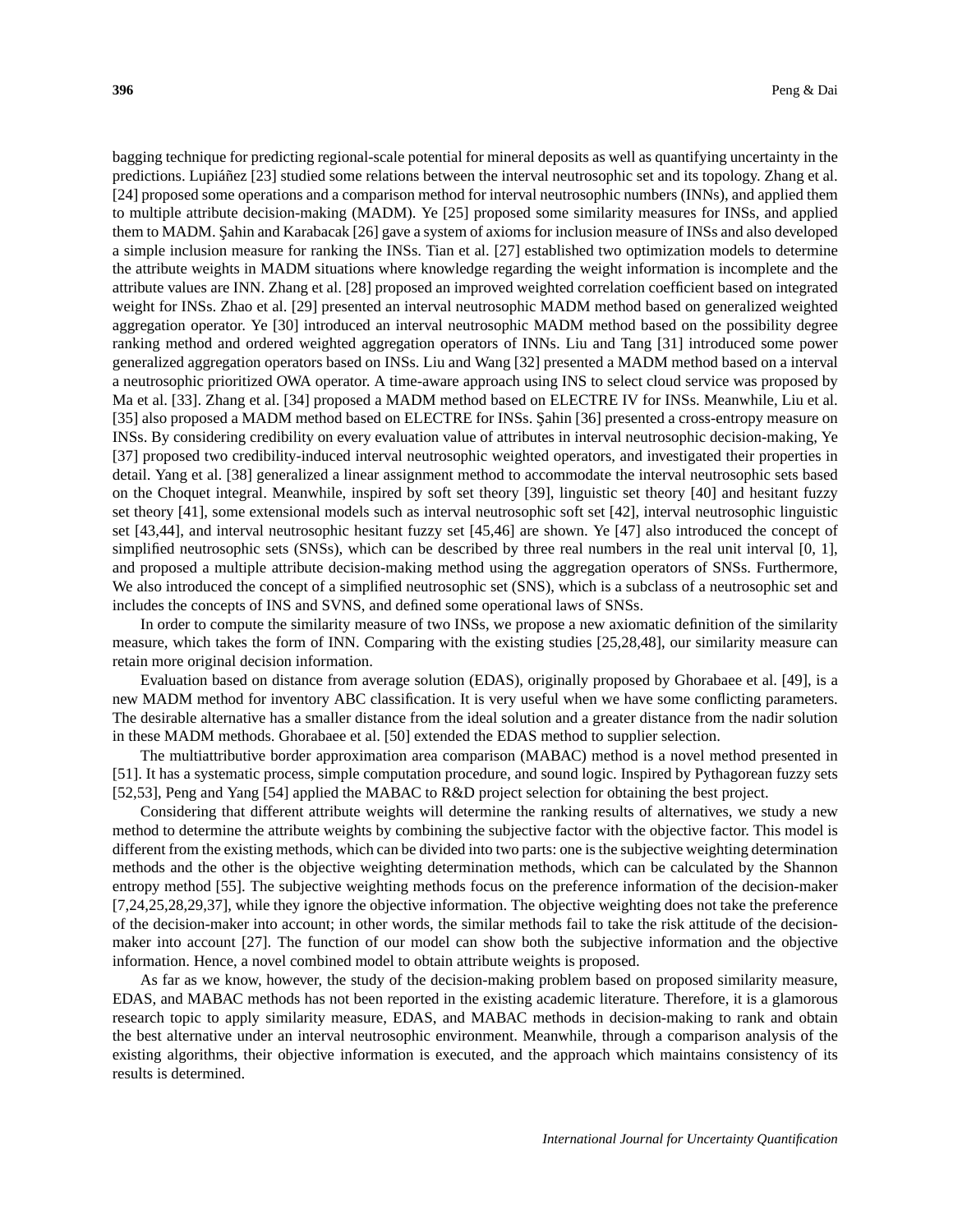The remainder of this paper is organized as follows: In Section 2, we review some fundamental concepts of NS, SVNS, and INS. In Section 3, a new axiomatic definition of interval neutrosophic similarity measure and distance measure is investigated. In Section 4, three decision approaches based on MABAC, EDAS, and similarity measure under interval neutrosophic environment are shown. In Section 5, two illustrative examples are proved to state the proposed methods. In Section 6, we compare the novel proposed approaches with the existing interval neutrosophic decision-making approaches. The paper makes a conclusion in Section 7.

## **2. PRELIMINARIES**

In this section, we first recall some basic ideas of NS, SVNS, and INS, and their properties.

#### **2.1 Interval Neutrosophic Set**

NS is a portion of neutrosophy, which researches the origin and domain of neutralities, as well as their interactions with diverse ideational scope [3], and is a convincing general formal framework, which extends the presented sets [1,2] from a philosophical point of view. Smarandache [3] introduced the definition of NS as follows:

**Definition 1** ([3]). Let X be a universe of discourse, with a class of elements in X denoted by x. A NS B in X is summarized by a truth-membership function  $T_B(x)$ , an indeterminacy-membership function  $I_B(x)$ , and a falsitymembership function  $F_B(x)$ . The functions  $T_B(x)$ ,  $I_B(x)$ , and  $F_B(x)$  are real standard or nonstandard subsets of  $]0^-, 1^+[$ . That is,  $T_B(x) : X \rightarrow ]0^-, 1^+[$ ,  $I_B(x) : X \rightarrow ]0^-, 1^+[$ , and  $F_B(x) : X \rightarrow ]0^-, 1^+[$ .

There is restriction on the sum of  $T_B(x)$ ,  $I_B(x)$ , and  $F_B(x)$ , so  $0^- \leq \sup T_B(x) + \sup T_B(x) + \sup F_B(x) \leq 3^+$ . As mentioned above, it is hard to apply the NS to solve some real problems. Hence, Wang et al. [5] presented SVNS, which is a subclass of the NS and mentioned the definition as follows:

**Definition 2** ([5]). Let X be a universe of discourse, with a class of elements in X denoted by x. A SVNS N in X is summarized by a truth-membership function  $T_N(x)$ , an indeterminacy-membership function  $I_N(x)$ , and a falsity-membership function  $F_N(x)$ . Then a SVNS N can be denoted as follows:

$$
N = \{ \langle x, T_N(x), I_N(x), F_N(x) \rangle \mid x \in X \},\tag{1}
$$

where  $T_N(x)$ ,  $I_N(x)$ ,  $F_N(x) \in [0,1]$  for  $\forall x \in X$ . Meanwhile, the sum of  $T_N(x)$ ,  $I_N(x)$ , and  $F_N(x)$  fulfills the condition  $0 \leq T_N(x) + I_N(x) + F_N(x) \leq 3$ . For a SVNS N in X, the triplet  $(T_N(x), I_N(x), F_N(x))$  is called the single-valued neutrosophic number (SVNN). For convenience, we can simply use  $x = (T_x, I_x, F_x)$  to represent a SVNN as an element in the SVNS N.

**Definition 3** ([20]). Let X be a universe of discourse, with a class of elements in X denoted by x. An INS A in X is summarized by a truth-membership function  $T<sub>A</sub>(x)$ , an indeterminacy-membership function  $I<sub>A</sub>(x)$ , and a falsity-membership function  $F_A(x)$ . Then an INS A can be denoted as follows:

$$
A = \{ \langle x, T_A(x), I_A(x), F_A(x) \rangle \mid x \in X \}. \tag{2}
$$

For each point x in X,  $T_A(x) = [T_A^L(x), T_A^U(x)], I_A(x) = [I_A^L(x), I_A^U(x)], F_A(x) = [F_A^L(x), F_A^U(x)] \subseteq [0, 1],$  and  $0 \leq T_A^U(x) + I_A^U(x) + F_A^U(x) \leq 3$ . For convenience, we can simply use  $x = (T^L, T^U], [I^L, I^U], [F^L, F^U]$  to represent an INN as an element in the INS A.

**Definition 4** ([3]). An INS N is contained in other INS M,  $N \subseteq M$  if and only if  $T_N^L(x) \leq T_M^L(x)$ ,  $T_N^U(x) \leq$  $T_M^U(x), I_N^L(x)\geq I_M^L(x), I_N^U(x)\geq I_M^U(x), F_N^L(x)\geq F_M^L(x), F_N^U(x)\geq F_M^U(x)$  for  $\forall x$ .

**Definition 5** ([24]). Let  $x_1 = ([T_1^L, T_1^U], [I_1^L, I_1^U], [F_1^L, F_1^U])$  and  $x_2 = ([T_2^L, T_2^U], [I_2^L, I_2^U], [F_2^L, F_2^U])$  be two INNs, and  $\lambda > 0$ ; then the operations for the INNs are defined as follows:

(1) 
$$
\lambda x_1 = ([1 - (1 - T_1^L)^{\lambda}, 1 - (1 - T_1^U)^{\lambda}], [(I_1^L)^{\lambda}, (I_1^U)^{\lambda}], [(F_1^L)^{\lambda}, (F_1^U)^{\lambda}]);
$$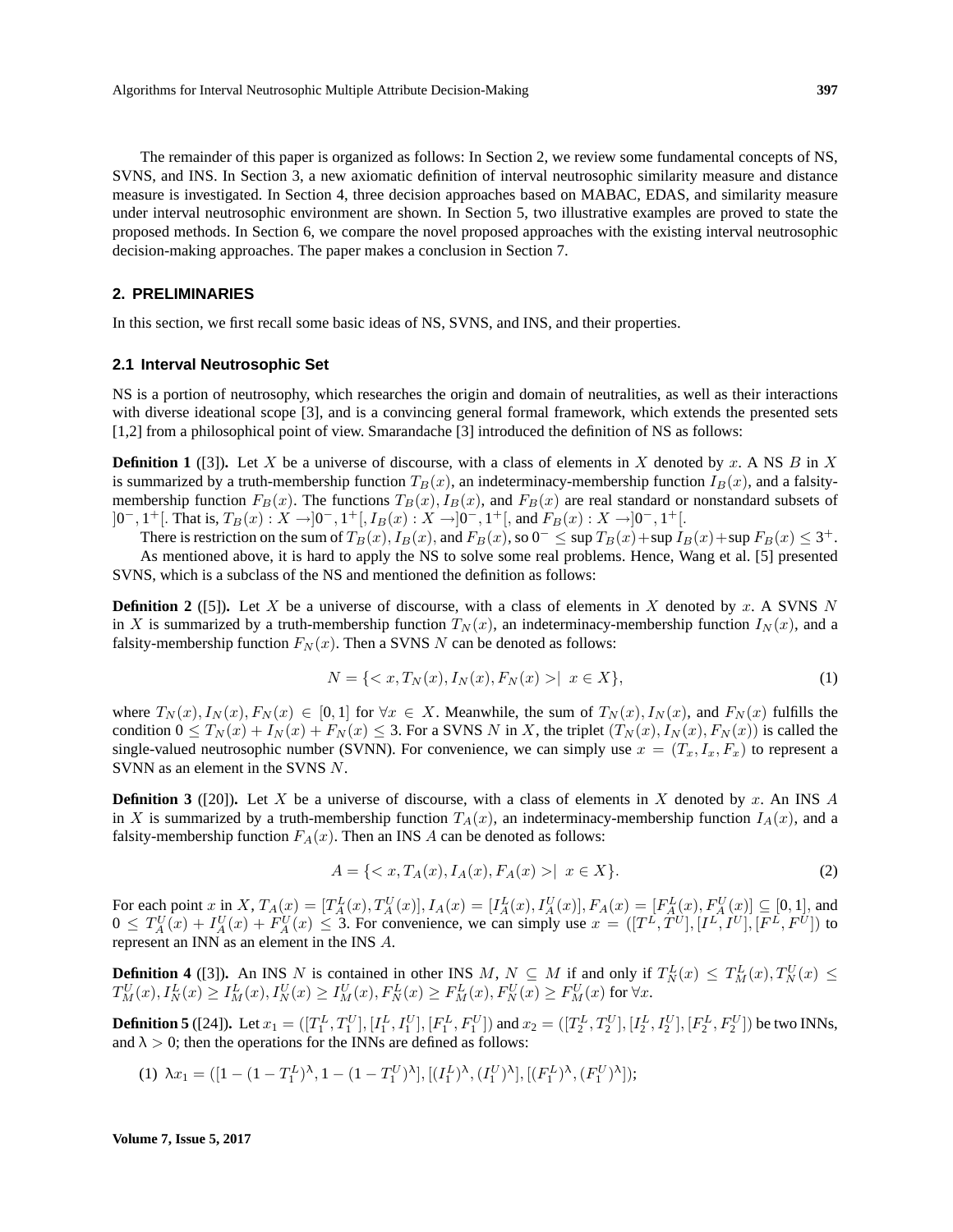$$
(2) \ x_1^{\lambda} = ([(T_1^L)^{\lambda}, (T_1^U)^{\lambda}], [1 - (1 - I_1^L)^{\lambda}, 1 - (1 - I_1^U)^{\lambda}], [1 - (1 - F_1^L)^{\lambda}, 1 - (1 - F_1^U)^{\lambda}]);
$$
\n
$$
(3) \ x_1 \bigoplus x_2 = ([T_1^L + T_2^L - T_1^L T_2^L, T_1^U + T_2^U - T_1^U T_2^U], [I_1^L * I_2^L, I_1^U * I_2^U], [F_1^L * F_2^L, F_1^U * F_2^U]);
$$
\n
$$
(4) \ x_1 \bigotimes x_2 = ([T_1^L * T_2^L, T_1^U * T_2^U], [I_1^L + I_2^L - I_1^L I_2^L, I_1^U + I_2^U - I_1^U I_2^U], [F_1^L + F_2^L - F_1^L F_2^L, F_1^U + F_2^U - F_1^U F_2^U]);
$$
\n
$$
(5) \ x_1^c = ([F_1^L, F_1^U], [1 - I_1^U, 1 - I_1^L], [T_1^L, T_1^U]).
$$

**Theorem 1** ([24]). Let  $x_1 = ([T_1^L, T_1^U], [I_1^L, I_1^U], [F_1^L, F_1^U])$  and  $x_2 = ([T_2^L, T_2^U], [I_2^L, I_2^U], [F_2^L, F_2^U])$  be two INNs, *and*  $\lambda$ ,  $\lambda_1$ ,  $\lambda_2 > 0$ *, then we have* 

- (1)  $x_1 \bigoplus x_2 = x_2 \bigoplus x_1;$
- (2)  $x_1 \bigotimes x_2 = x_2 \bigotimes x_1;$
- (3)  $\lambda(x_1 \bigoplus x_2) = \lambda x_1 \bigoplus \lambda x_2;$
- (4)  $(x_1 \otimes x_2)^\lambda = x_1^\lambda \otimes x_2^\lambda;$
- (5)  $\lambda_1 x_1 \bigoplus \lambda_2 x_1 = (\lambda_1 + \lambda_2) x_1;$
- (6)  $x_1^{\lambda_1} \bigotimes x_1^{\lambda_2} = x_1^{\lambda_1 + \lambda_2}$ .

**Definition 6** ([25]). Let  $x_1 = ([T_1^L, T_1^U], [I_1^L, I_1^U], [F_1^L, F_1^U])$  and  $x_2 = ([T_2^L, T_2^U], [I_2^L, I_2^U], [F_2^L, F_2^U])$  be two INNs; then the Hamming distance between  $x_1$  and  $x_2$  can be defined as follows:

$$
d_h(x_1, x_2) = \frac{1}{6} \left( |T_1^L - T_2^L| + |T_1^U - T_2^U| + |I_1^L - I_2^L| + |I_1^U - I_2^U| + |F_1^L - F_2^L| + |F_1^U - F_2^U| \right).
$$
 (3)

For comparing two INNs, Liu and Tang [31] introduced a cosine similarity measure method for an INN.

**Definition 7** ([31]). Let  $x = ([T^L, T^U], [I^L, I^U], [F^L, F^U])$  be an INN; then the cosine similarity measure is defined as follows:

$$
\cos(x, x^*) = \frac{T^L + T^U}{\sqrt{2((T^L)^2 + (T^U)^2 + (I^L)^2 + (I^U)^2 + (F^L)^2 + (F^U)^2)}}.
$$
\n(4)

It measures the cosine similarity measure between  $x = ( [T^L, T^U], [I^L, I^U], [F^L, F^U] )$  and the ideal solution  $x^* = ([1, 1], [0, 0], [0, 0])$  for the comparison of INNs. Suppose that two INNs  $x_1 = ([T_1^L, T_1^U], [I_1^L, I_1^U], [F_1^L, F_1^U])$ and  $x_2 = (\overline{T_2^L}, T_2^U], [\overline{T_2^L}, T_2^U], [\overline{F_2^L}, F_2^U]$ ); if  $\cos(x_1, x^*) \leq \cos(x_2, x^*)$ , then  $x_1 \leq x_2$ .

However, we can find some drawbacks of  $cos(x, x^*)$  when we compare two INNs.

- (1) For two INNs  $x_1$  and  $x_2$ , if  $x_1 = ([0,0], [0,0], [0,0])$  and  $x_2 = ([0,0], [0,0], [0,0])$ , then  $\cos(x_1, x^*)$  and  $\cos(x_2, x^*)$  are undefined or insignificant. In this case, one cannot apply it to compare  $x_1$  and  $x_2$ . In fact, if  $x_1 = ([0, 0], [0, 0], [0, 0])$  and  $x_2 = ([0, 0], [0, 0], [0, 0])$ , then  $x_1 = x_2$ .
- (2) For two INNs  $x_1 = ([0,0], [0,0], [1,1])$  and  $x_2 = ([0,0], [1,1], [0,0])$ , then  $\cos(x_1, x^*) = \cos(x_2, x^*) = 0$ . In fact,  $x_1 \neq x_2$ .

We also can find more unreasonable results when  $T_1^L = T_2^L$  and  $T_1^U = T_2^U$ , meanwhile, by obtaining the special values of  $(I_1^L)^2 + (I_1^U)^2 + (F_1^L)^2 + (F_1^U)^2 = (I_2^L)^2 + (I_2^U)^2 + (F_2^L)^2 + (F_2^U)^2$ . For example,  $x_1 = ([0.4, 0.5], [0.6, 0.8], [0.6, 0.7])$  and  $x_2 = ([0.4, 0.5], [0, 1], [0.6, 0.7])$ ; based on Liu and Tang [31],  $\cos(x_1, x^*) = \cos(x_2, x^*)$ , but in fact,  $x_1 \neq x_2$ .

(3) For two INNs  $x_1 = (\left[T_1^L, T_1^U\right], \left[I_1^L, I_1^U\right], \left[F_1^L, F_1^U\right])$  and  $x_2 = (\left[k * T_1^L, k * T_1^U\right], \left[k * I_1^L, k * I_1^U\right], \left[k * F_1^L, k * F_1^U\right],\left[k * F_1^L, k * F_1^U\right],\left[k * F_1^L, k * F_1^U\right],\left[k * F_1^L, k * F_1^U\right],\left[k * F_1^L, k * F_1^U\right],$  $F_1^U$ ])(0 < k < 1), we can know that  $\cos(x_1, x^*) = \cos(x_2, x^*)$ . But in fact,  $x_1 \neq x_2$ .

From the above discussion, it is unreasonable to apply to MADM. In order to solve these disadvantages, we propose a score function (improved similarity measure) in the following.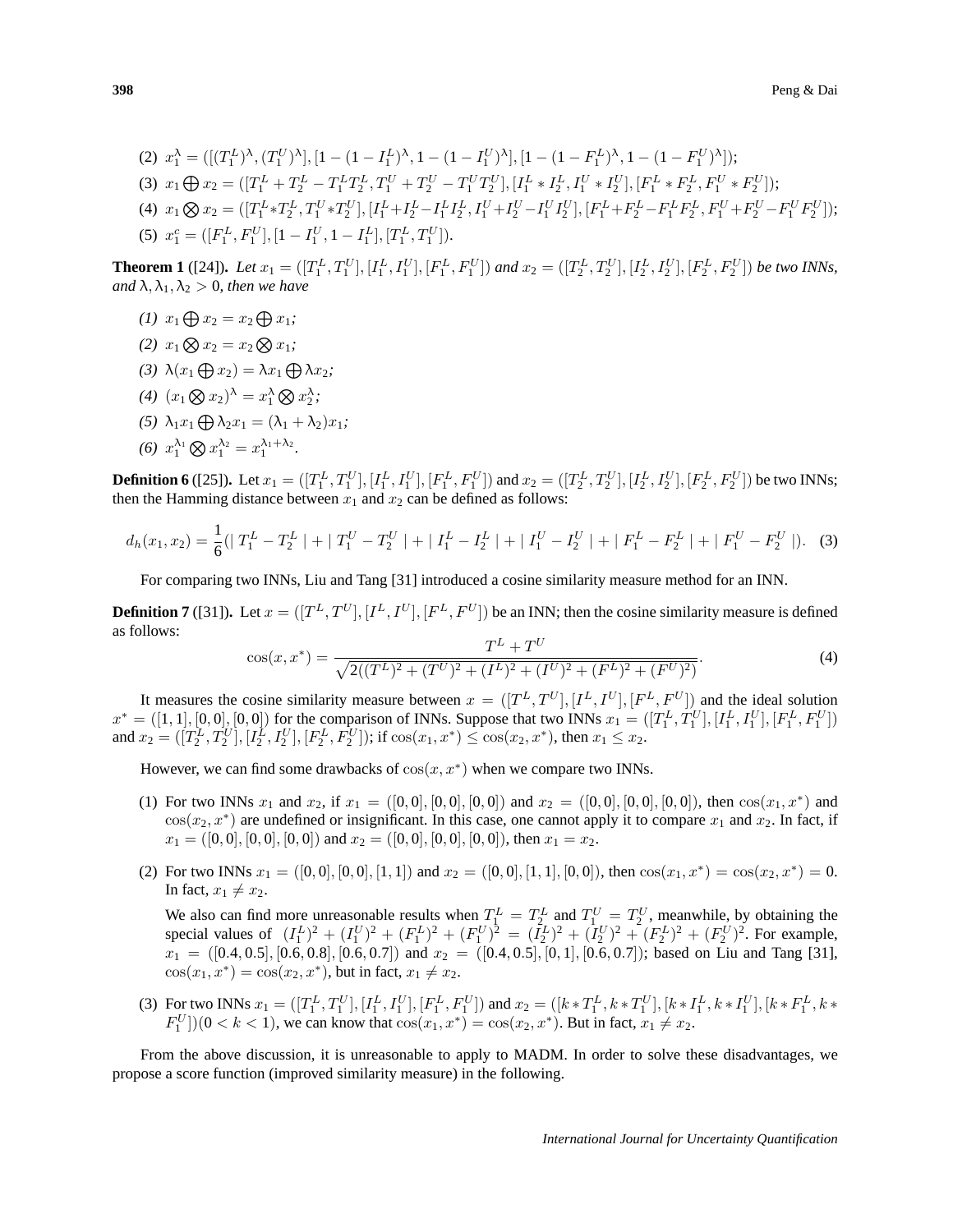Algorithms for Interval Neutrosophic Multiple Attribute Decision-Making **399**

**Definition 8.** Let  $x = ([T^L, T^U], [I^L, I^U], [F^L, F^U])$  be an INN; then the proposed score function  $s_{1,1}(x)$  is defined as follows:

$$
s_{1,1}(x) = \frac{2}{3} + \frac{T^L + T^U}{6} - \frac{I^L + I^U}{6} - \frac{F^L + F^U}{6}.
$$
 (5)

It measures the Hamming similarity  $(1-d_h(x,x^*))$  between  $x=[[T^L,T^U],[I^L,I^U],[F^L,F^U])$  and the ideal solution  $x^* = ([1, 1], [0, 0], [0, 0])$  for the comparison of INNs.

It also brings us to the problem of cases 2 and 3, so we can add two parameters  $\alpha$  and  $\beta$  to adjust the results. In our intuition, we hope that the smaller of the  $[I^L, I^U]$  (more indeterminate or inconsistent information) and the bigger of the  $[F^L, F^U]$  when  $[T^L, T^U]$  are equal, so the INN is bigger. Hence, we define a better score function as follows:

$$
s_{\alpha,\beta}(x) = \frac{2}{3} + \frac{T^L + T^U}{6} - \alpha \frac{I^L + I^U}{6} - \beta \frac{F^L + F^U}{6},\tag{6}
$$

where  $0 < \beta < \alpha \leq 1, 0 \leq s_{\alpha,\beta}(x) \leq 1$ . Meanwhile, when the equal condition  $(s_{\alpha,\beta}(x_1) = s_{\alpha,\beta}(x_2))$ , in fact, it cannot hold  $(x_1 \neq x_2)$ . We can adjust the parameters  $\alpha$  and  $\beta$  to obtain ideal results. In the following section, we set  $\alpha = 0.5, \beta = 0.3.$ 

**Definition 9** ([24]). Let  $x_j$  ( $j = 1, 2, \dots, n$ ) be a series of the INNs, and  $w = (w_1, w_2, \dots, w_n)^T$  be the weight vector of  $x_j (i = 1, 2, \dots, n)$ ; then an interval neutrosophic weighted averaging (INWA) operator is a mapping INWA,  $X^n \to X$ , where

$$
INWA(x_1, x_2, \dots, x_n) = \bigoplus_{j=1}^n (w_j x_j)
$$
  
=  $\left( \left[ 1 - \prod_{j=1}^n (1 - T_j^L)^{w_j}, 1 - \prod_{j=1}^n (1 - T_j^U)^{w_j} \right], \left[ \prod_{j=1}^n (I_j^L)^{w_j}, \prod_{j=1}^n (I_j^U)^{w_j} \right], \left[ \prod_{j=1}^n (F_j^L)^{w_j}, \prod_{j=1}^n (F_j^U)^{w_j} \right] \right).$  (7)

However, we can see that the INWA operator has drawbacks in some cases, described as follows.

Let  $x_j (j = 1, 2, \dots, n)$  be a series of INNs. If there is i such that  $x_i = ([1, 1], [0, 0], [0, 0])$ , then based on Eq. (7), we can have INWA $(x_1, x_2, \dots, x_n) = ([1, 1], [0, 0], [0, 0])$ . This result may cause counterintuitive phenomena in MADM. In other words, it only determines by  $x_i$  to make a decision and the decision information of others can be neglected.

Moreover, based on Eq. (7), if there is an INN such that  $x_i = ([T_i^L, T_i^U], [0, 0], [0, 0])$ , the aggregated value is INWA $(x_1, x_2, \dots, x_n) = ([T^L, T^U], [0, 0], [0, 0])$ . In other words, the indeterminacy-membership degree and the falsity-membership degree of aggregated value must be zero. This result may cause counterintuitive phenomena in some cases.

Hence, it is unreasonable and unsuitable to apply Eq. (7) to aggregate the information in MADM when meeting the special cases mentioned above. Meanwhile, for interval neutrosophic Hamacher average operators [24], interval neutrosophic Einstein average operators [24], interval neutrosophic prioritized average operators [32], and interval neutrosophic power average operators [31], they have the same drawbacks with interval neutrosophic average operators.

**Definition 10** ([24]). Let  $x_j$  ( $j = 1, 2, \dots, n$ ) be a series of the INNs, and  $w = (w_1, w_2, \dots, w_n)^T$  be the weight vector of  $x_j (i = 1, 2, \dots, n)$ ; then an interval neutrosophic weighted geometric (INWG) operator is a mapping INWG:  $X^n \to X$ , where

$$
INWG(x_1, x_2, \dots, x_n) = \bigotimes_{j=1}^{n} x_j^{w_j}
$$
\n
$$
= \left( \prod_{j=1}^{n} \left( T_j^L \right)^{w_j}, \prod_{j=1}^{n} \left( T_j^U \right)^{w_j} \right), \left[ 1 - \prod_{j=1}^{n} \left( 1 - I_j^L \right)^{w_j}, 1 - \prod_{j=1}^{n} \left( 1 - I_j^U \right)^{w_j} \right], \left[ 1 - \prod_{j=1}^{n} \left( 1 - F_j^L \right)^{w_j}, 1 - \prod_{j=1}^{n} \left( 1 - F_j^U \right)^{w_j} \right] \right).
$$
\n(8)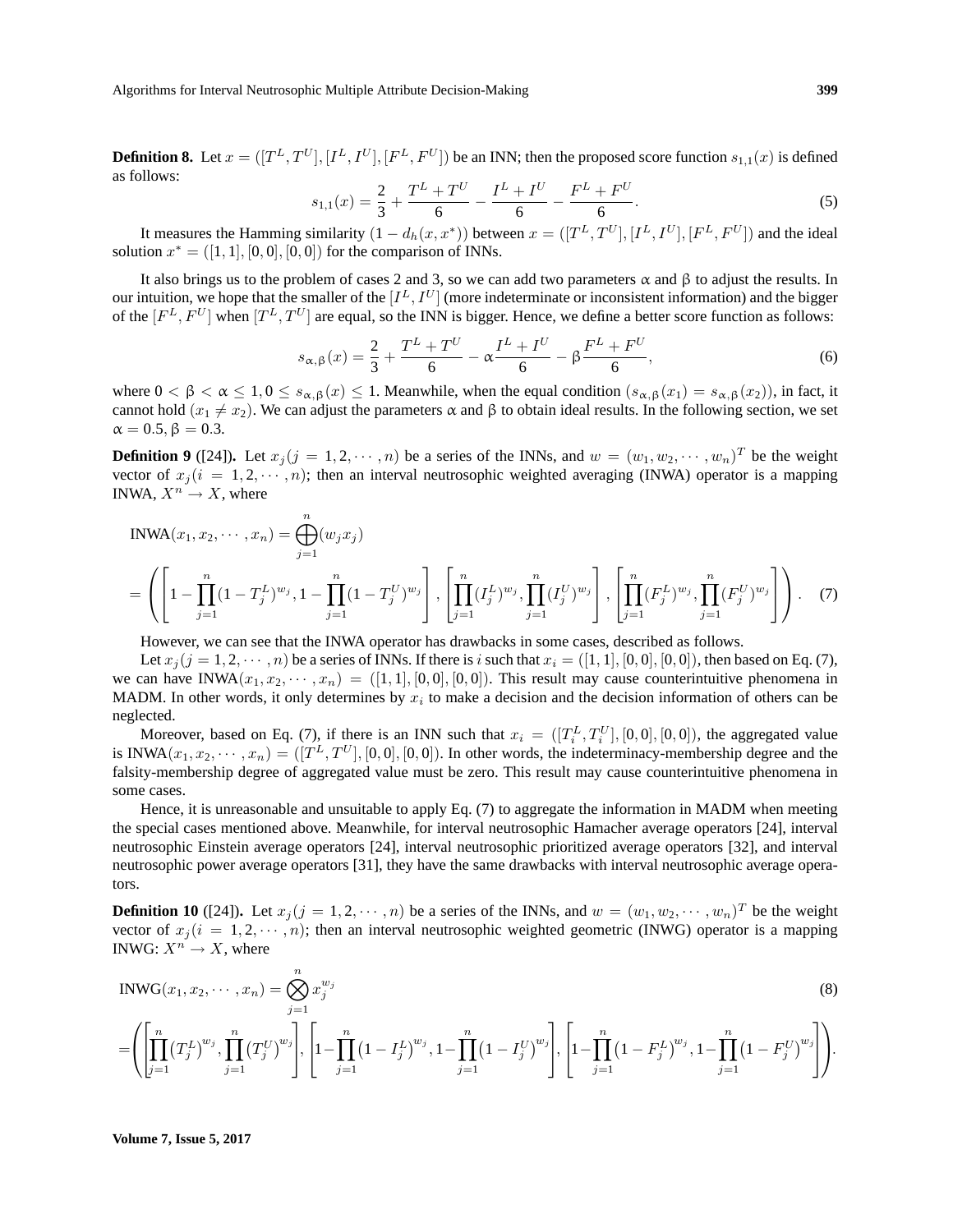However, we can see that the INWG operator also has drawbacks in some cases, described as follows.

Let  $x_j$  ( $j = 1, 2, \dots, n$ ) be a series of INNs. If there is i such that  $x_i = ([0, 0], [1, 1], [1, 1])$ , then based on Eq. (8), we can have INWG $(x_1, x_2, \dots, x_n) = ([0, 0], [1, 1], [1, 1])$ . This result may cause counterintuitive phenomena in MADM. In other words, it only determines by  $x_i$  to make a decision and the decision information of others can be neglected.

Moreover, based on Eq. (8), if there is an INN such that  $x_i = ([0,0], [I_i^L, I_i^U], [F_i^L, F_i^U])$ , the aggregated value is INWA $(x_1, x_2, \dots, x_n) = ([0, 0], [I^L, I^U], [F^L, F^U])$ . In other words, the truth-membership degree of aggregated value must be zero. This result may cause counterintuitive phenomena in some cases.

Hence, it is unreasonable and unsuitable to apply Eq. (8) to aggregate the information in MADM when meeting the special cases mentioned above. Meanwhile, for interval neutrosophic Hamacher geometric operators [24], interval neutrosophic Einstein geometric operators [24], interval neutrosophic prioritized geometric operators [32], and interval neutrosophic power geometric operators [31], they have the same drawbacks with interval neutrosophic geometric operators.

For solving the above drawbacks, we propose a revised aggregation operator in the following.

**Definition 11.** Let  $x = ([T^L, T^U], [I^L, I^U], [F^L, F^U])$  be an INN; then

$$
x_T^{\Delta} = \begin{cases} \left( [\Delta, \Delta], \left[ |I^L - \frac{\Delta}{2}|, |I^U - \frac{\Delta}{2}| \right], \left[ |F^L - \frac{\Delta}{2}|, |F^U - \frac{\Delta}{2}| \right] \right), & \text{if } T^L = T^U = 0, \\ \left( [\Delta, T^U], \left[ |I^L - \frac{\Delta}{2}|, I^U \right], \left[ |F^L - \frac{\Delta}{2}|, F^U \right] \right), & \text{if } T^L = 0, T^U \neq 0, \\ \left( [T^L, T^U], [I^L, I^U], [F^L, F^U] \right), & \text{if } T^L \neq 0, \end{cases} \tag{9}
$$

$$
x_{I}^{\Delta} = \begin{cases} \left( \left[ |T^{L} - \frac{\Delta}{2}|, |T^{U} - \frac{\Delta}{2}| \right], [\Delta, \Delta], \left[ |F^{L} - \frac{\Delta}{2}|, |F^{U} - \frac{\Delta}{2}| \right] \right), & \text{if } I^{L} = I^{U} = 0, \\ \left( |T^{L}, T^{U}|, [I^{L}, I^{U}], [F^{L}, F^{U}]) \right), & \text{if } I^{L} = 0, I^{U} \neq 0, \\ \left( [T^{L}, T^{U}], [I^{L}, I^{U}], [F^{L}, F^{U}] \right), & \text{if } I^{L} \neq 0, F^{L} \neq 0, \\ \left( [ | T^{L} - \Delta |, | T^{U} - \Delta |] , \left[ \frac{\Delta}{2}, \frac{\Delta}{2} \right], \left[ \frac{\Delta}{2}, \frac{\Delta}{2} | \right] \right), & \text{if } I^{L} = I^{U} = F^{L} = F^{U} = 0, \\ \left( \left[ |T^{L} - \frac{\Delta}{2}|, |T^{U} - \frac{\Delta}{2}| \right], \left[ |F^{L} - \frac{\Delta}{2}|, |F^{U} - \frac{\Delta}{2}| \right], [\Delta, \Delta] \right), & \text{if } F^{L} = F^{U} = 0, \\ \left( \left[ |T^{L} - \frac{\Delta}{2}|, T^{U} \right], \left[ |I^{L} - \frac{\Delta}{2}|, I^{U} \right], [\Delta, F^{U}] \right), & \text{if } F^{L} = 0, F^{U} \neq 0, \\ \left( [T^{L}, T^{U}], [I^{L}, I^{U}], [F^{L}, F^{U}] \right), & \text{if } F^{L} \neq 0, I^{L} \neq 0, \\ \left( [ | T^{L} - \Delta |, | T^{U} - \Delta |] , \left[ \frac{\Delta}{2}, \frac{\Delta}{2} \right], \left[ \frac{\Delta}{2}, \frac{\Delta}{2} | \right] \right), & \text{if } I^{L} = I^{U} = F^{L} = F^{U} = 0, \end{cases} \tag{11}
$$

where  $\Delta$  is a positive fuzzy number and far less than any nonzero  $T^L, T^U, I^L, I^U, F^L, F^U$ . Then  $x^{\Delta}_T$  is called the  $\Delta$ -revised interval neutrosophic geometric number of x;  $x_I^{\Delta}$  and  $x_F^{\Delta}$  are called the  $\Delta$ -revised interval neutrosophic averaging number of  $x$ .

**Theorem 2.** Let 
$$
x_j = ([T_j^L, T_j^U], [I_j^L, I_j^U], [F_j^L, F_j^U])
$$
 be a series of INNs;  $x_T^{\Delta}, x_T^{\Delta}$ , and  $x_F^{\Delta}$  are still INNs.

*Proof.*

- (1) When  $T_j^L \neq 0$ ,  $I_j^L \neq 0$ , and  $F_j^L \neq 0$ , it meets the condition in Definition 3.
- (2) When  $T_j^L = 0, T_j^U \neq 0$ , or  $I_j^L = 0, I_j^U \neq 0$ , or  $F_j^L = 0, F_j^U \neq 0$ , it meets the condition in Definition 3.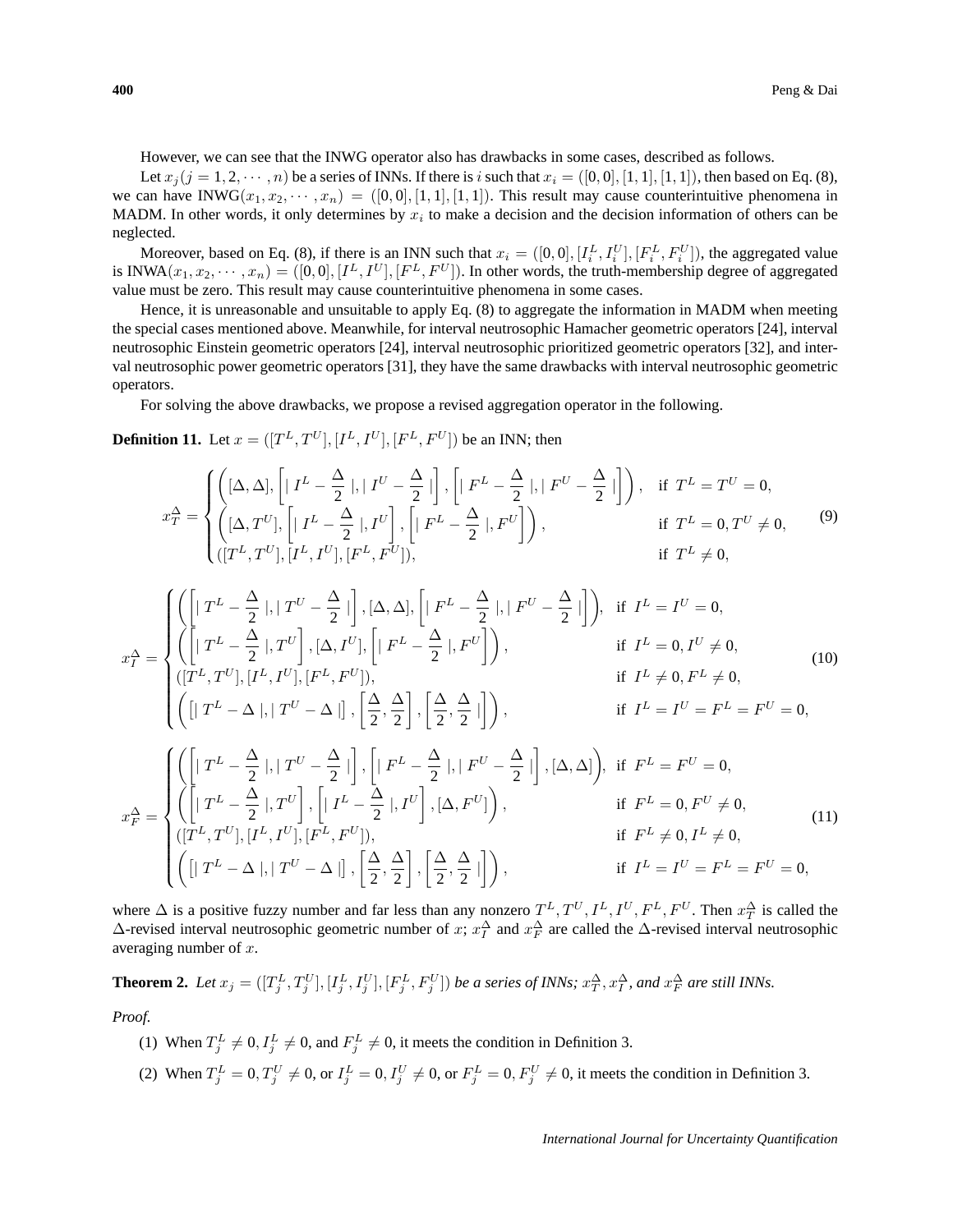(3) When  $T_j^L = 0, T_j^U = 0$ , the revised INN  $x_T^{\Delta} = ([\Delta, \Delta], [T_j^L - \Delta/2], [T_j^U - \Delta/2], [T_j^L - \Delta/2],$  $|F_j^U - \Delta/2|$ ]). Because  $\Delta$  is far less than any nonzero  $I_j^U, F_j^U$ , then  $\Delta + |I_j^U - \Delta/2| + |F_j^U - \Delta/2|$  $\Delta + I_j^U - \Delta/2 + F_j^U - \Delta/2 = I_j^U + F_j^U \leq 3$ . Similarly, when  $I_j^L = 0, I_j^U = 0$  or  $F_j^L = 0, F_j^{\tilde{U}} = 0$ , it also meets the condition in Definition 3.

Based on above analysis, we can conclude that  $x_T^{\Delta}$ ,  $x_T^{\Delta}$ , and  $x_F^{\Delta}$  are still INNs.

**Definition 12.** Let  $x_j = ([T_j^L, T_j^U], [I_j^L, I_j^U], [F_j^L, F_j^U])(j = 1, 2, \dots, n)$  be a series of the INNs, then the  $\Delta$ -revised interval neutrosophic weighted geometric operator (R-INWG) is defined as follows:

R-INWG
$$
(x_1, x_2, \dots, x_n)
$$
 =  $\bigoplus_{j=1}^n (x_j^{\Delta})^{w_j}$ , (12)

 $j=1$ 

where  $w_j$  is the weight of  $x_j$  ( $i = 1, 2, \dots, n$ ),  $w_j \in [0, 1]$ , and  $\sum_{j=1}^n w_j = 1$ ,  $x_j^{\Delta}$  is the  $\Delta$ -revised INN of  $x_j$ .

**Theorem 3.** Let  $x_j$  ( $j = 1, 2, \dots, n$ ) be a series of the INNs, and  $w = (w_1, w_2, \dots, w_n)^T$  be the weight vector *of*  $x_i (i = 1, 2, \dots, n)$ ; then a revised interval neutrosophic weighted geometric (R-INWG) operator is a mapping *R-INWG:*  $X^n \rightarrow X$ *, where* 

$$
R\text{-INWG}(x_1, x_2, \cdots, x_n) = \left( \left[ \prod_{j=1}^n \left( \left( T_j^L \right)^{\Delta} \right)^{w_j}, \prod_{j=1}^n \left( \left( T_j^U \right)^{\Delta} \right)^{w_j} \right], \left[ \prod_{j=1}^n \left( 1 - \left( T_j^L \right)^{\Delta} \right)^{w_j}, 1 - \prod_{j=1}^n \left( 1 - \left( T_j^U \right)^{\Delta} \right)^{w_j} \right], \left[ 1 - \prod_{j=1}^n \left( 1 - \left( F_j^L \right)^{\Delta} \right)^{w_j}, 1 - \prod_{j=1}^n \left( 1 - \left( F_j^U \right)^{\Delta} \right)^{w_j} \right] \right).
$$
\n
$$
(13)
$$

 $j=1$ 

**Theorem 4.** Let  $x_j = ([T_j^L, T_j^U], [I_j^L, I_j^U], [F_j^L, F_j^U])(j = 1, 2, \dots, n)$  be a series of the INNs,  $x_j \neq ([0, 0], [0, 0],$  $[0,0]$ ) $(j = 1, 2, \dots, n)$  and the aggregation result by Eq.(13) is  $x = ([T^L, T^U], [I^L, I^U], [F^L, F^U])$ , then  $T^L$  and  $T^U$  are monotonically increasing when  $\Delta$  is monotonically increasing and  $I_j^L, I_j^U, F_j^L, F_j^U$  are monotonically de*creasing when* ∆ *is monotonically increasing.*

*Proof.* Divide the possible value into two cases (case 1 and case 2) when  $T_j^L = T_j^U = 0$ . Case 1 has  $k_1$  IVNNs which has revised by Eq.(9) with  $j \in m_{k_1}$ . Case 2 has  $k_2$  IVNNs which keep original values with  $j \in m_{k_2}$ . It is obvious that  $k_1 + k_2 = n$ .

Based on Eq. (13), we can have

 $j=1$ 

$$
\begin{split}\n\text{R-INWG}(x_1, x_2, \dots, x_n) &= \left( \left[ \prod_{j=1}^n \left( (T_j^L)^{\Delta} \right)^{w_j}, \prod_{j=1}^n \left( (T_j^U)^{\Delta} \right)^{w_j} \right], \left[ 1 - \prod_{j=1}^n \left( 1 - (I_j^L)^{\Delta} \right)^{w_j}, 1 - \prod_{j=1}^n \left( 1 - (I_j^U)^{\Delta} \right)^{w_j} \right], \\
& \left[ 1 - \prod_{j=1}^n \left( 1 - (F_j^L)^{\Delta} \right)^{w_j}, 1 - \prod_{j=1}^n \left( 1 - (F_j^U)^{\Delta} \right)^{w_j} \right] \right) &= \left( \left[ \prod_{j \in m_{k_1}} \Delta^{w_j}, \prod_{j \in m_{k_2}} (T_j^L)^{w_j}, \prod_{j \in m_{k_1}} \Delta^{w_j}, \prod_{j \in m_{k_2}} (T_j^U)^{w_j} \right], \\
& \left[ 1 - \prod_{j \in m_{k_1}} \left( 1 - |I_j^L - \frac{\Delta}{2}| \right)^{w_j}, \prod_{j \in m_{k_2}} (1 - I_j^L)^{w_j}, 1 - \prod_{j \in m_{k_1}} \left( 1 - |I_j^U - \frac{\Delta}{2}| \right)^{w_j}, \prod_{j \in m_{k_2}} (1 - I_j^U)^{w_j} \right], \\
& \left[ 1 - \prod_{j \in m_{k_1}} \left( 1 - |F_j^L - \frac{\Delta}{2}| \right)^{w_j}, \prod_{j \in m_{k_2}} (1 - F_j^L)^{w_j}, 1 - \prod_{j \in m_{k_1}} \left( 1 - |F_j^U - \frac{\Delta}{2}| \right)^{w_j}, \prod_{j \in m_{k_2}} (1 - F_j^U)^{w_j} \right] \right). \n\end{split}
$$

For truth-membership function T, and letting  $\Delta_1 < \Delta_2$ , then

 $j=1$ 

 $\Box$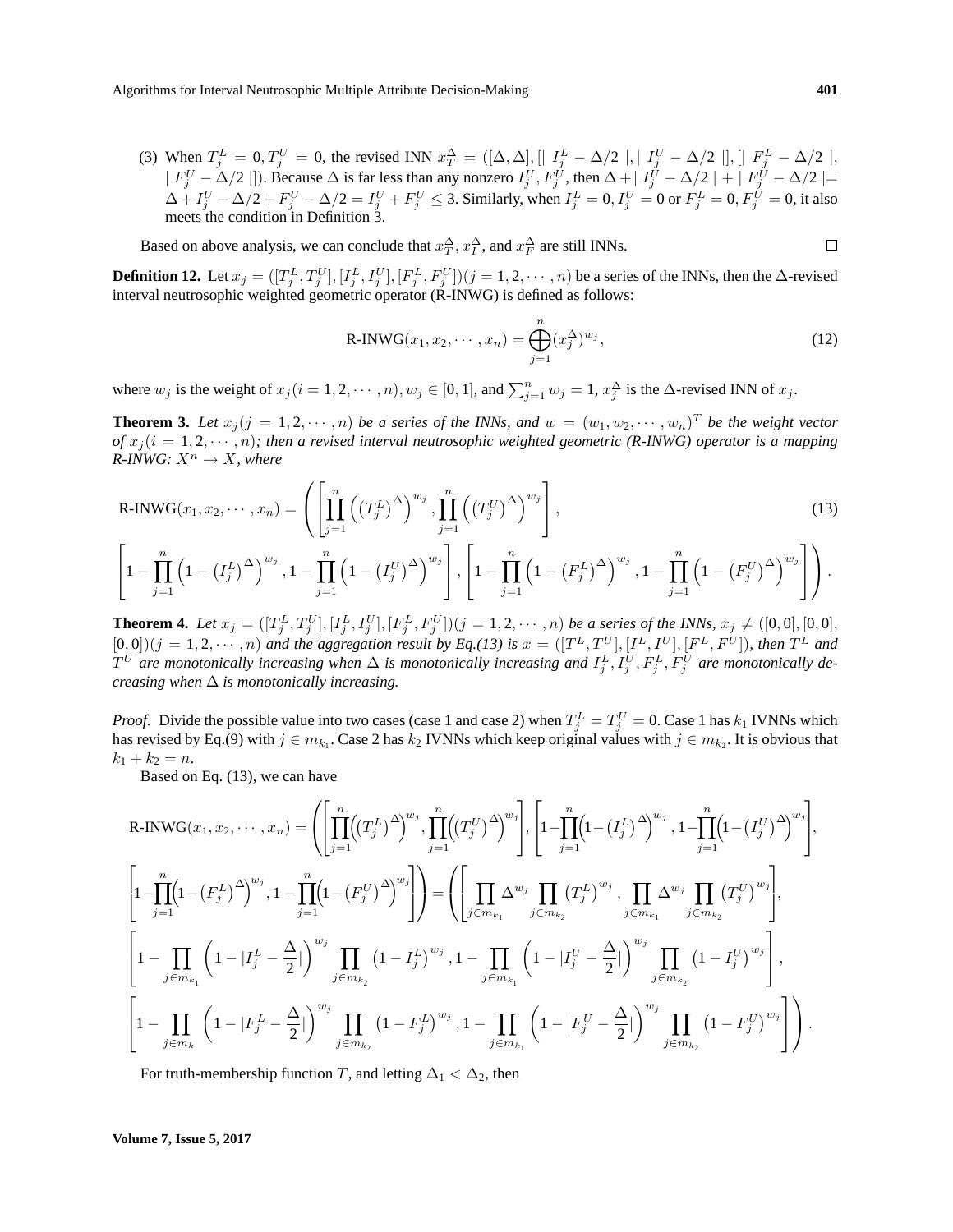$$
\prod_{j \in m_{k_1}} \Delta_1^{w_j} \prod_{j \in m_{k_2}} (T_j^L)^{w_j} - \prod_{j \in m_{k_1}} \Delta_2^{w_j} \prod_{j \in m_{k_2}} (T_j^L)^{w_j} = \left(\prod_{j \in m_{k_1}} \Delta_1^{w_j} - \prod_{j \in m_{k_1}} \Delta_2^{w_j}\right) \prod_{j \in m_{k_2}} (T_j^L)^{w_j} \le 0,
$$
\n
$$
\prod_{j \in m_{k_1}} \Delta_1^{w_j} \prod_{j \in m_{k_2}} (T_j^U)^{w_j} - \prod_{j \in m_{k_1}} \Delta_2^{w_j} \prod_{j \in m_{k_2}} (T_j^U)^{w_j} = \left(\prod_{j \in m_{k_1}} \Delta_1^{w_j} - \prod_{j \in m_{k_1}} \Delta_2^{w_j}\right) \prod_{j \in m_{k_2}} (T_j^U)^{w_j} \le 0.
$$

Hence, we can conclude that  $T^L$  and  $T^U$  are monotonically increasing when  $\Delta$  is monotonically increasing.

For indeterminacy-membership function *I*, and letting  $\Delta_1 < \Delta_2$ , then

$$
\begin{split} &1-\prod_{j\in m_{k_1}}\left(1-|I_j^L-\frac{\Delta_1}{2}|\right)^{w_j}\prod_{j\in m_{k_2}}\left(1-I_j^L\right)^{w_j}-\left[1-\prod_{j\in m_{k_1}}\left(1-|I_j^L-\frac{\Delta_2}{2}|\right)^{w_j}\prod_{j\in m_{k_2}}\left(1-I_j^L\right)^{w_j}\right]\\ &\leq \prod_{j\in m_{k_2}}\left(1-I_j^L\right)^{w_j}\left[\prod_{j\in m_{k_1}}\left(1-|I_j^L-\frac{\Delta_2}{2}|\right)^{w_j}-\prod_{j\in m_{k_1}}\left(1-|I_j^L-\frac{\Delta_1}{2}|\right)^{w_j}\right]\\ &(\Delta_1,\Delta_2\text{ are real numbers and far less than any nonzero }I_j,\text{i.e., }I_j>\Delta_1, I_j>\Delta_2)\end{split}
$$

$$
\leq \prod_{j \in m_{k_2}} \left(1 - I_j^L\right)^{w_j} \left[ \prod_{j \in m_{k_1}} \left(1 - I_j^L + \frac{\Delta_2}{2}\right)^{w_j} - \prod_{j \in m_{k_1}} \left(1 - I_j^L + \frac{\Delta_1}{2}\right)^{w_j}\right] \geq 0,
$$

$$
1 - \prod_{j \in m_{k_1}} \left( 1 - |I_j^U - \frac{\Delta_1}{2}| \right)^{w_j} \prod_{j \in m_{k_2}} \left( 1 - I_j^U \right)^{w_j} - \left[ 1 - \prod_{j \in m_{k_1}} \left( 1 - |I_j^U - \frac{\Delta_2}{2}| \right)^{w_j} \prod_{j \in m_{k_2}} \left( 1 - I_j^U \right)^{w_j} \right]
$$
  
\n
$$
\leq \prod_{j \in m_{k_2}} \left( 1 - I_j^U \right)^{w_j} \left[ \prod_{j \in m_{k_1}} \left( 1 - |I_j^U - \frac{\Delta_2}{2}| \right)^{w_j} - \prod_{j \in m_{k_1}} \left( 1 - |I_j^U - \frac{\Delta_1}{2}| \right)^{w_j} \right]
$$
  
\n
$$
\leq \prod_{j \in m_{k_2}} \left( 1 - I_j^U \right)^{w_j} \left[ \prod_{j \in m_{k_1}} \left( 1 - I_j^U + \frac{\Delta_2}{2} \right)^{w_j} - \prod_{j \in m_{k_1}} \left( 1 - I_j^U + \frac{\Delta_1}{2} \right)^{w_j} \right] \geq 0.
$$

Hence, we can conclude that  $I_j^L$  and  $I_j^U$  are monotonically decreasing when  $\Delta$  is monotonically increasing.

Similarly, for falsity-membership function F and letting  $\Delta_1 < \Delta_2$ , then we can conclude that  $F_j^L$  and  $F_j^U$  are monotonically decreasing when  $\Delta$  is monotonically increasing. In this paper, we set  $\Delta = 0.0001$ .

**Definition 13.** Let  $x_j = ([T_j^L, T_j^U], [I_j^L, I_j^U], [F_j^L, F_j^U])(j = 1, 2, \dots, n)$  be a series of the INNs, then the  $\Delta$ -revised interval neutrosophic weighted averaging (R-INWA) operator is defined as follows:

$$
R\text{-INWA}(x_1, x_2, \cdots, x_n) = \bigoplus_{j=1}^n w_j x_j^{\Delta},\tag{14}
$$

where  $w_j$  is the weight of  $x_j$  ( $i = 1, 2, \dots, n$ ),  $w_j \in [0, 1]$ , and  $\sum_{j=1}^n w_j = 1$ ,  $x_j^{\Delta}$  is the  $\Delta$ -revised INN of  $x_j$ .

**Theorem 5.** Let  $x_j$  ( $j = 1, 2, \dots, n$ ) be a series of the INNs, and  $w = (w_1, w_2, \dots, w_n)^T$  be the weight vector *of*  $x_j$ ( $i = 1, 2, \dots, n$ ); then a revised interval neutrosophic weighted averaging (R-INWA) operator is a mapping  $R$ -*INWA,*  $X^n \rightarrow X$ *, where*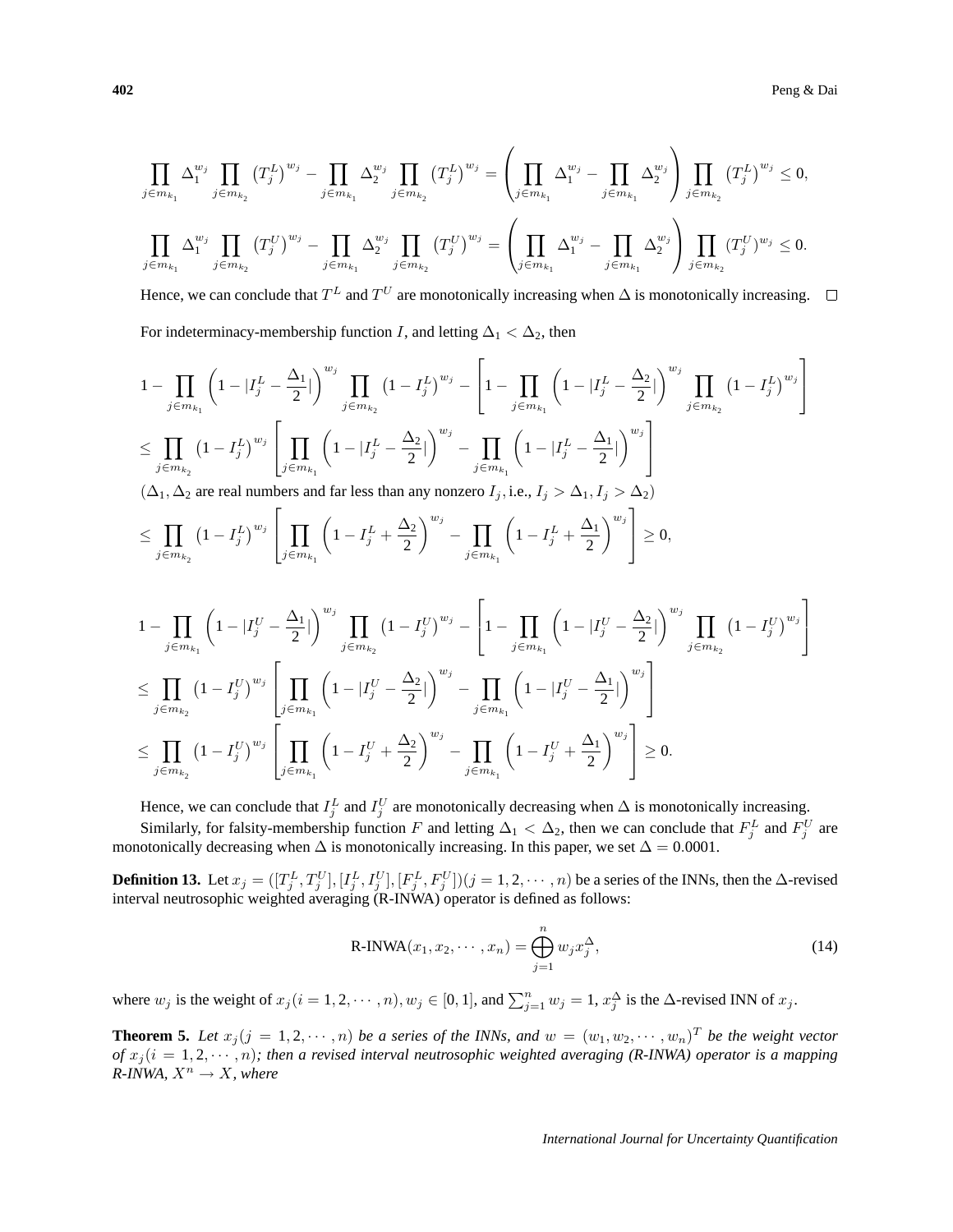$$
\text{R-INWA}(x_1, x_2, \cdots, x_n) = \left( \left[ 1 - \prod_{j=1}^n \left( 1 - \left( T_j^L \right)^{\Delta} \right)^{w_j}, 1 - \prod_{j=1}^n \left( 1 - \left( T_j^U \right)^{\Delta} \right)^{w_j} \right],
$$
\n
$$
\left[ \prod_{j=1}^n \left( \left( I_j^L \right)^{\Delta} \right)^{w_j}, \prod_{j=1}^n \left( \left( I_j^U \right)^{\Delta} \right)^{w_j} \right], \left[ \prod_{j=1}^n \left( \left( F_j^L \right)^{\Delta} \right)^{w_j}, \prod_{j=1}^n \left( \left( F_j^U \right)^{\Delta} \right)^{w_j} \right] \right). \tag{15}
$$

**Theorem 6.** Let  $x_j = ([T_j^L, T_j^U], [I_j^L, I_j^U], [F_j^L, F_j^U])(j = 1, 2, \dots, n)$  be a series of the INNs,  $x_j \neq ([0, 0], [0, 0],$  $[0,0]$   $(j = 1, 2, \dots, n)$  and the aggregation result by Eq. (15) is  $x = ([T^L, T^U], [I^L, I^U], [F^L, F^U])$ ; then  $T^L$ and  $T^U$  are monotonically decreasing when  $\Delta$  is monotonically increasing and  $I_j^L, I_j^U, F_j^L, F_j^U$  are monotonically *increasing when* ∆ *is monotonically increasing.*

## **3. A NEW INTERVAL NEUTROSOPHIC DISTANCE MEASURE AND SIMILARITY MEASURE**

**Definition 14.** Let  $N_1, N_2$ , and  $N_3$  be three INSs on X. A distance measure  $D^{\Delta}(N_1, N_2)$  is a mapping  $D^{\Delta}$ , INS(X)×  $INS(X) \rightarrow INN$ , possessing the following properties:

- (1)  $D^{\Delta}(N_1, N_2)$  is an INN;
- (2)  $D^{\Delta}(N_1, N_2) = ([0, 0], [1, 1], [1, 1]),$  if  $N_1 = N_2$ ;
- (3)  $D^{\Delta}(N_1, N_2) = D^{\Delta}(N_2, N_1);$
- (4) If  $N_1 \subseteq N_2 \subseteq N_3$ , then  $D^{\Delta}(N_1, N_2) \subseteq D^{\Delta}(N_1, N_3)$  and  $D^{\Delta}(N_2, N_3) \subseteq D^{\Delta}(N_1, N_3)$ .

**Theorem 7.** Let  $N_i$  and  $N_k$  be two INSs; then  $D^{\Delta}(N_i, N_k)$  is a distance measure.

$$
D^{\Delta}(N_i, N_k) = \left( \left[ \sum_{j=1}^n w_j \min \left\{ \left| T_{ij}^L - T_{kj}^L \right|, \left| T_{ij}^U - T_{kj}^U \right| \right\}, \sum_{j=1}^n w_j \max \left\{ \left| T_{ij}^L - T_{kj}^L \right|, \left| T_{ij}^U - T_{kj}^U \right| \right\} \right],
$$
  

$$
\left[ 1 - \sum_{j=1}^n w_j \max \left\{ \left| I_{ij}^L - I_{kj}^L \right|, \left| I_{ij}^U - I_{kj}^U \right| \right\}, 1 - \sum_{j=1}^n w_j \min \left\{ \left| I_{ij}^L - I_{kj}^L \right|, \left| I_{ij}^U - I_{kj}^U \right| \right\} \right],
$$
  

$$
\left[ 1 - \sum_{j=1}^n w_j \max \left\{ \left| F_{ij}^L - F_{kj}^L \right|, \left| F_{ij}^U - F_{kj}^U \right| \right\}, 1 - \sum_{j=1}^n w_j \min \left\{ \left| F_{ij}^L - F_{kj}^L \right|, \left| F_{ij}^U - F_{kj}^U \right| \right\} \right],
$$
 (16)

*where*  $w_j$  *is the weight of the jth INN.* 

*Proof.* In order for  $D^{\Delta}(N_i, N_k)$  to be qualified as a sensible distance measure for INSs, it must satisfy (1)–(4) of axiomatic requirements.

(1) Since

$$
0 \leq \sum_{j=1}^{n} w_j \min \left\{ | T_{ij}^L - T_{kj}^L |, | T_{ij}^U - T_{kj}^U | \right\} \leq \sum_{j=1}^{n} w_j \max \left\{ | T_{ij}^L - T_{kj}^L |, | T_{ij}^U - T_{kj}^U | \right\} \leq 1,
$$
  
\n
$$
0 \leq 1 - \sum_{j=1}^{n} w_j \max \left\{ | I_{ij}^L - I_{kj}^L |, | I_{ij}^U - I_{kj}^U | \right\} \leq 1 - \sum_{j=1}^{n} w_j \min \left\{ | I_{ij}^L - I_{kj}^L |, | I_{ij}^U - I_{kj}^U | \right\} \leq 1,
$$
  
\n
$$
0 \leq 1 - \sum_{j=1}^{n} w_j \min \left\{ | F_{ij}^L - F_{kj}^L |, | F_{ij}^U - F_{kj}^U | \right\} \leq 1 - \sum_{j=1}^{n} w_j \max \left\{ | F_{ij}^L - F_{kj}^L |, | F_{ij}^U - F_{kj}^U | \right\} \leq 1,
$$
  
\nso  $D^{\Delta}(I_i, I_k)$  is an INN.

(2) **Necessity:**

Since  $D^{\Delta}(N_i, N_k) = ([0, 0], [1, 1], [1, 1])$ , we have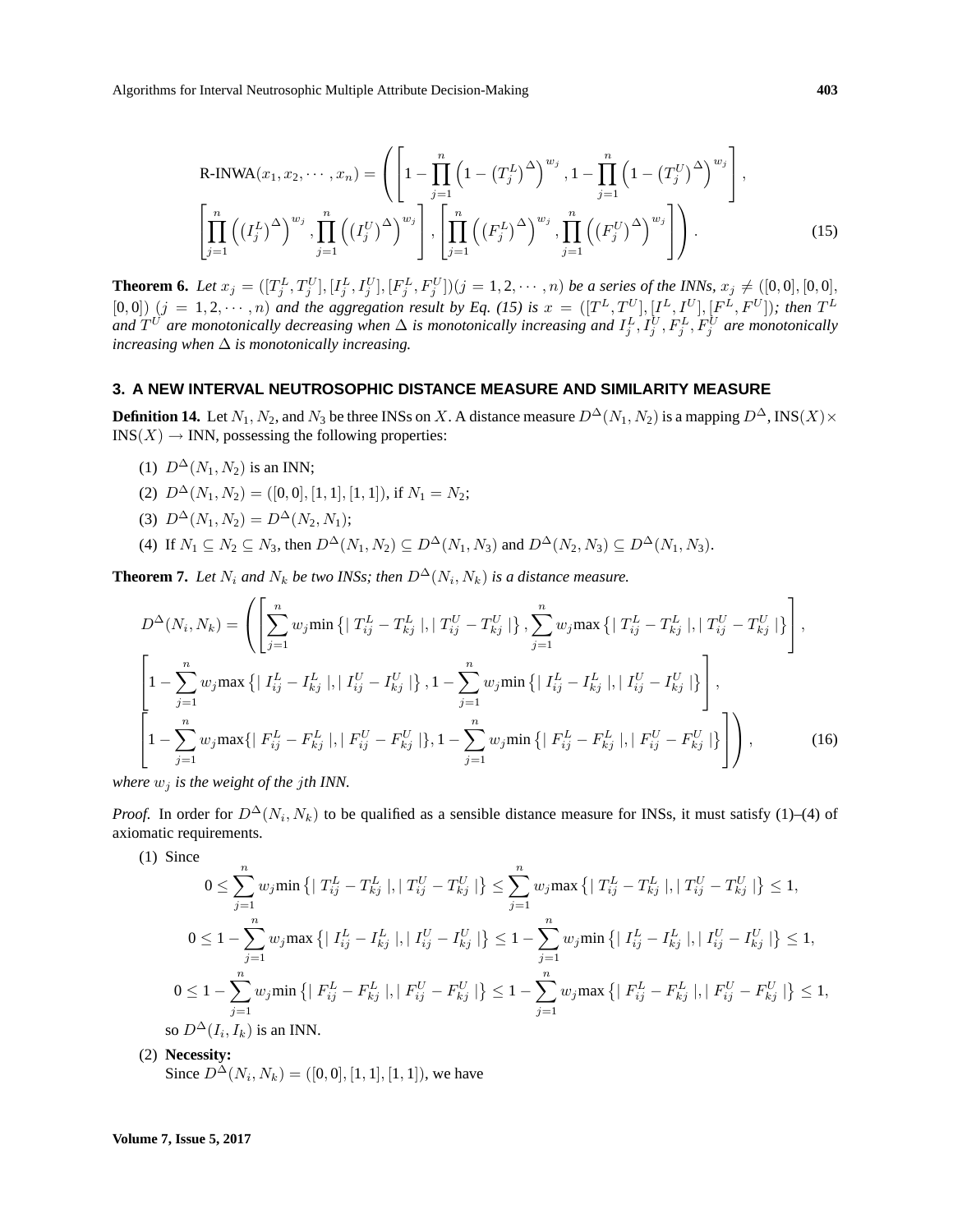$$
\sum_{j=1}^{n} w_j \min \left\{ | T_{ij}^L - T_{kj}^L |, | T_{ij}^U - T_{kj}^U | \right\} = 0, \sum_{j=1}^{n} w_j \max \left\{ | T_{ij}^L - T_{kj}^L |, | T_{ij}^U - T_{kj}^U | \right\} = 0,
$$
  

$$
1 - \sum_{j=1}^{n} w_j \max \left\{ | I_{ij}^L - I_{kj}^L |, | I_{ij}^U - I_{kj}^U | \right\} = 1, 1 - \sum_{j=1}^{n} w_j \min \left\{ | I_{ij}^L - I_{kj}^L |, | I_{ij}^U - I_{kj}^U | \right\} = 1,
$$
  

$$
1 - \sum_{j=1}^{n} w_j \max \left\{ | F_{ij}^L - F_{kj}^L |, | F_{ij}^U - F_{kj}^U | \right\} = 1, 1 - \sum_{j=1}^{n} w_j \min \left\{ | F_{ij}^L - F_{kj}^L |, | F_{ij}^U - F_{kj}^U | \right\} = 1.
$$

Based on the randomicity of  $w_j$ , we can have  $T_{ij}^L = T_{kj}^L, T_{ij}^U = T_{kj}^U, I_{ij}^L = I_{kj}^L, I_{ij}^U = I_{kj}^U, F_{ij}^L = F_{kj}^L, F_{ij}^U = I_{ij}^U$  $F_{kj}^U$  for  $\forall j$ . Hence,  $N_i = N_k$ .

#### **Sufficiency:**

Since  $N_i = N_k$ , we have  $T_{ij}^L = T_{kj}^L$ ,  $T_{ij}^U = T_{kj}^U$ ,  $I_{ij}^L = I_{kj}^L$ ,  $I_{ij}^U = I_{kj}^U$ ,  $F_{ij}^L = F_{kj}^L$ ,  $F_{ij}^U = F_{kj}^U$ . Furthermore,

$$
\sum_{j=1}^{n} w_j \min \left\{ | T_{ij}^L - T_{kj}^L |, | T_{ij}^U - T_{kj}^U | \right\} = 0, \sum_{j=1}^{n} w_j \max \left\{ | T_{ij}^L - T_{kj}^L |, | T_{ij}^U - T_{kj}^U | \right\} = 0,
$$
  
\n
$$
1 - \sum_{j=1}^{n} w_j \max \left\{ | I_{ij}^L - I_{kj}^L |, | I_{ij}^U - I_{kj}^U | \right\} = 1, 1 - \sum_{j=1}^{n} w_j \min \left\{ | I_{ij}^L - I_{kj}^L |, | I_{ij}^U - I_{kj}^U | \right\} = 1,
$$
  
\n
$$
1 - \sum_{j=1}^{n} w_j \max \left\{ | F_{ij}^L - F_{kj}^L |, | F_{ij}^U - F_{kj}^U | \right\} = 1, 1 - \sum_{j=1}^{n} w_j \min \left\{ | F_{ij}^L - F_{kj}^L |, | F_{ij}^U - F_{kj}^U | \right\} = 1.
$$
  
\nHence,  $D^{\Delta}(N_i, N_k) = ([0, 0], [1, 1], [1, 1]).$ 

(3) It is straightforward.

(4) If  $N_1 \subseteq N_2 \subseteq N_3$ , then  $\forall j$ ,  $T_{1j}^L \leq T_{2j}^L \leq T_{3j}^L$ ,  $T_{1j}^U \leq T_{2j}^U \leq T_{3j}^U$ ,  $I_{1j}^L \geq I_{2j}^L \geq I_{3j}^L$ ,  $I_{1j}^U \geq I_{2j}^U \geq I_{3j}^U$ ,  $F_{1j}^L \geq I_{3j}^U$  $F_{2j}^L \ge F_{3j}^L$  and  $F_{1j}^U \ge F_{2j}^U \ge F_{3j}^U$ . Hence,  $|T_{1j}^L - T_{2j}^L| \leq |T_{1j}^L - T_{3j}^L|$ ,  $|T_{1j}^U - T_{2j}^U| \leq |T_{1j}^U - T_{3j}^U|$ ,  $|I_{1j}^L - I_{2j}^L| \geq |I_{1j}^L - I_{3j}^L|$ ,  $|I_{1j}^U - I_{2j}^U| \geq |I_{1j}^L - I_{3j}^L|$  $\left|I_{1j}^{U}-I_{3j}^{U}\right|, \left|\ F_{1j}^{L}-F_{2j}^{L}\right| \geq \mid F_{1j}^{L}-F_{3j}^{L}\mid, \left|\ F_{1j}^{U}-F_{2j}^{U}\right| \geq \mid F_{1j}^{U}-F_{3j}^{U}\mid.$ Furthermore,

$$
\sum_{j=1}^{n} w_j \min \left\{ | T_{1j}^{L} - T_{2j}^{L} |, | T_{1j}^{U} - T_{2j}^{U} | \right\} \leq \sum_{j=1}^{n} w_j \min \left\{ | T_{1j}^{L} - T_{3j}^{L} |, | T_{1j}^{U} - T_{3j}^{U} | \right\},
$$
\n
$$
\sum_{j=1}^{n} w_j \max \left\{ | T_{1j}^{L} - T_{2j}^{L} |, | T_{1j}^{U} - T_{2j}^{U} | \right\} \leq \sum_{j=1}^{n} w_j \max \left\{ | T_{1j}^{L} - T_{3j}^{L} |, | T_{1j}^{U} - T_{3j}^{U} | \right\},
$$
\n
$$
1 - \sum_{j=1}^{n} w_j \max \left\{ | I_{1j}^{L} - I_{2j}^{L} |, | I_{1j}^{U} - I_{2j}^{U} | \right\} \geq 1 - \sum_{j=1}^{n} w_j \max \left\{ | I_{1j}^{L} - I_{3j}^{L} |, | I_{1j}^{U} - I_{3j}^{U} | \right\},
$$
\n
$$
1 - \sum_{j=1}^{n} w_j \min \left\{ | I_{1j}^{L} - I_{2j}^{L} |, | I_{1j}^{U} - I_{2j}^{U} | \right\} \geq 1 - \sum_{j=1}^{n} w_j \min \left\{ | I_{1j}^{L} - I_{2j}^{L} |, | I_{1j}^{U} - I_{2j}^{U} | \right\},
$$
\n
$$
1 - \sum_{j=1}^{n} w_j \max \left\{ | F_{1j}^{L} - F_{2j}^{L} |, | F_{1j}^{U} - F_{2j}^{U} | \right\} \geq 1 - \sum_{j=1}^{n} w_j \max \left\{ | F_{1j}^{L} - F_{3j}^{L} |, | F_{1j}^{U} - F_{3j}^{U} | \right\},
$$
\n
$$
1 - \sum_{j=1}^{n} w_j \min \left\{ | F_{1j}^{L} - F_{2j}^{L} |, | F_{1j}^{U} - F_{2j}^{U} | \right\} \geq 1 - \sum
$$

Consequently,  $D^{\Delta}(N_1, N_2) \subseteq D^{\Delta}(N_1, N_3)$ . Similarly,  $D^{\Delta}(N_2, N_3) \subseteq D^{\Delta}(N_1, N_3)$ .

$$
\qquad \qquad \Box
$$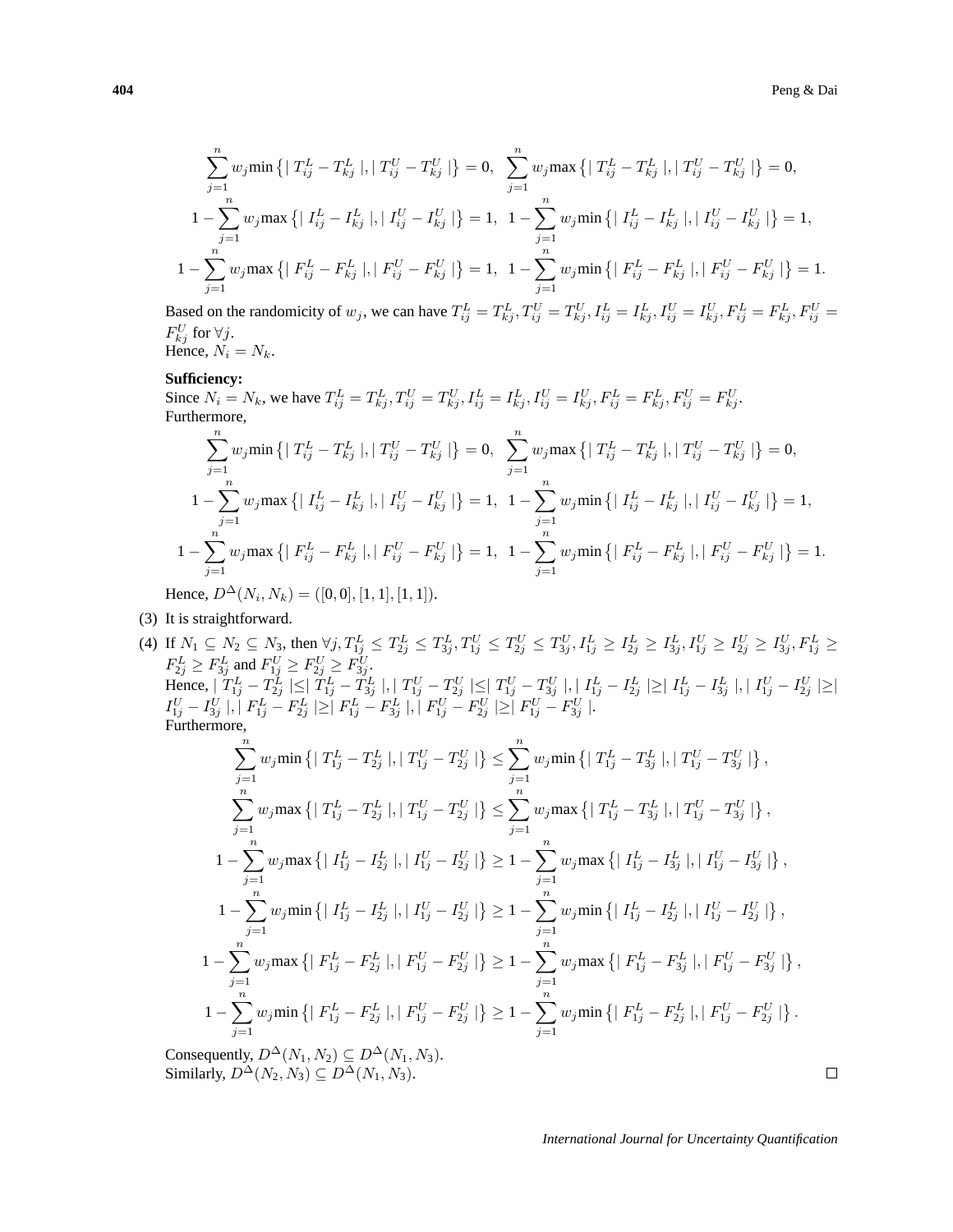**Definition 15.** Let  $N_1, N_2$ , and  $N_3$  be three INSs on X. A similarity measure  $S^{\Delta}(N_1, N_2)$  is a mapping  $S^{\Delta}$ ,  $INS(X) \times INS(X) \rightarrow INN$ , possessing the following properties:

- (1)  $S^{\Delta}(N_1, N_2)$  is an INN;
- (2)  $S^{\Delta}(N_1, N_2) = ([1, 1], [0, 0], [0, 0]),$  if  $N_1 = N_2$ ;
- (3)  $S^{\Delta}(N_1, N_2) = S^{\Delta}(N_2, N_1);$
- (4) If  $N_1 \subseteq N_2 \subseteq N_3$ , then  $S^{\Delta}(N_1, N_3) \subseteq S^{\Delta}(N_1, N_2)$  and  $S^{\Delta}(N_1, N_3) \subseteq S^{\Delta}(N_2, N_3)$ .

**Theorem 8.** Let  $N_i$  and  $N_k$  be two INSs; then  $S^{\Delta}(N_i, N_k)$  is a similarity measure.  $\overline{\phantom{a}}$  $\frac{1}{2}$ 

$$
S^{\Delta}(N_i, N_k) = \left( \left[ 1 - \sum_{j=1}^{n} w_j \max \left\{ \mid T_{ij}^{L} - T_{kj}^{L} \mid, \mid T_{ij}^{U} - T_{kj}^{U} \mid \right\}, 1 - \sum_{j=1}^{n} w_j \min \left\{ \mid T_{ij}^{L} - T_{kj}^{L} \mid, \mid T_{ij}^{U} - T_{kj}^{U} \mid \right\} \right],
$$
  

$$
\left[ \sum_{j=1}^{n} w_j \min \left\{ \mid I_{ij}^{L} - I_{kj}^{L} \mid, \mid I_{ij}^{U} - I_{kj}^{U} \mid \right\}, \sum_{j=1}^{n} w_j \max \left\{ \mid I_{ij}^{L} - I_{kj}^{L} \mid, \mid I_{ij}^{U} - I_{kj}^{U} \mid \right\} \right],
$$
  

$$
\left[ \sum_{j=1}^{n} w_j \min \left\{ \mid F_{ij}^{L} - F_{kj}^{L} \mid, \mid F_{ij}^{U} - F_{kj}^{U} \mid \right\}, \sum_{j=1}^{n} w_j \max \left\{ \mid F_{ij}^{L} - F_{kj}^{L} \mid, \mid F_{ij}^{U} - F_{kj}^{U} \mid \right\} \right),
$$
(17)

*where*  $w_i$  *is the weight of the jth INN.* 

Especially, for any two INNs  $x_1$  and  $x_2$ , the similarity measure between  $x_1 = ([T_1^L, T_1^U], [I_1^L, I_1^U], [F_1^L, F_1^U])$ and  $x_2 = ([T_2^L, T_2^U], [I_2^L, I_2^U], [F_2^L, F_2^U])$  is defined as follows:

$$
S^{\Delta}(N_i, N_k) = \left( \left[ 1 - \max \left\{ \mid T_1^L - T_2^L \mid, \mid T_1^U - T_2^U \mid \right\}, 1 - \min \left\{ \mid T_1^L - T_2^L \mid, \mid T_1^U - T_2^U \mid \right\} \right],
$$
  
\n
$$
\left[ \min \left\{ \mid I_1^L - I_2^L \mid, \mid I_1^U - I_2^U \mid \right\}, \max \left\{ \mid I_1^L - I_2^L \mid, \mid I_1^U - I_2^U \mid \right\} \right],
$$
  
\n
$$
\left[ \min \left\{ \mid F_1^L - F_2^L \mid, \mid F_1^U - F_2^U \mid \right\}, \max \left\{ \mid F_1^L - F_2^L \mid, \mid F_1^U - F_2^U \mid \right\} \right] \right). \tag{18}
$$

If  $x_1 = x_2$ , then  $S^{\Delta}(x_1, x_2) = ([1, 1], [0, 0], [0, 0])$ , i.e., the similarity is the biggest; if  $x_1 = ([1, 1], [0, 0], [0, 0])$ ,  $x_2 = ([0,0], [1,1], [1,1])$  or  $x_1 = ([0,0], [1,1], [1,1])$ ,  $x_2 = ([1,1], [0,0], [0,0])$ , then  $S^{\Delta}(x_1, x_2) = ([0,0], [1,1],$  $[1, 1]$ , i.e., the similarity is the smallest.

Based on the above Definitions 14 and 15, and Theorems 7 and 8, a direct argument proves the following proposition.

**Proposition 1.** Let  $N_i$  and  $N_k$  be two INSs; then

- (1)  $S^{\Delta}(N_i, N_k) = S^{\Delta}(N_i \cap N_k, N_i \cup N_k);$ (2)  $S^{\Delta}(N_i, N_i \cap N_k) = S^{\Delta}(N_k, N_i \cup N_k);$ (3)  $S^{\Delta}(N_i, N_i \cup N_k) = S^{\Delta}(N_k, N_i \cap N_k);$
- (4)  $D^{\Delta}(N_i, N_k) = D^{\Delta}(N_i \cap N_k, N_i \cup N_k);$
- (5)  $D^{\Delta}(N_i, N_i \cap N_k) = D^{\Delta}(N_k, N_i \cup N_k);$
- (6)  $D^{\Delta}(N_i, N_i \cup N_k) = D^{\Delta}(N_k, N_i \cap N_k)$ .

## **4. THREE ALGORITHMS FOR INTERVAL NEUTROSOPHIC DECISION-MAKING**

#### **4.1 Problem Description**

Let  $A = \{A_1, A_2, ..., A_m\}$  be a discrete set of alternatives,  $C = \{C_1, C_2, ..., C_n\}$  be a series of n attributes, and  $W =$  $\{w_1, w_2, ..., w_n\}$  be weight vector assigned for the attributes by the decision-makers with  $w_j \in [0, 1], \sum_{j=1}^n w_j = 1$ . Assume that the evaluation of the alternative  $A_i$  with respect to attribute  $C_j$  is represented by interval neutrosophic matrix  $R = (r_{ij})_{m \times n} = ([T_{ij}^L, T_{ij}^U], [I_{ij}^L, I_{ij}^U], [F_{ij}^L, F_{ij}^U])_{m \times n} (i = 1, 2, \dots, m; j = 1, 2, \dots, n)$ . The values united with the alternatives for MADM problems can be shown in Table 1.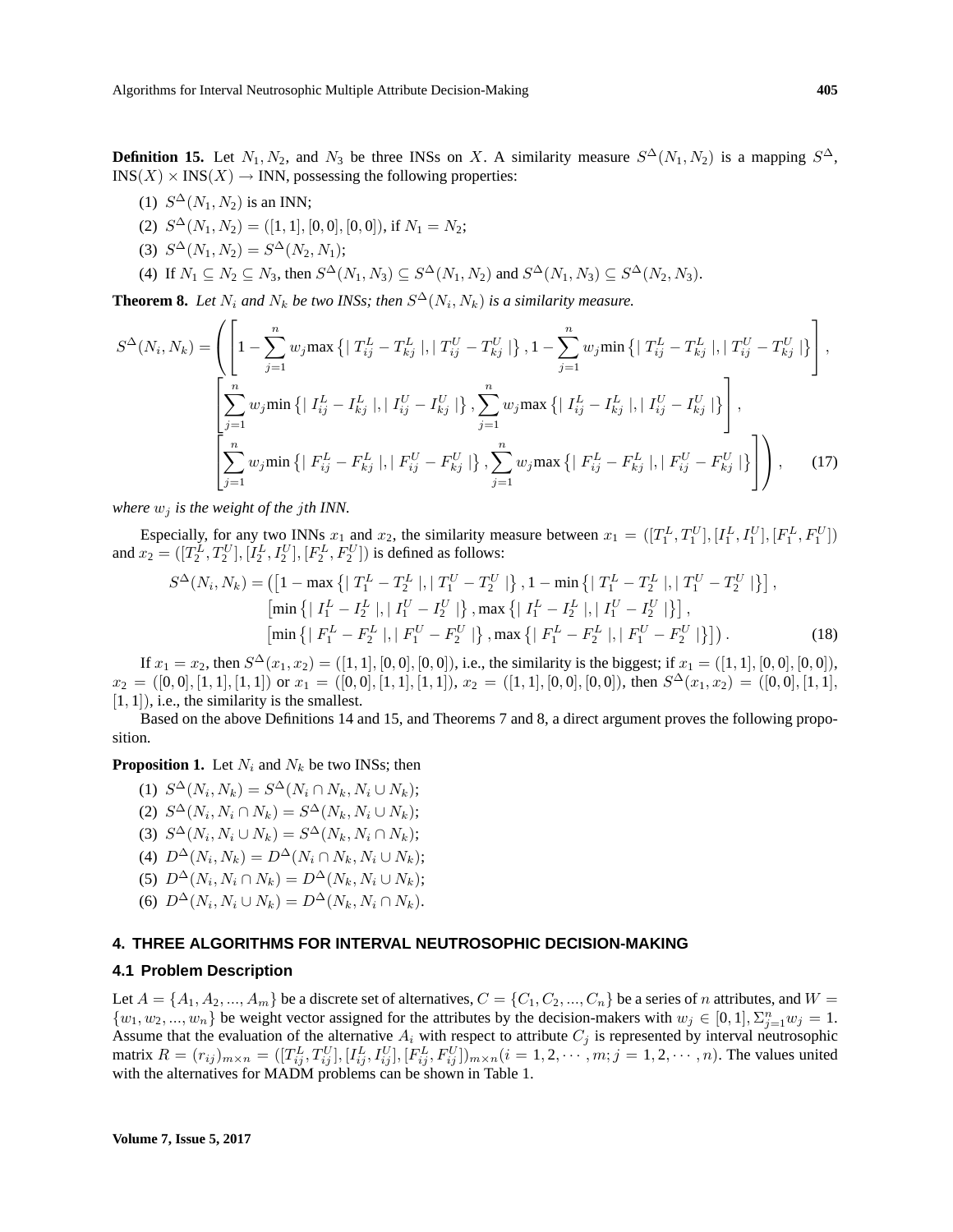|       |          |          | $\cdots$ | $^{\prime}n$ |
|-------|----------|----------|----------|--------------|
|       | $r_{11}$ | $r_{12}$ | $\cdots$ | $r_{1n}$     |
|       | $r_{21}$ | $r_{22}$ | $\cdots$ | $r_{2n}$     |
|       |          |          |          |              |
| $A_m$ | $r_{m1}$ | $r_{m2}$ | $\cdots$ | $r_{mn}$     |

**TABLE 1:** The interval neutrosophic MADM matrix

#### **4.2 The Method of Computing the Combined Weights**

#### 4.2.1 Determining the Objective Weights: Shannon Entropy Method

Shannon entropy [55] evaluates the expected information content of a certain message. The degree of uncertainty in information can be measured using the entropy concept. The information entropy idea can regulate the decision making process because it is able to measure existent contrasts between sets of data and thus clarify the intrinsic information for the decision-maker.

The following procedure should be employed to determine integrated weights through Shannon entropy under an interval neutrosophic environment.

**Step 1.** Normalize decision matrix  $R = (r_{ij})_{m \times n}$  into  $\widetilde{R} = (\widetilde{r}_{ij})_{m \times n} = ([\widetilde{T}_{ij}^L, \widetilde{T}_{ij}^U], [\widetilde{I}_{ij}^L, \widetilde{I}_{ij}^U], [\widetilde{F}_{ij}^L, \widetilde{F}_{ij}^U]_{m \times n}$  by Eq. (19):  $\overline{\phantom{a}}$ 

$$
\widetilde{r}_{ij} = \begin{cases}\n([T_{ij}^L, T_{ij}^U], [I_{ij}^L, I_{ij}^U], [F_{ij}^L, F_{ij}^U]), & C_j \text{ is benefit attribute,} \\
([F_{ij}^L, F_{ij}^U], [1 - I_{ij}^U, 1 - I_{ij}^L], [T_{ij}^L, T_{ij}^U]), & C_j \text{ is cost attribute.}\n\end{cases}
$$
\n(19)

**Step 2.** Compute the score function  $s_{\alpha,\beta}(\tilde{r}_{ij})$  of  $\tilde{r}_{ij}$  ( $i = 1, 2, \dots, m; j = 1, 2, \dots, n$ ) by Eq. (6).

**Step 3.** Normalize the score function  $s_{\alpha,\beta}(\tilde{r}_{ij})$  by  $P_{ij} = s_{\alpha,\beta}(\tilde{r}_{ij})/\sum_{i=1}^{m}$  $_{i=1}^{m}s_{\alpha,\beta}(\widetilde{r}_{ij}).$ 

**Step 4.** Calculate the entropy measure of the score function of the normalized decision matrix as follows:

$$
E_j = -\frac{1}{\ln m} \sum_{i=1}^{m} P_{ij} \ln P_{ij}.
$$
 (20)

**Step 5.** Obtain objective weights  $\omega_i$  as follows:

$$
\omega_j = \frac{1 - E_j}{\sum_{j=1}^n (1 - E_j)}.
$$
\n(21)

#### 4.2.2 Determining the Combined Weights: The Linear Weighted Comprehensive Method

Suppose that the vector of the subjective weight, given by the decision-makers directly, is  $w = \{w_1, w_2, \dots, w_n\}$ , where  $\sum_{n=1}^{\infty}$  $\sum_{j=1} w_j = 1, 0 \le w_j \le 1$ . The vector of the objective weight, computed by Eq. (19) directly, is  $\omega =$  ${j=1 \atop j=1}$  { $\omega_1, \omega_2, \cdots, \omega_n$ }, where  $\sum_{j=1}^n \omega_j = 1, 0 \leq \omega_j \leq 1$ .

Therefore, the vector of the combined weight  $\varpi = {\varpi_1, \varpi_2, \cdots, \varpi_n}$  can be defined as follows:

$$
\varpi_j = \lambda w_j + (1 - \lambda)\omega_j,\tag{22}
$$

where  $\lambda$  is the key degree (based on the real decision cases; in this paper, we set  $\lambda = 0.5$ ),  $\sum_{j=1}^{n} \overline{\omega}_j = 1, 0 \le \overline{\omega}_j \le 1$ .

The objective weight and subjective weight are aggregated by the linear weighted comprehensive method. According to the addition effect, the larger the value of the subjective weight and the objective weight, the larger the combined weight is, or vice versa. At the same time, we can obtain that Eq. (22) overcomes the limitation of only considering either subjective or objective factor influence. The advantage of Eq. (22) is that the attribute weights and rankings of alternatives can show both subjective information and objective information.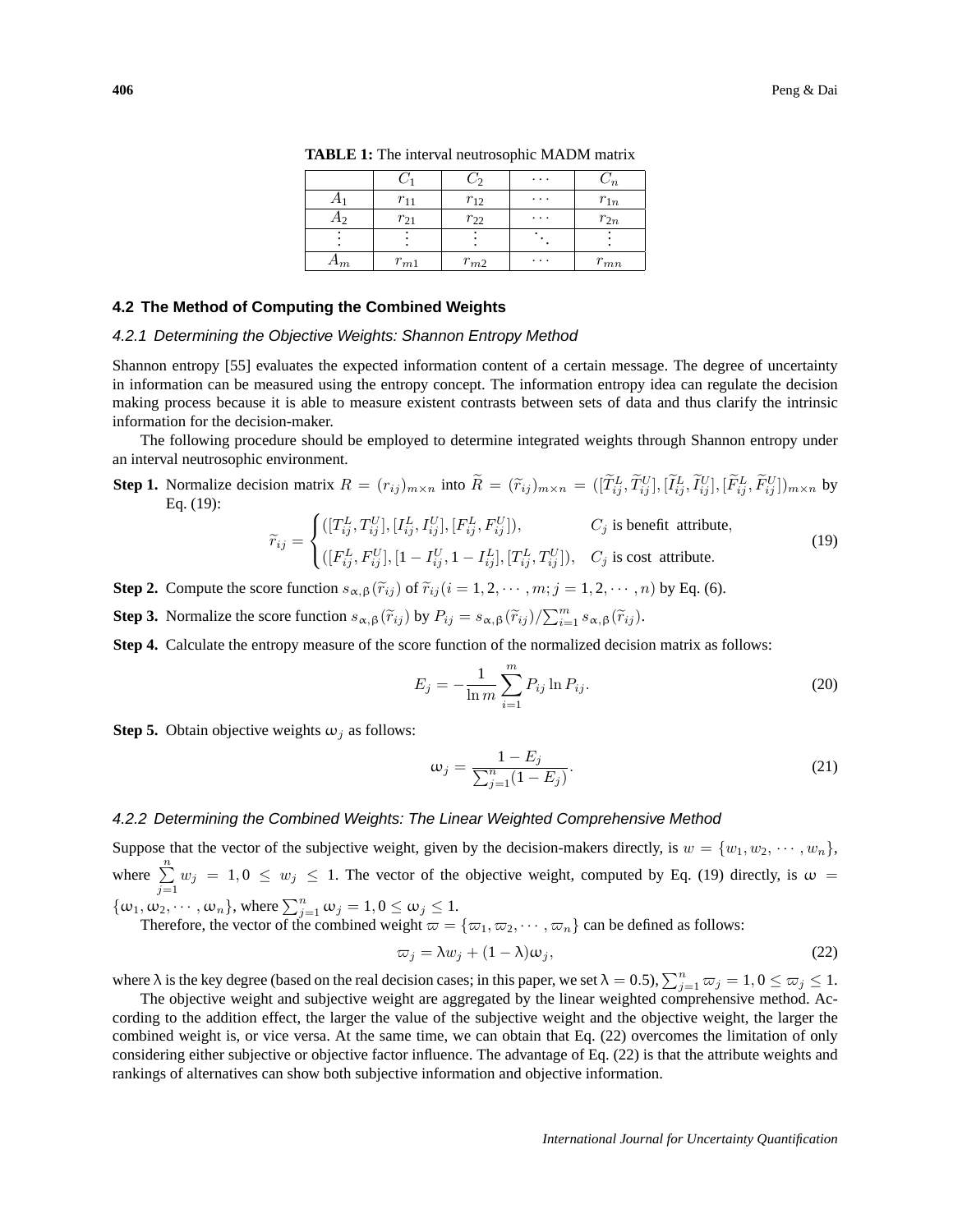#### **4.3 Three Interval Neutrosophic Approaches in MADM**

#### 4.3.1 The Interval Neutrosophic MADM Approach Based MABAC

The MABAC is a new MADM method presented in [49]. Due to its straightforward computation procedure and the steadiness (consistency) of solution, the MABAC method is a particularly practical and credible tool for decisionmaking. In this subsection, a modified MABAC method within the interval neutrosophic environment is introduced to help decision-makers.

#### **Algorithm 1:** MABAC

- **Step 1.** Identify the alternatives and attributes, and obtain the interval neutrosophic matrix  $R = (r_{ij})_{m \times n}$  (i =  $1, 2, \dots, m; j = 1, 2, \dots, n$  which is shown in Table 1.
- **Step 2.** Normalize decision matrix  $R = (r_{ij})_{m \times n}$  into  $\widetilde{R} = (\widetilde{r}_{ij})_{m \times n} = ([\widetilde{T}_{ij}^L, \widetilde{T}_{ij}^U], [\widetilde{I}_{ij}^L, \widetilde{I}_{ij}^U], [\widetilde{F}_{ij}^L, \widetilde{F}_{ij}^U]_{m \times n}$  by Eq. (19).
- **Step 3.** Compute relative weight  $\varpi_j$  of attribute  $C_j$  by Eq. (22).
- **Step 4.** Compute the weighted matrix  $T = (t_{ij})_{m \times n}$  by Eq. (23).

$$
t_{ij} = \left( \left[ T'_{ij}^L, T'_{ij}^U \right], \left[ I'_{ij}^L, I'_{ij}^U \right], \left[ F'_{ij}^L, F'_{ij}^U \right] \right) = \varpi_j \widetilde{r}_{ij}
$$
  
= 
$$
\left( \left[ 1 - \left( 1 - \widetilde{T}_{ij}^L \right)^{\varpi_j}, 1 - \left( 1 - \widetilde{T}_{ij}^U \right)^{\varpi_j} \right], \left[ \left( \widetilde{T}_{ij}^L \right)^{\varpi_j}, \left( \widetilde{T}_{ij}^U \right)^{\varpi_j} \right], \left[ \left( \widetilde{F}_{ij}^L \right)^{\varpi_j}, \left( \widetilde{F}_{ij}^U \right)^{\varpi_j} \right] \right). \tag{23}
$$

**Step 5.** Compute the border approximation area (BAA) matrix  $G = (g_i)_{1 \times n}$ . The BAA for each attribute is obtained by Eq. (24).

$$
g_j = \prod_{i=1}^m (t_{ij})^{1/m} = \left( \left[ \prod_{i=1}^m (T'_{ij}^L)^{1/m}, \prod_{i=1}^m (T'_{ij}^U)^{1/m} \right], \left[ 1 - \prod_{i=1}^m (1 - I'_{ij}^L)^{1/m}, 1 - \prod_{i=1}^m (1 - I'_{ij}^U)^{1/m} \right],
$$
  

$$
\left[ 1 - \prod_{i=1}^m \left( 1 - F'_{ij}^L \right)^{1/m}, 1 - \prod_{i=1}^m \left( 1 - F'_{ij}^U \right)^{1/m} \right] \right)
$$
(24)

**Step 6.** Reckon the distance matrix  $D = (d_{ij})_{m \times n}$  by Eq. (25).

$$
d_{ij} = \begin{cases} d_h(t_{ij}, g_j), & \text{if } t_{ij} > g_j, \\ 0, & \text{if } t_{ij} = g_j, \\ -d_h(t_{ij}, g_j), & \text{if } t_{ij} < g_j, \end{cases}
$$
 (25)

where distance measure  $d_h$  is defined in Eq. (3).

Especially, alternative  $A_i$  will pertain to the BAA (G) if  $d_{ij} = 0$ , upper approximation area (G<sup>+</sup>) if  $d_{ij} > 0$ , and lower approximation area  $(G^-)$  if  $d_{ij} < 0$ . The upper approximation area  $(G^+)$  is the area which includes the ideal alternative  $(A^+)$  while the lower approximation area  $(G^-)$  is the area which includes the anti-ideal alternative  $(A^-)$  (see Fig. 1, [51]). For choosing alternative  $A_i$  as the best from the set, there is need of as many attributes as possible pertaining to the upper approximate area  $(G^+)$ .

**Step 7.** Rank the alternatives by  $Q_i(i = 1, 2, \dots, m)$ . The most desired alternative is the one with the biggest value of  $Q_i$ .

$$
Q_i = \sum_{j=1}^n d_{ij}, \quad i = 1, 2, \cdots, m; \ j = 1, 2, \cdots, n.
$$
 (26)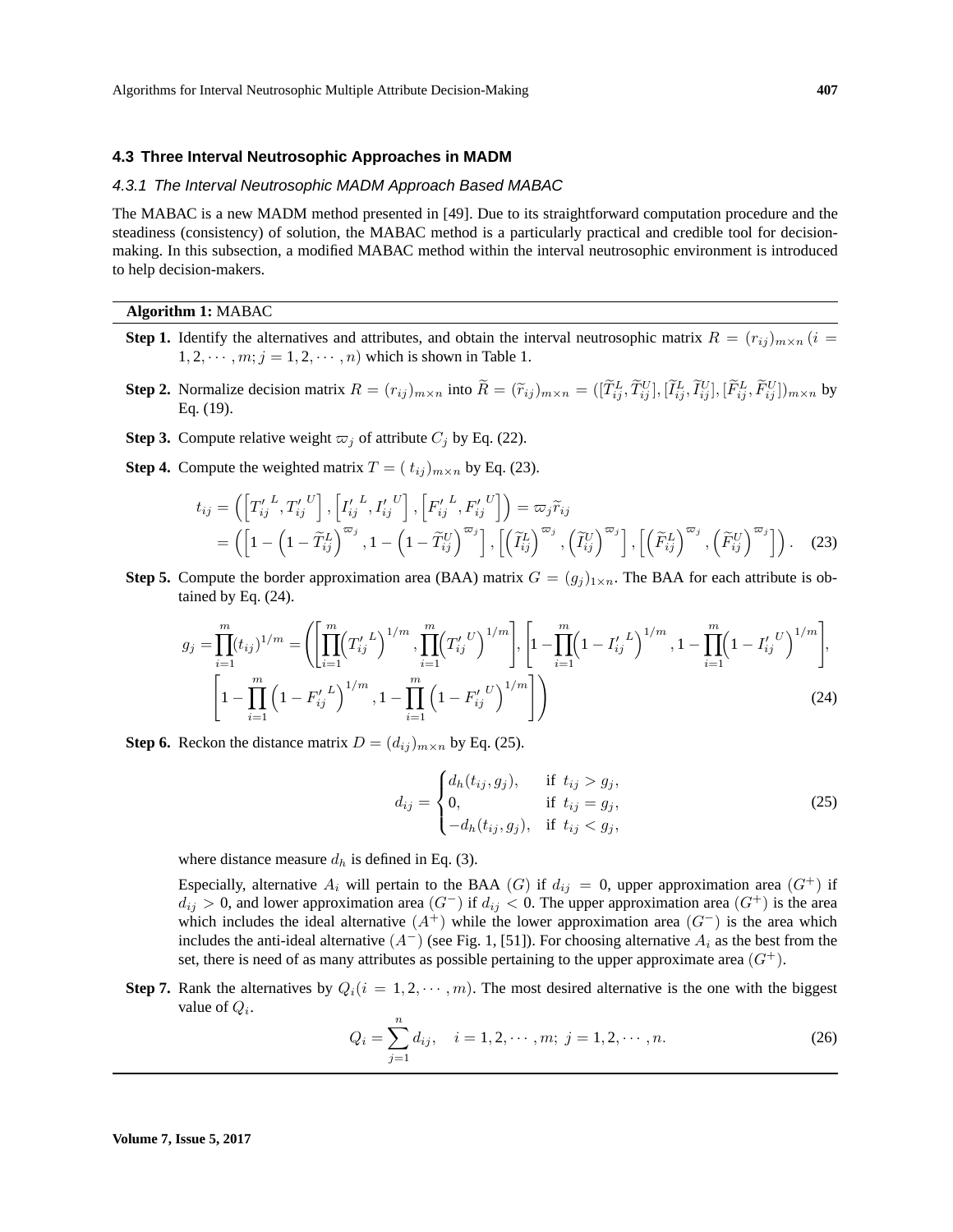

**FIG. 1:** Exhibition of the upper  $(G^+)$ , lower  $(G^-)$ , and border  $(G)$  approximation areas

## 4.3.2 The Interval Neutrosophic MADM Approach Based Similarity Measure

In this section, we present a novel method for solving the MADM problem by the proposed similarity measure between INSs. The concept of ideal point has been used to help obtain the best alternative in the decision process. Although the ideal alternative does not exist in real problems, it does provide a useful theoretical construct against which to appraise alternatives. Therefore, we define the ideal alternative  $A^*$  as the INN  $a_j^* = ([(T^*)^L, (T^*)^U], [(I^*)^L, (I^*)^U],$  $[(F^*)^L, (F^*)^U] = ([1, 1], [0, 0], [0, 0])$  for  $\forall j$ .

Hence, by applying Eq. (17), the proposed similarity measure  $S^{\Delta}$  between an alternative  $A_i$  and the ideal alternative  $A^*$  represented by the INSs is defined by

$$
S^{\Delta}(A_{i}, A^{*}) = \left( \left[ 1 - \sum_{j=1}^{n} w_{j} \max \{ |T_{ij}^{L} - (T^{*})^{L}|, |T_{ij}^{U} - (T^{*})^{U}| \}, 1 - \sum_{j=1}^{n} w_{j} \min \{ |T_{ij}^{L} - (T^{*})^{L}|, |T_{ij}^{U} - (T^{*})^{U}| \} \right],
$$
  

$$
\left[ \sum_{j=1}^{n} w_{j} \min \{ |I_{ij}^{L} - (I^{*})^{L}|, |I_{ij}^{U} - (I^{*})^{U}| \}, \sum_{j=1}^{n} w_{j} \max \{ |I_{ij}^{L} - (I^{*})^{L}|, |I_{ij}^{U} - (I^{*})^{U}| \} \right],
$$
  

$$
= \left( \sum_{j=1}^{n} w_{j} \min \{ |F_{ij}^{L} - (F^{*})^{L}|, |F_{ij}^{U} - (F^{*})^{U}| \}, \sum_{j=1}^{n} w_{j} \max \{ |F_{ij}^{L} - (F^{*})^{L}|, |F_{ij}^{U} - (F^{*})^{U}| \} \} \right) \right)
$$
  

$$
= \left( \left[ \sum_{j=1}^{n} w_{j} T_{ij}^{L}, \sum_{j=1}^{n} w_{j} T_{ij}^{U} \right], \left[ \sum_{j=1}^{n} w_{j} I_{ij}^{L}, \sum_{j=1}^{n} w_{j} I_{ij}^{U} \right], \left[ \sum_{j=1}^{n} w_{j} F_{ij}^{L}, \sum_{j=1}^{n} w_{j} F_{ij}^{U} \right] \right). \tag{27}
$$

**Algorithm 2:** Similarity measure

**Steps 1–3.** There are the same as Steps 1–3 in Algorithm 1.

**Step 4.** Calculate the similarity measure  $S^{\Delta}(A_i, A^*)(i = 1, 2, \dots, m)$  by Eq. (27).

**Step 5.** Compute each alternative of the score function  $s_{\alpha,\beta}(S^{\Delta}(A_i, A^*))$  by Eq. (6).

**Step 6.** Rank the alternatives by  $s_{\alpha,\beta}(S^{\Delta}(A_i, A^*))$  ( $i = 1, 2, \cdots, m$ ). The most desired alternative is the one with the biggest value of  $s_{\alpha,\beta}(S^{\Delta}(A_i, A^*))$ .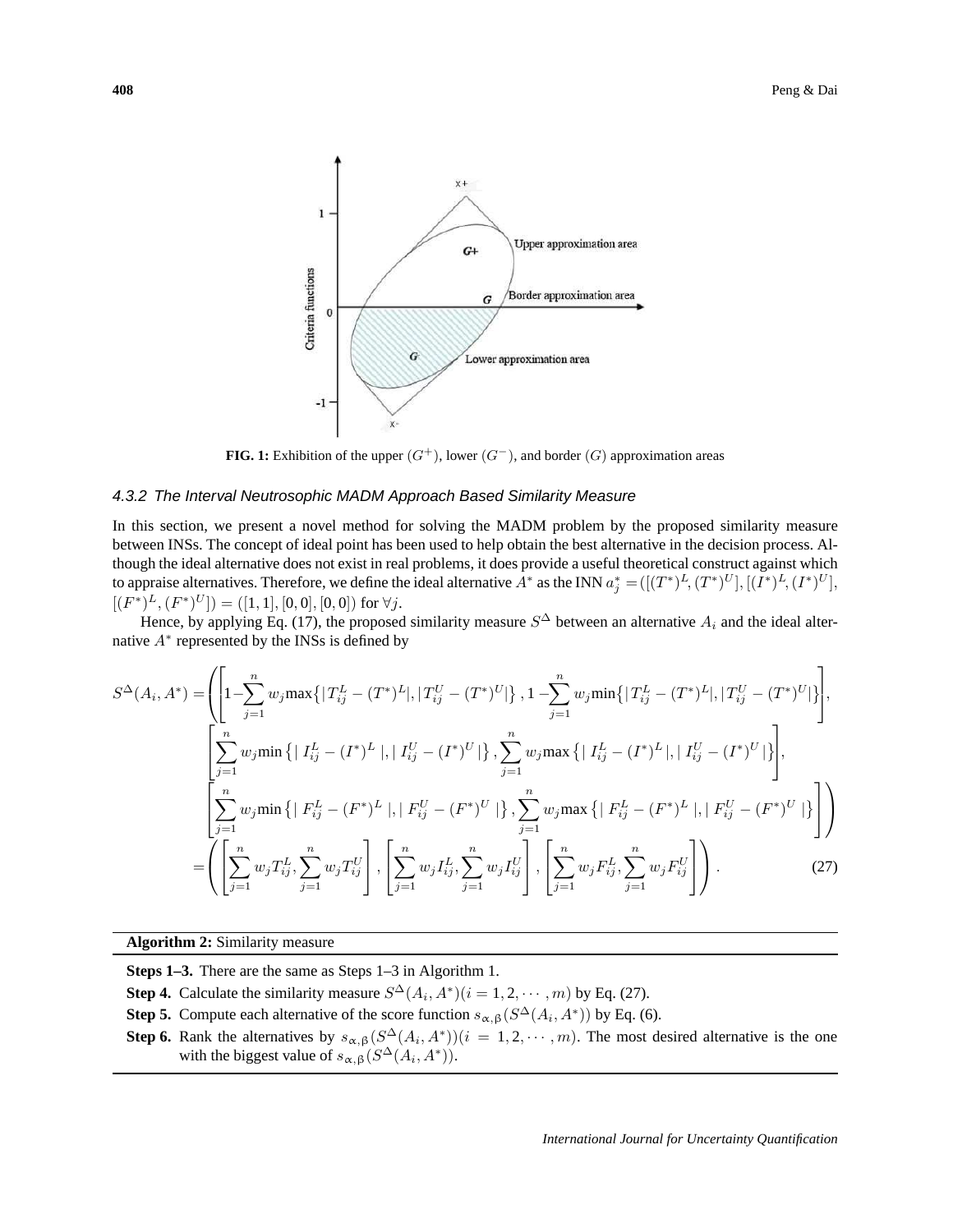## 4.3.3 The Interval Neutrosophic MADM Approach Based EDAS

## **Algorithm 3:** EDAS

**Steps 1–3.** These are the same as Steps 1–3 in Algorithm 1.

**Step 4.** Determine the average solution according to all alternatives, shown as follows:

$$
AV = (AVj)1×n,
$$
\n(28)

where

$$
AV_j = \frac{1}{m} \bigoplus_{i=1}^m \widetilde{r}_{ij} = \frac{1}{m} \Biggl( \Biggl[ 1 - \prod_{i=1}^m \Biggl( 1 - \widetilde{T}_{ij}^L \Biggr), 1 - \prod_{i=1}^m \Biggl( 1 - \widetilde{T}_{ij}^U \Biggr) \Biggr], \Biggl[ \prod_{i=1}^m \widetilde{T}_{ij}^L, \prod_{i=1}^m \widetilde{T}_{ij}^U \Biggr], \Biggl[ \prod_{i=1}^m \widetilde{F}_{ij}^L, \prod_{i=1}^m \widetilde{F}_{ij}^U \Biggr] \Biggr)
$$
  
\n
$$
= \Biggl( \Biggl[ 1 - \Biggl( \prod_{i=1}^m \Biggl( 1 - \widetilde{T}_{ij}^L \Biggr) \Biggr)^{1/m}, 1 - \Biggl( \prod_{i=1}^m \Biggl( 1 - \widetilde{T}_{ij}^U \Biggr) \Biggr)^{1/m} \Biggr], \Biggl[ \Biggl( \prod_{i=1}^m \widetilde{T}_{ij}^L \Biggr)^{1/m}, \Biggl( \prod_{i=1}^m \widetilde{T}_{ij}^U \Biggr)^{1/m} \Biggr], \Biggl[ \Biggl( \prod_{i=1}^m \widetilde{F}_{ij}^L \Biggr)^{1/m}, \Biggl( \prod_{i=1}^m \widetilde{F}_{ij}^U \Biggr)^{1/m} \Biggr], \Biggl[ \Biggl( \prod_{i=1}^m \widetilde{F}_{ij}^L, \Biggl( \prod_{i=1}^m \widetilde{F}_{ij}^U \Biggr)^{1/m} \Biggr], \Biggl[ \Biggl( \prod_{i=1}^m \widetilde{F}_{ij}^U \Biggr)^{1/m} \Biggr], \Biggl[ \Biggl( \prod_{i=1}^m \widetilde{F}_{ij}^U \Biggr)^{1/m} \Biggr], \Biggl[ \Biggl( \prod_{i=1}^m \widetilde{F}_{ij}^U \Biggr)^{1/m} \Biggr], \Biggl[ \Biggl( \prod_{i=1}^m \widetilde{F}_{ij}^U \Biggr)^{1/m} \Biggr], \Biggl[ \Biggl( \prod_{i=1}^m \widetilde{F}_{ij}^U \Biggr)^{1/m} \Biggr], \Biggl[ \Biggl( \prod_{i=1}^m \widetilde{
$$

**Step 5.** Compute the positive distance from average (PDA) with PDA =  $(P_{ij})_{m \times n}$  and the negative distance from average (NDA) with NDA =  $(N_{ij})_{m \times n}$  matrixes according to the type of attributes, shown as follows:

$$
P_{ij} = \begin{cases} \frac{\max\{0, s_{\alpha,\beta}(r_{ij}) - s_{\alpha,\beta}(AV_j)\}}{s_{\alpha,\beta}(AV_j)}, & C_j \text{ is benefit attribute,} \\ \frac{\max\{0, s_{\alpha,\beta}(AV_j) - s_{\alpha,\beta}(r_{ij})\}}{s_{\alpha,\beta}(AV_j)}, & C_j \text{ is cost attribute,} \end{cases}
$$
(30)

$$
N_{ij} = \begin{cases} \frac{\max\{0, s_{\alpha,\beta}(AV_j) - s_{\alpha,\beta}(\tilde{r}_{ij})\}}{s_{\alpha,\beta}(AV_j)}, \ C_j \text{ is benefit attribute,} \\ \frac{\max\{0, s_{\alpha,\beta}(\tilde{r}_{ij}) - s_{\alpha,\beta}(AV_j)\}}{s_{\alpha,\beta}(AV_j)}, \ C_j \text{ is cost attribute,} \end{cases}
$$
(31)

where  $s_{\alpha,\beta}(AV_j)$  and  $s_{\alpha,\beta}(\tilde{r}_{ij})$  are the score functions of  $AV_j$  and  $\tilde{r}_{ij}$ , respectively. **Step 6.** Determine the weighted sum of PDA and NDA for all alternatives, shown as follows:

$$
SP_i = \sum_{j=1}^{n} w_j P_{ij},\tag{32}
$$

$$
SN_i = \sum_{j=1}^{n} w_j N_{ij}.
$$
\n
$$
(33)
$$

**Step 7.** Normalize the values of  $SP_i$  and  $SN_i$  for all alternatives, shown as follows:

$$
NSP_i = \frac{SP_i}{\max_i \{SP_i\}},\tag{34}
$$

$$
NSN_i = 1 - \frac{SN_i}{\max_i \{SN_i\}}.\tag{35}
$$

**Volume 7, Issue 5, 2017**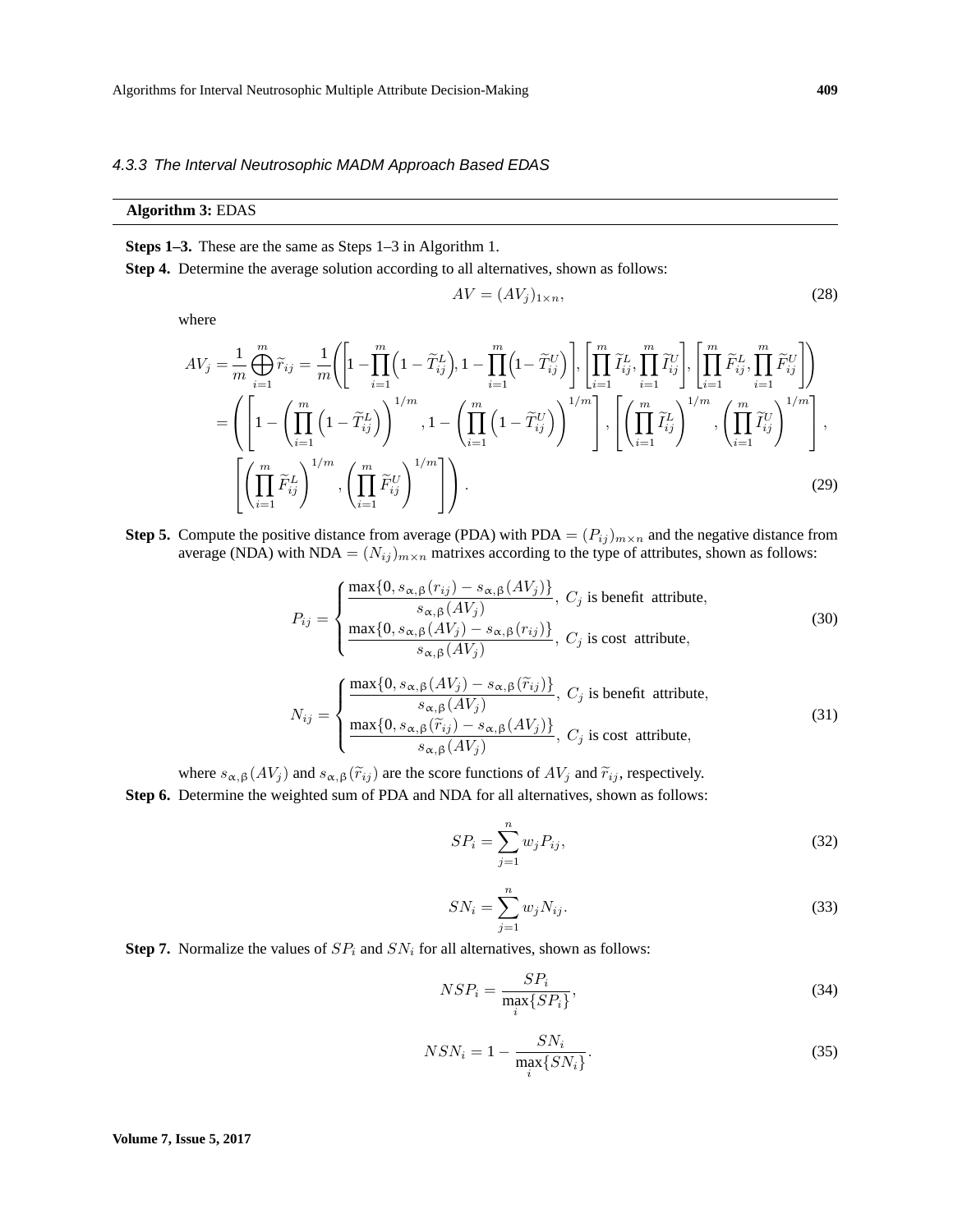**Step 8.** Calculate the appraisal score  $AS_i(i = 1, 2, \dots, m)$  for all alternatives, shown as follows:

$$
AS_i = \frac{1}{2}(NSP_i + NSN_i),\tag{36}
$$

where  $0 \leq AS_i \leq 1$ .

**Step 9.** Rank the alternatives according to the decreasing values of  $AS_i$ . The alternative with the biggest  $AS_i$  is the best alternative.

#### **5. TWO ILLUSTRATIVE EXAMPLES**

In this section, we give two illustrative examples to illustrate the implementation process and availability of the proposed three approaches.

The examples are the investment selection problem and the assessment of C Programming Language teaching effect that include subjective weight data and incomplete weight determined information.

### **5.1 Two Illustrative Examples**

*Example* 1 ([29])*.* Consider that an investment company wants to select an excellent project. There are four possible alternatives in which to invest, expressed as  $\{A_1, A_2, A_3, A_4\}$ , where  $A_1$  is a bookshop,  $A_2$  is a chemical plant,  $A_3$ is a supermarket, and  $A_4$  is a food company. The experts evaluate the alternatives in the following three attributes:  $C_1$  is the earning estimate analysis,  $C_2$  is the growth analysis, and  $C_3$  is the environmental impact analysis for the alternatives;  $C_1$  and  $C_2$  are benefit attributes, while  $C_3$  is a cost attribute. The weight vector of the attribute is given by  $w = (0.55, 0.25, 0.2)$ . The four possible alternatives are evaluated according to the above three attributes by INSs, as shown in the following interval neutrosophic decision matrix  $R = (r_{ij})_{4 \times 3} = ([T_{ij}^L, T_{ij}^U], [I_{ij}^L, I_{ij}^U], [F_{ij}^L, F_{ij}^U]]_{4 \times 3}$ . The assessments for projects arising from questionnaire investigation to the experts are shown in Table 2.

**TABLE 2:** The evaluation values of four possible alternatives with respect to the three attributes

|                                                        | $\sum_{i=1}^{n}$                     |                                              |
|--------------------------------------------------------|--------------------------------------|----------------------------------------------|
| ([0.4, 0.5], [0.2, 0.3], [0.3, 0.4])                   | ([0.4, 0.6], [0.1, 0.3], [0.2, 0.4]) | ([0.7, 0.9], [0.2, 0.3], [0.4, 0.5])         |
| ([0.6, 0.7], [0.1, 0.2], [0.2, 0.3])                   | ([0.6, 0.7], [0.1, 0.2], [0.2, 0.3]) | ([0.3, 0.6], [0.3, 0.5], [0.8, 0.9])         |
| ([0.3, 0.6], [0.2, 0.3], [0.3, 0.4])                   | ([0.5, 0.6], [0.2, 0.3], [0.3, 0.4]) | ([0.4, 0.5], [0.2, 0.4], [0.7, 0.9])         |
| $\overline{A_4}$ $(0.7, 0.8], [0.0, 0.1], [0.1, 0.2])$ | ([0.6, 0.7], [0.1, 0.2], [0.1, 0.3]) | $\vert$ ([0.6, 0.7], [0.3, 0.4], [0.8, 0.9]) |

**Algorithm 4:** MABAC

- **Step 1.** The interval neutrosophic decision matrix  $R = (r_{ij})_{4 \times 3} = ([T_{ij}^L, T_{ij}^U], [I_{ij}^L, I_{ij}^U], [F_{ij}^L, F_{ij}^U]]_{4 \times 3}$  which is shown in Table 2.
- **Step 2.** Normalize the interval neutrosophic decision matrix  $R = (r_{ij})_{4\times3}$  into  $\widetilde{R} = (\widetilde{r}_{ij})_{4\times3}$  by Eq. (19), which is shown in Table 3.
- **Step 3.** Compute relative weight  $\varpi_j$  of attribute  $C_j$  by Eq. (22) as follows:

 $\varpi_1 = 0.4288, \varpi_2 = 0.1647, \varpi_3 = 0.4066.$ 

**Step 4.** Calculate the weighted matrix  $T = (t_{ij})_{4 \times 3}$  by Eq. (23), which is shown in Table 4.

**Step 5.** The BAA  $G = (g_j)_{1 \times 3}$  is determined according to Eq. (24); we can get

 $g_1 = ([0.2459, 0.3600], [0.3717, 0.5251], [0.5251, 0.6184]),$ 

 $g_2 = ([0.1143, 0.1587], [0.7076, 0.7954], [0.7645, 0.8413]),$ 

 $g_3 = ([0.3597, 0.4846], [0.8152, 0.8918], [0.7650, 0.8729]).$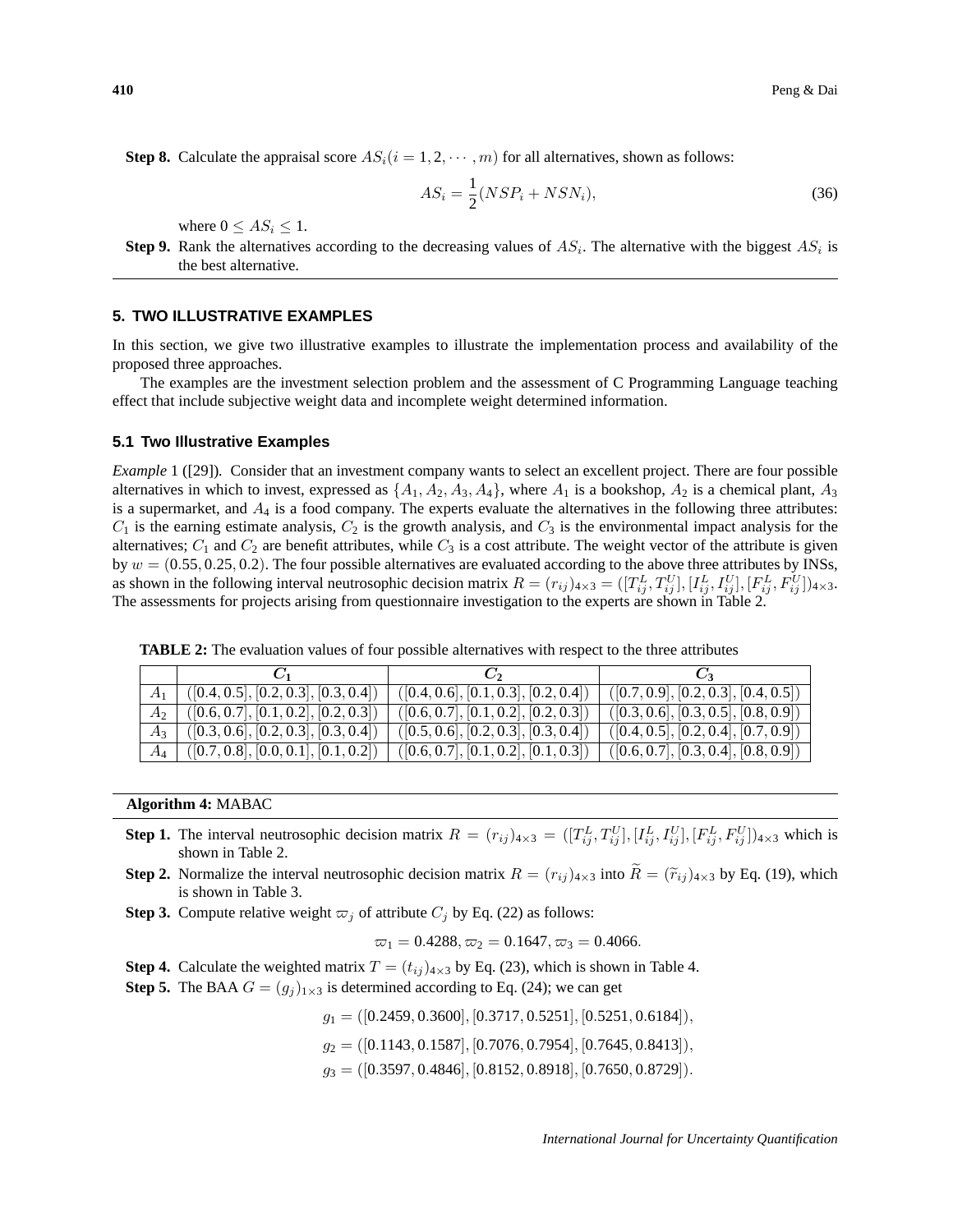**Step 6.** Calculate the distance matrix  $D = (d_{ij})_{4 \times 3}$  by Eq. (25), which is shown in Table 5. **Step 7.** Rank the alternatives by  $Q_i(i = 1, 2, 3, 4)$  as follows:

$$
Q_1 = -0.211839
$$
,  $Q_2 = 0.142991$ ,  $Q_3 = -0.047243$ ,  $Q_4 = 0.269572$ .

Hence,  $A_4 > A_2 > A_3 > A_1$ ; i.e., the best alternative is  $A_4$ .

|                    | $C_1$                                        | $\mathcal{C}$                        | $C_3$                                |
|--------------------|----------------------------------------------|--------------------------------------|--------------------------------------|
|                    | ([0.4, 0.5], [0.2, 0.3], [0.3, 0.4])         | ([0.4, 0.6], [0.1, 0.3], [0.2, 0.4]) | ([0.4, 0.5], [0.7, 0.8], [0.7, 0.9]) |
| $A_2$ <sup>+</sup> | $\vert$ ([0.6, 0.7], [0.1, 0.2], [0.2, 0.3]) | ([0.6, 0.7], [0.1, 0.2], [0.2, 0.3]) | ([0.8, 0.9], [0.5, 0.7], [0.3, 0.6]) |
|                    | $A_3$   ([0.3, 0.6], [0.2, 0.3], [0.3, 0.4]) | ([0.5, 0.6], [0.2, 0.3], [0.3, 0.4]) | ([0.7, 0.9], [0.6, 0.8], [0.4, 0.5]) |
|                    | $A_4$   ([0.7, 0.8], [0.0, 0.1], [0.1, 0.2]) | ([0.6, 0.7], [0.1, 0.2], [0.1, 0.3]) | ([0.8, 0.9], [0.6, 0.7], [0.6, 0.7]) |

**TABLE 3:** The normalized interval neutrosophic evaluation values

|                | $C_1$                                                    |
|----------------|----------------------------------------------------------|
| A <sub>1</sub> | $([0.1967, 0.2571], [0.5015, 0.5968], [0.5968, 0.6751])$ |
| $A_2$          | $([0.3249, 0.4032], [0.3726, 0.5015], [0.5015, 0.5968])$ |
| $A_3$          | $([0.1418, 0.3249], [0.5015, 0.5968], [0.5968, 0.6751])$ |
| $A_4$          | $([0.4032, 0.4985], [0.0000, 0.3726], [0.3726, 0.5015])$ |
|                |                                                          |
| $A_1$          | $([0.0807, 0.1400], [0.6845, 0.8202], [0.7672, 0.8600])$ |
| A <sub>2</sub> | $([0.1400, 0.1798], [0.6845, 0.7672], [0.7672, 0.8202])$ |
| $A_3$          | $([0.1079, 0.1400], [0.7672, 0.8202], [0.8202, 0.8600])$ |
| $A_4$          | $([0.1400, 0.1798], [0.6845, 0.7672], [0.6845, 0.8202])$ |
|                |                                                          |
| A <sub>1</sub> | $([0.1875, 0.2456], [0.8650, 0.9133], [0.8650, 0.9581])$ |
| A <sub>2</sub> | $([0.4802, 0.6079], [0.7544, 0.8650], [0.6129, 0.8125])$ |
| $A_3$          | $([0.3871, 0.6079], [0.8125, 0.9133], [0.6890, 0.7544])$ |
| $A_4$          | $([0.4802, 0.6079], [0.8125, 0.8650], [0.8125, 0.8650])$ |

**TABLE 4:** The weighed interval neutrosophic matrix  $T = (t_{ij})_{4 \times 3}$ 

**TABLE 5:** The interval neutrosophic matrix  $D = (d_{ij})_{4 \times 3}$ 

|                | $C_1$       | $C_2$       |             |
|----------------|-------------|-------------|-------------|
| A <sub>1</sub> | $-0.080325$ | $-0.020250$ | $-0.111265$ |
| A٥             | 0.032001    | 0.020334    | 0.090657    |
| $A_3$          | $-0.078175$ | $-0.030637$ | 0.061570    |
| AΔ             | 0.181568    | 0.033229    | 0.054775    |

**Algorithm 5:** Similarity measure

**Steps 1–3.** These are the same as Algorithm 4 in Steps 1–3.

**Step 4.** Calculate the similarity measure  $S(A_i, A^*)(i = 1, 2, 3, 4)$  by Eq. (27).

 $S(A_1, A^*) = ([0.400000, 0.516466], [0.386826, 0.503292], [0.446168, 0.603292]),$  $S(A_2, A^*) = ([0.681317, 0.781317], [0.262633, 0.403292], [0.240658, 0.421975]),$ 

 $S(A_3, A^*) = ([0.495565, 0.721975], [0.362633, 0.503292], [0.340658, 0.440658]),$ 

 $S(A_4, A^*) = ([0.724193, 0.824193], [0.260416, 0.360416], [0.303292, 0.419757]).$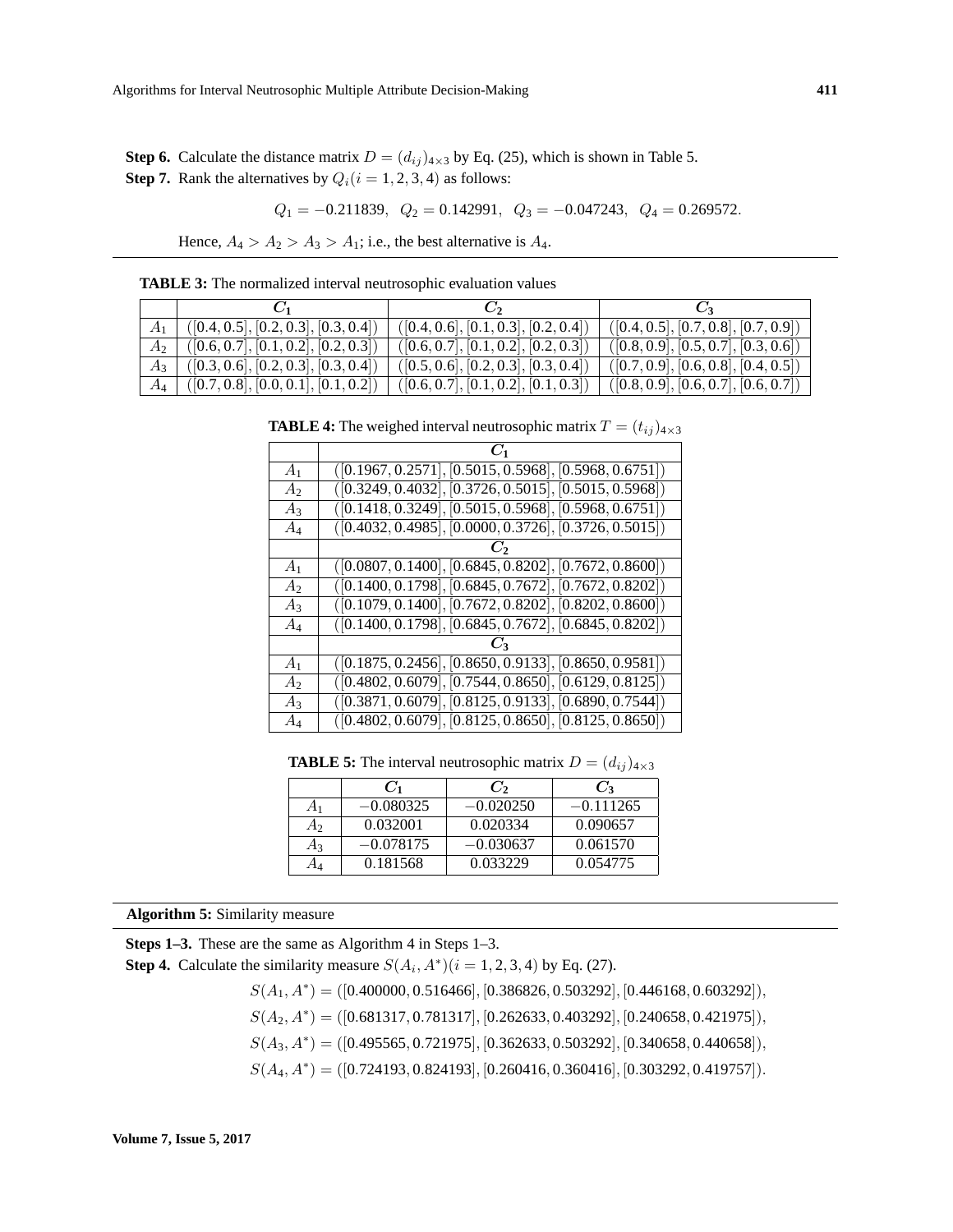**Step 5.** Each alternative of score function  $s_{0.5,0.3}(S(A_i, A^*))$  is shown as follows:

$$
s_{0.5,0.3}(S(A_1, A^*)) = 0.692755,
$$
  
\n
$$
s_{0.5,0.3}(S(A_2, A^*)) = 0.821807,
$$
  
\n
$$
s_{0.5,0.3}(S(A_3, A^*)) = 0.758357,
$$
  
\n
$$
s_{0.5,0.3}(S(A_4, A^*)) = 0.836836.
$$

**Step 6.** Rank the alternatives by  $s_{\alpha,\beta}(S(A_i, A^*))$  ( $i = 1, 2, 3, 4$ ) as follows:  $A_4 > A_2 > A_3 > A_1$ ; i.e., the best alternative is  $A_4$ .

## **Algorithm 6:** EDAS

**Steps 1–3.** These are the same as Algorithm 4 in Steps 1–3.

**Step 4.** Determine the average solution according to all attributes by Eq. (29), shown as follows:

- $AV_1 = ([0.5262, 0.6690], [0.0000, 0.2060], [0.2060, 0.3130]),$
- $AV_2 = ([0.5319, 0.6536], [0.1189, 0.2449], [0.1861, 0.3464]),$
- $AV_3 = ([0.7087, 0.8505], [0.5958, 0.7483], [0.4738, 0.6593]).$
- **Step 5.** Calculate the positive distance from average PDA =  $(P_{ij})_{4\times3}$  and the negative distance from average NDA =  $(N_{ij})_{4\times3}$  matrices by Eqs. (30) and (31), shown as follows:

$$
\text{PDA} = (P_{ij})_{4\times3} \begin{pmatrix} 0.0000 & 0.0000 & 0.0000 \\ 0.0129 & 0.0322 & 0.0622 \\ 0.0000 & 0.0000 & 0.0182 \\ 0.0858 & 0.0384 & 0.0248 \end{pmatrix},
$$

$$
\text{NDA} = (N_{ij})_{4\times3} \begin{pmatrix} 0.1006 & 0.0462 & 0.1929 \\ 0.0000 & 0.0000 & 0.0000 \\ 0.1006 & 0.0421 & 0.0000 \\ 0.0000 & 0.0000 & 0.0000 \end{pmatrix}.
$$

**Step 6.** Determine the weighted sum of PDA and NDA for all alternatives by Eqs. (32) and (33), respectively, shown as follows:

 $SP_1 = 0.0000$ ,  $SP_2 = 0.0361$ ,  $SP_3 = 0.0074$ ,  $SP_4 = 0.0532$ ,

$$
NP_1 = 0.1292
$$
,  $NP_2 = 0.0000$ ,  $NP_3 = 0.0501$ ,  $NP_4 = 0.0000$ .

**Step 7.** Normalize the values of  $SP_i$  and  $SN_i$  for all alternatives by Eqs. (34) and (35), respectively, shown as follows:

$$
NSP_1 = 0.0000, \quad NSP_2 = 0.6788, \quad NSP_3 = 0.1392, \quad NSP_4 = 1.0000,
$$

 $NSN_1 = 0.0000, NSN_2 = 1.0000, NSN_3 = 0.6125, NSN_4 = 1.0000.$ 

**Step 8.** Calculate the appraisal score  $AS_i(i = 1, 2, 3, 4)$  for all alternatives by Eq. (36), shown as follows:

 $AS_1 = 0.0000$ ,  $AS_2 = 0.8394$ ,  $AS_3 = 0.3759$ ,  $AS_4 = 1.0000$ .

**Step 9.** Rank the software development projects  $x_i$  according to the decreasing values of  $AS_i$  as follows:

$$
A_4 \succ A_2 \succ A_3 \succ A_1.
$$

Obviously, among them,  $A_4$  is the best investment project.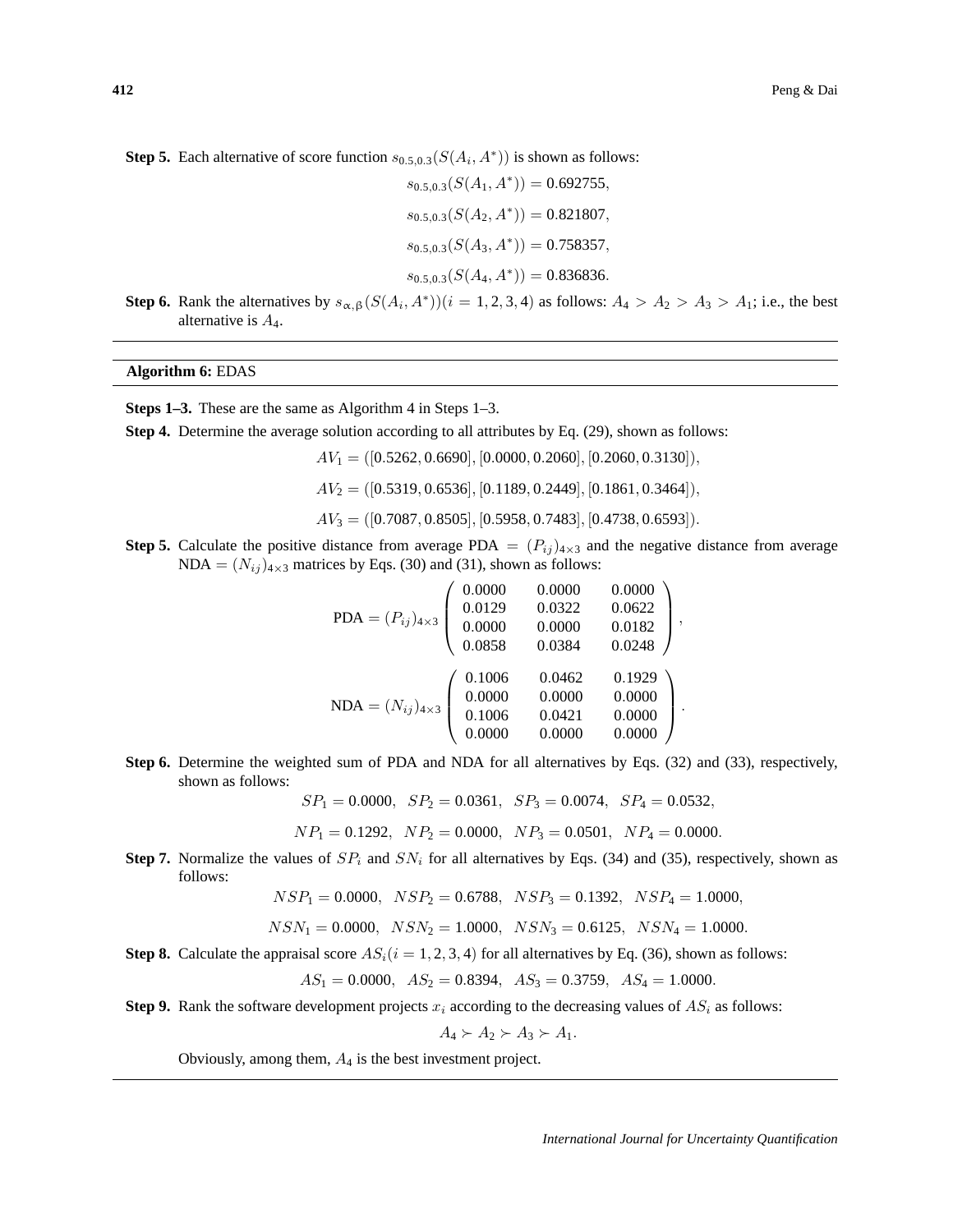According to Algorithms 4–6, we can conclude that the optimal results are the same; i.e.,  $A_4$  is the most desirable investment project. Hence, the three algorithms proposed above are effective and feasible.

*Example* 2*.* Consider that a school wants to select an excellent C Programming Language teacher. The teacher experts give four feasible excellent teachers  $A_i(i = 1, 2, 3, 4)$ . Suppose that three attributes  $C_1$  (the environment of teaching and studying),  $C_2$  (the management of teaching information), and  $C_3$  (the empathy and the teaching practice), then the weight vector of the corresponding attribute  $C_j$  ( $j = 1, 2, 3$ ) is  $w = (0.33, 0.34, 0.33)^T$ . Meanwhile, the attributes are all benefit attributes. Assume that the teacher  $A_i(i = 1, 2, 3, 4)$  with respect to the attribute  $C_i(j = 1, 2, 3)$  is given by the interval neutrosophic matrix  $R = (r_{ij})_{4\times3} = ([T_{ij}^L, T_{ij}^U], [I_{ij}^L, I_{ij}^U], [F_{ij}^L, F_{ij}^U])_{4\times3}$ . The assessments for teachers arising from questionnaire investigation to the teacher experts are shown in Table 6.

**TABLE 6:** The interval neutrosophic matrix given by experts

|       | $\vert$ ([0.9, 0.9], [0.1, 0.1], [0.1, 0.2]) | ([0.1, 0.2], [0.1, 0.2], [0.1, 0.1]) | ([0.1, 0.2], [0.1, 0.2], [0.1, 0.2]) |
|-------|----------------------------------------------|--------------------------------------|--------------------------------------|
|       | $A_2$   ([1.0, 1.0], [0.1, 0.1], [0.1, 0.2]) | ([0.1, 0.2], [0.1, 0.2], [0.1, 0.1]) | ([0.1, 0.2], [0.1, 0.2], [0.1, 0.2]) |
|       | $A_3$   ([1.0, 1.0], [0.1, 0.1], [0.1, 0.2]) | ([1.0, 1.0], [0.1, 0.2], [0.1, 0.1]) | ([0.0, 0.0], [0.1, 0.2], [0.1, 0.2]) |
| $A_4$ | $\vert$ ([1.0, 1.0], [0.1, 0.1], [0.1, 0.2]) | ([0.1, 0.2], [0.1, 0.2], [0.1, 0.1]) | ([0.0, 0.0], [0.1, 0.2], [0.1, 0.2]) |

#### **Algorithm 7:** MABAC

- **Step 1.** The interval neutrosophic decision matrix  $R = (r_{ij})_{4\times3} = ([T_{ij}^L, T_{ij}^U], [I_{ij}^L, I_{ij}^U], [F_{ij}^L, F_{ij}^U]]_{4\times3}$  which is shown in Table 6.
- **Step 2.** There is no need to normalize the decision matrix based on the above condition.
- **Step 3.** Compute relative weight  $\varpi_i$  of attribute  $C_i$  by Eq. (22) as follows:

$$
\varpi_1 = 0.1693, \varpi_2 = 0.6378, \varpi_3 = 0.1929.
$$

- **Step 4.** Calculate the weighted matrix  $T = (t_{ij})_{4 \times 3}$  by Eq. (23), which is shown in Table 7.
- **Step 5.** The BAA  $G = (g_i)_{1 \times 3}$  is determined according to the Eq. (24), we can get

$$
g_1 = ([0.7537, 0.7537], [0.6772, 0.6772], [0.6772, 0.7615]),
$$

**TABLE 7:** The weighed interval neutrosophic matrix  $T = (t_{ij})_{4 \times 3}$ 

| A <sub>1</sub> | $([0.3228, 0.3228], [0.6772, 0.6772], [0.6772, 0.7615])$ |
|----------------|----------------------------------------------------------|
| A <sub>2</sub> | $([1.0000, 1.0000], [0.6772, 0.6772], [0.6772, 0.7615])$ |
| $A_3$          | $([1.0000, 1.0000], [0.6772, 0.6772], [0.6772, 0.7615])$ |
| $A_4$          | $([1.0000, 1.0000], [0.6772, 0.6772], [0.6772, 0.7615])$ |
|                |                                                          |
| A <sub>1</sub> | $([0.0650, 0.1327], [0.2303, 0.3583], [0.2303, 0.2303])$ |
| $A_2$          | $([0.0650, 0.1327], [0.2303, 0.3583], [0.2303, 0.2303])$ |
| $A_3$          | $([1.0000, 1.0000], [0.2303, 0.3583], [0.2303, 0.2303])$ |
| $A_4$          | $([0.0650, 0.1327], [0.2303, 0.3583], [0.2303, 0.2303])$ |
|                | Č٦                                                       |
| A <sub>1</sub> | $([0.0201, 0.0421], [0.6413, 0.7331], [0.6413, 0.7331])$ |
| A <sub>2</sub> | $([0.0201, 0.0421], [0.6413, 0.7331], [0.6413, 0.7331])$ |
| $A_3$          | $([0.0000, 0.0000], [0.6413, 0.7331], [0.6413, 0.7331])$ |
| $A_4$          | $([0.0000, 0.0000], [0.6413, 0.7331], [0.6413, 0.7331])$ |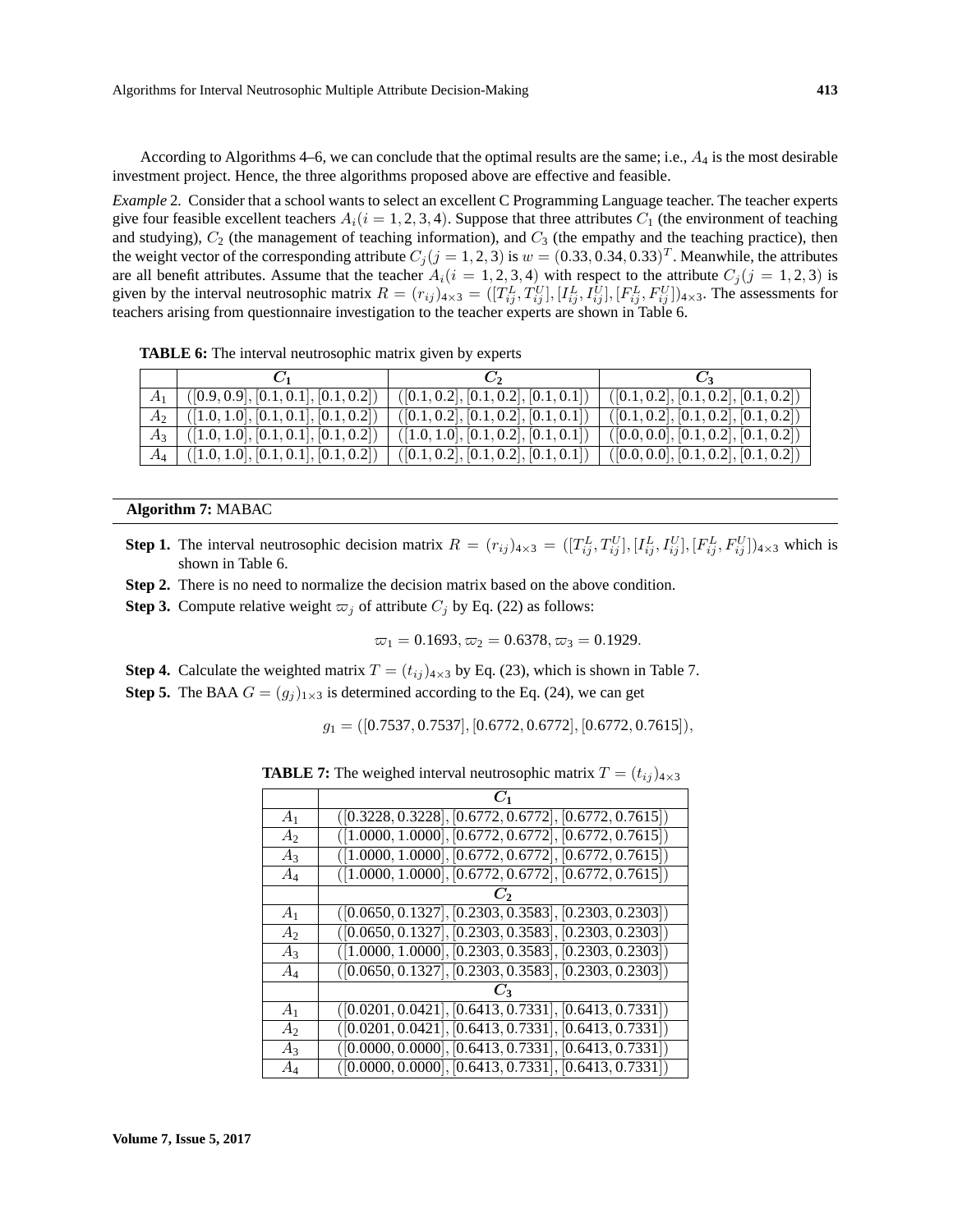$$
g_2 = ([0.1287, 0.2198], [0.2303, 0.3583], [0.2303, 0.2303]),
$$

$$
g_3 = ([0.0000, 0.0000], [0.6413, 0.7331], [0.6413, 0.7331]).
$$

**Step 6.** Calculate the distance matrix  $D = (d_{ij})_{4 \times 3}$  by Eq. (25), which is shown in Table 8. **Step 7.** Rank the alternatives by  $Q_i(i = 1, 2, 3, 4)$  as follows:

$$
Q_1 = -0.158429
$$
,  $Q_2 = 0.067320$ ,  $Q_3 = 0.357334$ ,  $Q_4 = 0.056942$ .

Hence,  $A_3 > A_2 > A_4 > A_1$ , i.e., the best C Programming Language teacher is  $A_3$ .

|                |             |             | $\sqrt{2}$      |
|----------------|-------------|-------------|-----------------|
|                | $C_1$       | $C_2$       | $\mathcal{C}_3$ |
| A <sub>1</sub> | $-0.143660$ | $-0.025147$ | 0.010378        |
| A2             | 0.082089    | $-0.025147$ | 0.010378        |
| $A_3$          | 0.082089    | 0.275245    | 0.000000        |
|                | 0.082089    | $-0.025147$ | 0.000000        |

**TABLE 8:** The interval neutrosophic matrix  $D = (d_{ij})_{4 \times 3}$ 

#### **Algorithm 8:** Similarity measure

**Steps 1–3.** These are the same as Algorithm 7 in Steps 1–3. **Step 4.** Calculate the similarity measure  $S(A_i, A^*)(i = 1, 2, 3, 4)$  by Eq. (27).

 $S(A_1, A^*) = ([0.235388, 0.318464], [0.100000, 0.183077], [0.100000, 0.136165]),$ 

 $S(A_2, A^*) = ([0.252311, 0.335387], [0.100000, 0.183077], [0.100000, 0.136165]),$ 

 $S(A_3, A^*) = ([0.807587, 0.807587], [0.100000, 0.183077], [0.100000, 0.136165]),$ 

 $S(A_4, A^*) = ([0.233070, 0.296905], [0.100000, 0.183077], [0.100000, 0.136165]).$ 

**Step 5.** Each alternative of score function  $s_{0.5,0.3}(S(A_i, A^*))$  is shown as follows:

$$
s_{0.5,0.3}(S(A_1, A^*)) = 0.723571,
$$
  
\n
$$
s_{0.5,0.3}(S(A_2, A^*)) = 0.729212,
$$
  
\n
$$
s_{0.5,0.3}(S(A_3, A^*)) = 0.900458,
$$
  
\n
$$
s_{0.5,0.3}(S(A_4, A^*)) = 0.719591.
$$

**Step 6.** Rank the alternatives by  $s_{\alpha,\beta}(S(A_i, A^*))$  ( $i = 1, 2, 3, 4$ ) as follows:  $A_3 > A_2 > A_1 > A_4$ ; i.e., the best C Programming Language teacher is  $A_3$ .

## **Algorithm 9:** EDAS

**Steps 1–3.** These arethe same as Algorithm 7 in Steps 1–3.

**Step 4.** Determine the average solution according to all attributes by Eq. (29), shown as follows:

 $AV_1 = ([1.0000, 1.0000], [0.1000, 0.1000], [0.1000, 0.2000]),$ 

 $AV_2 = ([1.0000, 1.0000], [0.1000, 0.2000], [0.1000, 0.1000]),$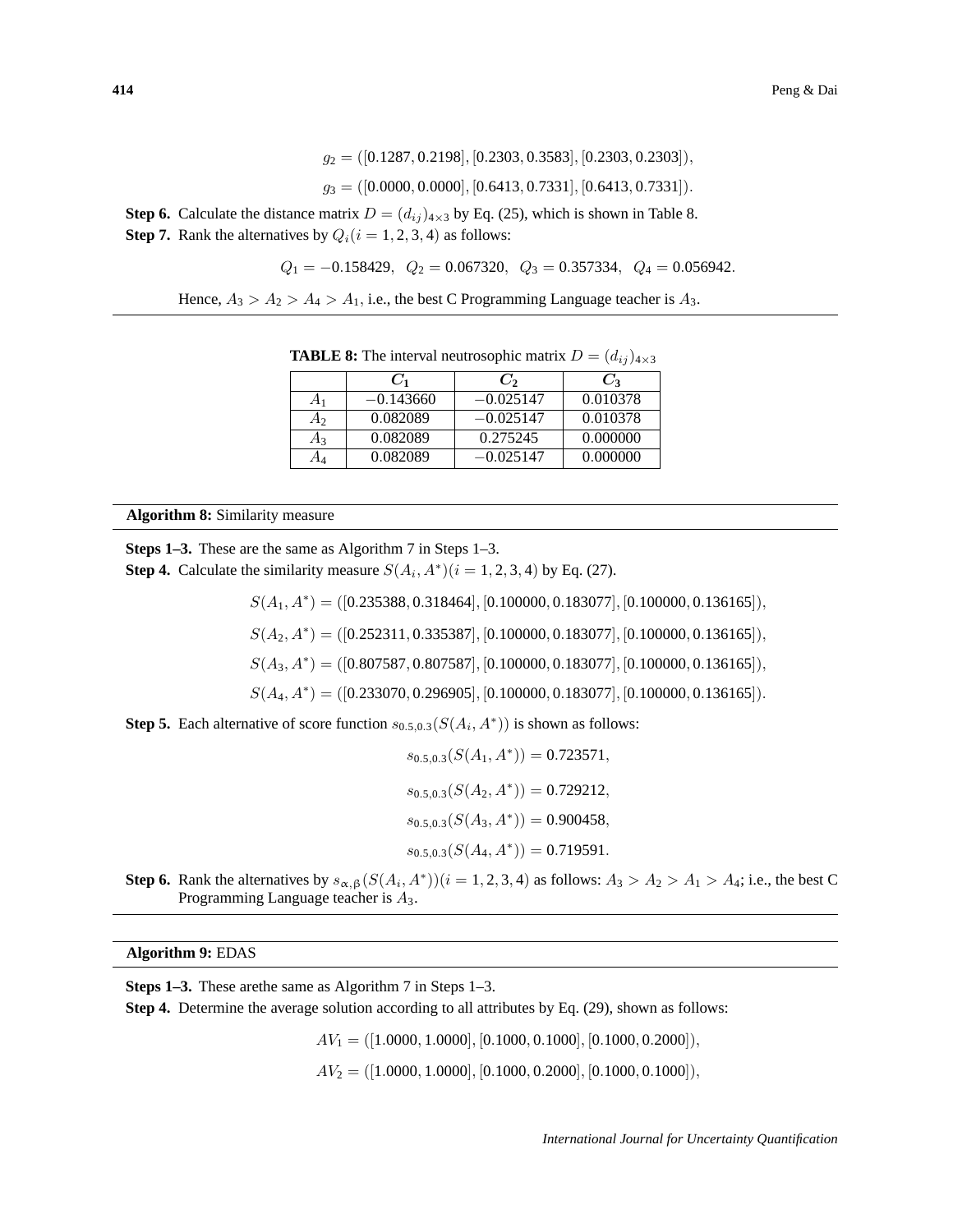Algorithms for Interval Neutrosophic Multiple Attribute Decision-Making **415**

$$
AV_3 = ([0.0513, 0.1056], [0.1000, 0.2000], [0.1000, 0.2000]).
$$

**Step 5.** Calculate the positive distance from average PDA  $= (P_{ij})_{4\times3}$  and the negative distance from average  $NDA = (N_{ij})_{4\times3}$  matrices by Eqs. (30) and (31), shown as follows:

$$
PDA = (P_{ij})_{4\times3} \begin{pmatrix} 0.0000 & 0.0000 & 0.0365 \\ 0.0000 & 0.0000 & 0.0365 \\ 0.0000 & 0.0000 & 0.0000 \\ 0.0000 & 0.0000 & 0.0000 \end{pmatrix},
$$

$$
NDA = (N_{ij})_{4\times3} \begin{pmatrix} 0.0344 & 0.2936 & 0.0000 \\ 0.0000 & 0.2936 & 0.0000 \\ 0.0000 & 0.0000 & 0.0401 \\ 0.0000 & 0.2936 & 0.0401 \end{pmatrix}.
$$

**Step 6.** Determine the weighted sum of PDA and NDA for all alternatives by Eqs. (32) and (33), respectively, shown as follows:

 $SP_1 = 0.0070$ ,  $SP_2 = 0.0070$ ,  $SP_3 = 0.0000$ ,  $SP_4 = 0.0000$ ,

$$
NP_1 = 0.1931
$$
,  $NP_2 = 0.1873$ ,  $NP_3 = 0.0077$ ,  $NP_4 = 0.1950$ .

**Step 7.** Normalize the values of  $SP_i$  and  $SN_i$  for all alternatives by Eqs. (34) and (35), respectively, shown as follows:

 $NSP_1 = 1.0000, NSP_2 = 1.0000, NSP_3 = 0.0000, NSP_4 = 0.0000,$ 

$$
NSN_1=0.0098, \ \ NSN_2=0.0396, \ \ NSN_3=0.9604, \ \ NSN_4=0.0000.
$$

**Step 8.** Calculate the appraisal score  $AS_i(i = 1, 2, 3, 4)$  for all alternatives by Eq. (36), shown as follows:

$$
AS_1 = 0.5049
$$
,  $AS_2 = 0.5198$ ,  $AS_3 = 0.5202$ ,  $AS_4 = 0.0000$ .

**Step 9.** Rank the software development projects  $x_i$  according to the decreasing values of  $AS_i$  as follows:

$$
A_3 \succ A_2 \succ A_1 \succ A_4.
$$

Obviously, among them  $A_3$  is the best C Programming Language teacher.

By means of the Algorithms 7–9, we can find that the final results are the same; i.e.,  $A_3$  is the best C Programming Language teacher. Hence, the three algorithms discussed above are effective and feasible.

## **6. COMPARISON OF THE NEWLY PROPOSED APPROACHES WITH THE OTHER APPROACHES TO INTERVAL NEUTROSOPHIC SET BASED DECISION-MAKING**

## **6.1 Comparison of the Newly Proposed Three Approaches with Their Own Advantages**

(1) Comparison of computational complexity

We know that Algorithms 1 and 3 will consume more computational complexity than Algorithm 2, especially in Step 4 (Algorithm 3) and in Step 5 (Algorithm 1). So if we take the computational complexity into consideration, Algorithm 2 is given priority to make decisions.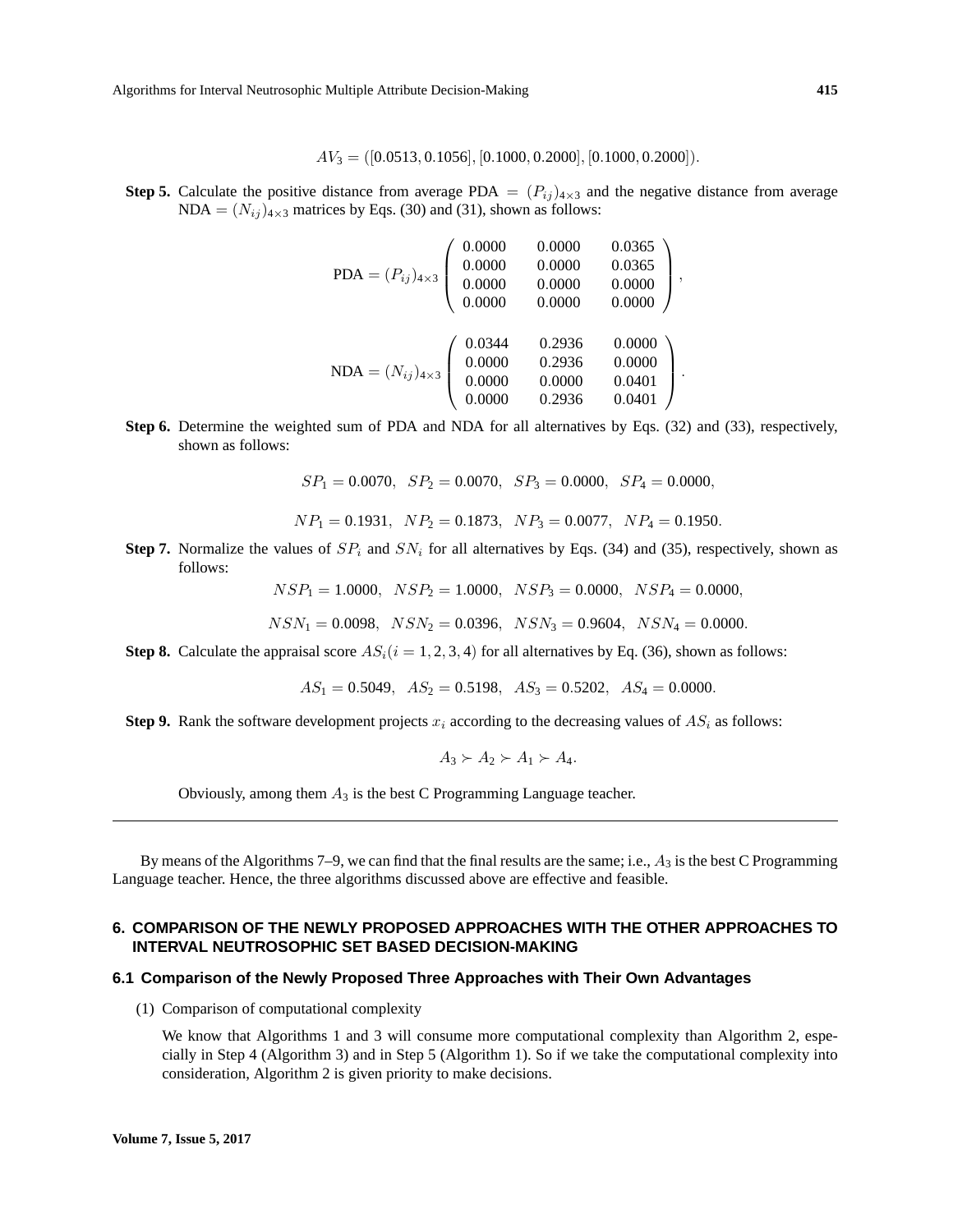(2) Comparison of discrimination

Comparing the results in Algorithms 1 and 2 with Algorithm 3, we can find that the results of Algorithm 2 are quite close and vary from 0.6927 to 0.8218 and 0.7196 to 0.9004. These results of decision values cannot clearly distinguish; in other words, the results obtained from Algorithm 2 are not very convincing (or at least not applicable). That is to say, the Algorithm 1 has a clear ability to distinguish. So if we take the discrimination into consideration, the Algorithms 1 and 3 are given priority to make decisions.

#### **6.2 Comparison of the Newly Proposed Three Approaches with Other Approaches**

In order to further verify the practicability of the proposed algorithms based on the MABAC, EDAS, and similarity measure of INSs, a comparison study with some existing algorithms is now bulit. The decision data are adopted from Tian et al. [27] and Example 2.

#### 6.2.1 A Comparison Analysis from Tian [27]

We take the example adopted from Tian [27], and are the interval neutrosophic decision matrix is shown in Table 9. The corresponding weight information is  $W = (0.15, 0.15, 0.375, 0.325)$ .

If the existing methods in Ye [12,25,30,37], Zhang et al. [24,28,34], Chi and Liu [56], Liu and Tang [31], Liu and Wang [32], Tian et al. [27], and the proposed three methods are applied to solve the MADM problem in Tian et al. [27], then the results can be achieved and shown in Table 10.

From the above results shown in Table 10, we can know that the ranking order of the four alternatives and optimal alternative are in agreement with the results of [12,24,25,27,28,30,32,34,37,56]. For Liu and Tang [31], the optimal alternative may be different when  $\lambda$  is assigned different values. That is to say, it will not obtain a convincing result when the experts of the corresponding field make decisions.

## 6.2.2 A Comparison Analysis from Example 2

If the existing methods in Ye [12,25,30,37], Zhang et al. [24,28,34], Chi and Liu [56], Liu and Wang [32], Tian et al. [27], and the proposed three methods are applied to solve the MADM problem in Example 2, then the results can be obtained and are shown in Table 11.

From the above results shown in Table 11, we can know that the final ranking of the four alternatives and optimal alternative are in agreement with the results of [12,25,27,28,30,32,34,37,56]. For Zhang et al. [24], the final ranking and the optimal alternative cannot be obtained due to their equal values discussed in Definition 9. The optimal alternative is  $A_2$  in [24], which is different from some existing methods and our three Algorithms. It is unreasonable, which we have discussed in Definition 10.

|                | $C_1$                                    | $\mathcal{C}_2$                                   |
|----------------|------------------------------------------|---------------------------------------------------|
| A <sub>1</sub> | ([0.7, 0.8], [0.5, 0.7], [0.1, 0.2])     | ([0.6, 0.8], [0.4, 0.5], [0.3, 0.3])              |
| A <sub>2</sub> | ([0.6, 0.8], [0.4, 0.6], [0.1, 0.3])     | ([0.5, 0.7], [0.3, 0.5], [0.1, 0.3])              |
| $A_3$          | ([0.4, 0.6], [0.2, 0.2], [0.2, 0.4])     | ([0.6, 0.7], [0.4, 0.6], [0.3, 0.4])              |
| $A_4$          | ([0.4, 0.5], [0.5, 0.6], [0.4, 0.4])     | ([0.5, 0.6], [0.3, 0.4], [0.4, 0.5])              |
| $A_5$          | ([0.6, 0.7], [0.4, 0.5], [0.4, 0.5])     | ([0.8, 0.9], [0.3, 0.4], [0.1, 0.2])              |
|                | $C_3$                                    | $C_A$                                             |
| A <sub>1</sub> | ([0.8, 0.8], [0.4, 0.6], [0.1, 0.2])     | $\overline{([0.7, 0.9], [0.3, 0.4], [0.2, 0.2])}$ |
| А,             | (0.6, 0.6], [0.2, 0.3], [0.4, 0.5])      | ([0.6, 0.8], [0.4, 0.4], [0.2, 0.4])              |
| $A_3$          | ([0.7, 0.8], [0.6, 0.7], [0.1, 0.2])     | ([0.5, 0.6], [0.5, 0.6], [0.2, 0.3])              |
| $A_4$          | $( [0.6, 0.7], [0.7, 0.8], [0.2, 0.3] )$ | ([0.8, 0.9], [0.3, 0.4], [0.1, 0.2])              |
| A5             | ([0.7, 0.8], [0.5, 0.6], [0.1, 0.2])     | ([0.5, 0.7], [0.5, 0.5], [0.2, 0.3])              |

**TABLE 9:** The interval neutrosophic matrix adopted from [27]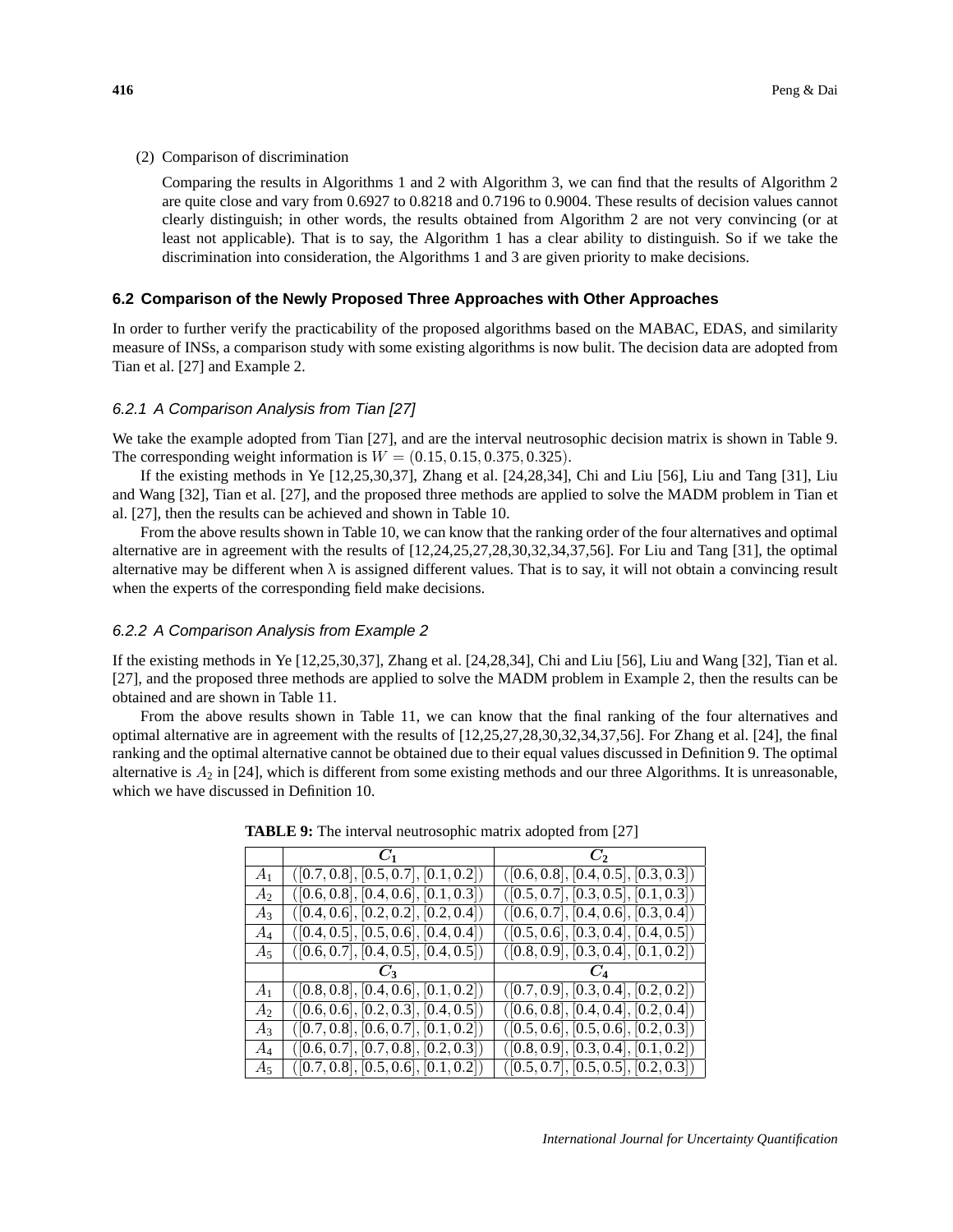| <b>Method</b>                                      | <b>Final ranking</b>                          | <b>Optimal alternative</b> |
|----------------------------------------------------|-----------------------------------------------|----------------------------|
| Ye $[30]$                                          | $A_1 \succ A_5 \succ A_2 \succ A_3 \succ A_4$ | A <sub>1</sub>             |
| Liu and Tang [31]                                  |                                               |                            |
| $\lambda = 0.1$                                    | $A_5 \succ A_1 \succ A_2 \succ A_4 \succ A_3$ | $A_5$                      |
| $\lambda = 3.2$                                    | $A_1 \succ A_5 \succ A_2 \succ A_4 \succ A_3$ | $A_1$                      |
| Liu and Wang [32]                                  | $A_1 \succ A_5 \succ A_2 \succ A_3 \succ A_4$ | $A_1$                      |
| Ye [12]                                            | $A_1 \succ A_5 \succ A_2 \succ A_3 \succ A_4$ | $A_1$                      |
| Ye [37]                                            | $A_1 \succ A_5 \succ A_2 \succ A_4 \succ A_3$ | $A_1$                      |
| Zhang et al. [28]                                  | $A_1 \succ A_5 \succ A_2 \succ A_3 \succ A_4$ | A <sub>1</sub>             |
| Zhang et al. ( $p = 0.2$ and $q = 0.1$ ) [34]      | $A_1 \succ A_2 \succ \{A_3, A_4, A_5\}$       | A <sub>1</sub>             |
| Zhang et al. [24]                                  |                                               |                            |
| Method based on the INWA operator                  | $A_1 \succ A_5 \succ A_2 \succ A_4 \succ A_3$ | A <sub>1</sub>             |
| Method based on the INWG operator                  | $A_1 \succ A_5 \succ A_2 \succ A_3 \succ A_4$ | $A_1$                      |
| Ye $[25]$                                          |                                               |                            |
| Similarity measure based on the Hamming distance   | $A_1 \succ A_5 \succ A_2 \succ A_4 \succ A_3$ | $A_1$                      |
| Similarity measure based on the Euclidean distance | $A_1 \succ A_5 \succ A_2 \succ A_3 \succ A_4$ | A <sub>1</sub>             |
| Chi and Liu [56]                                   | $A_1 \succ A_5 \succ A_2 \succ A_4 \succ A_3$ | $A_1$                      |
| Tian et al. $[27]$                                 | $A_1 \succ A_5 \succ A_2 \succ A_3 \succ A_4$ | A <sub>1</sub>             |
| Algorithm 1                                        | $A_1 \succ A_5 \succ A_2 \succ A_3 \succ A_4$ | A <sub>1</sub>             |
| Algorithm 2                                        | $A_1 \succ A_5 \succ A_2 \succ A_3 \succ A_4$ | A <sub>1</sub>             |
| Algorithm 3                                        | $A_1 \succ A_5 \succ A_2 \succ A_3 \succ A_4$ | $A_1$                      |

**TABLE 10:** A comparison study with some existing methods

**TABLE 11:** A comparison study with some existing methods in Example 2

| <b>Method</b>                                      | <b>Final ranking</b>                | <b>Optimal alternative</b> |
|----------------------------------------------------|-------------------------------------|----------------------------|
| Ye $[30]$                                          | $A_3 \succ A_2 \succ A_1 \succ A_4$ | $A_3$                      |
| Liu and Wang [32]                                  | $A_3 \succ A_2 \succ A_1 \succ A_4$ | $A_3$                      |
| Ye $[12]$                                          | $A_3 \succ A_2 \succ A_1 \succ A_4$ | $A_3$                      |
| Ye [37]                                            | $A_3 \succ A_2 \succ A_1 \succ A_4$ | $A_3$                      |
| Zhang et al. $[28]$                                | $A_3 \succ A_2 \succ A_1 \succ A_4$ | $A_3$                      |
| Zhang et al. ( $p = 0.2$ and $q = 0.1$ ) [34]      | $A_3 \succ A_2 \succ A_1 \succ A_4$ | $A_3$                      |
| Zhang et al. $[24]$                                |                                     |                            |
| Method based on the INWA operator                  | ${A_2, A_3, A_4} \succ A_1$         | $\ast$                     |
| Method based on the INWG operator                  | $A_2 \succ A_1 \succ \{A_3, A_4\}$  | $A_2$                      |
| Ye [25]                                            |                                     |                            |
| Similarity measure based on the Hamming distance   | $A_3 \succ A_2 \succ A_1 \succ A_4$ | $A_3$                      |
| Similarity measure based on the Euclidean distance | $A_3 \succ A_2 \succ A_1 \succ A_4$ | $A_3$                      |
| Chi and Liu [56]                                   | $A_3 \succ A_2 \succ A_4 \succ A_1$ | $A_3$                      |
| Tian et al. $[27]$                                 | $A_3 \succ A_2 \succ A_1 \succ A_4$ | $A_3$                      |
| Algorithm 1                                        | $A_3 \succ A_2 \succ A_4 \succ A_1$ | $A_3$                      |
| Algorithm 2                                        | $A_3 \succ A_2 \succ A_1 \succ A_4$ | $A_3$                      |
| Algorithm 3                                        | $A_3 \succ A_2 \succ A_1 \succ A_4$ | $A_3$                      |

"∗" presents no sure result.

## **7. CONCLUSIONS**

This paper introduces three new approaches for MADM under an interval neutrosophic environment. First, we define a new axiomatic definition of interval neutrosophic distance measure and similarity measure. Comparing with the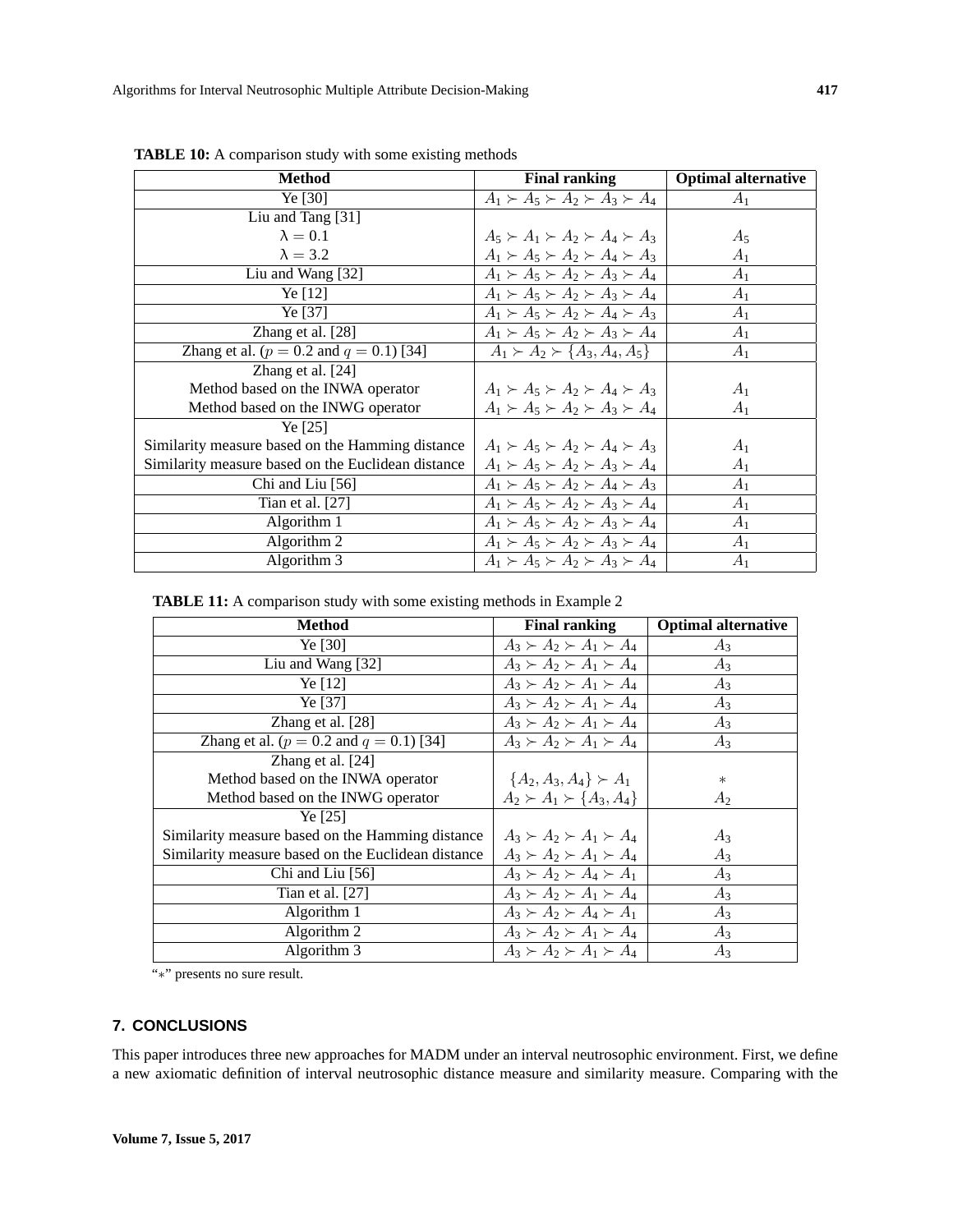existing literature [10,12,18,22], our distance measure or similarity measure can keep more original decision information. Later, a novel score function is proposed. Comparing with the existing score functions [31], we can overcome their drawbacks. Meanwhile, the combined weight model is proposed to solve the weight information which is too objective [27] or subjective [7,24,25,28,29,37]. Then, three approaches (EDAS, MABAC, similarity measure) are proposed to deal with the real MADM problems. Finally, the effectiveness and feasibility of approaches are demonstrated by two examples. Meanwhile, a comparison analysis is presented in Tables 10 and 11.

In the future, we shall apply the similarity measure of INSs to other sets [57–73].

## **ACKNOWLEDGMENTS**

The authors are very grateful to the anonymous reviewers for their valuable comments and constructive suggestions which greatly improved the quality of this paper. Our work is sponsored by the National Natural Science Foundation of China (Nos. 61163036, 61462019), and the General Project of Shaoguan University (No. SY2016KJ11).

## **REFERENCES**

- 1. Atanassov, K.T., Intuitionistic fuzzy sets, *Fuzzy Sets Syst.*, 20:87–96, 1986.
- 2. Zadeh, L.A., Fuzzy sets, *Inf. Control*, 8:338–353, 1965.
- 3. Smarandache, F., *A Unifying Field in Logic. Neutrosophy: Neutrosophic Probability, Set and Logic*, Rehoboth, NM: American Research Press, 1999.
- 4. Rivieccio, U., Neutrosophic logics: Prospects and problems, *Fuzzy Sets Syst.*, 159:1860–1868, 2008.
- 5. Wang, H., Smarandache, F., Zhang, Y.Q., and Sunderraman, R., Single valued neutrosophic sets, *Multispace Multistruct.*, 4:410–413, 2010.
- 6. Ye, J., Multicriteria decision-making method using the correlation coefficient under single-valued neutrosophic environment, *Int. J. Gen. Syst.*, 42:386–394, 2013.
- 7. Ye, J., Improved correlation coefficients of single valued neutrosophic sets and interval neutrosophic sets for multiple attribute decision-making, *J. Intell. Fuzzy Syst.*, 27:2453–2462, 2014.
- 8. Ye, J., Clustering methods using distance-based similarity measures of single-valued neutrosophic sets, *J. Int. Syst.*, 23:379– 389, 2014.
- 9. Ye, J., Multiple attribute group decision-making method with completely unknown weights based on similarity measures under single valued neutrosophic environment, *J. Intell. Fuzzy Syst.*, 27:2927–2935, 2014.
- 10. Ye, J., Single valued neutrosophic cross-entropy for multicriteria decision-making problems, *Appl. Math. Model.*, 38:1170– 1175, 2014.
- 11. Ye, J., Single–valued neutrosophic similarity measures based on cotangent function and their application in the fault diagnosis of steam turbine, *Soft. Comput.*, 21:817–825, 2017.
- 12. Ye, J., Improved cross entropy measures of single valued neutrosophic sets and interval neutrosophic sets and their multicriteria decision making methods, *Cybern. Inf. Technol.*, 15:13–26, 2015.
- 13. Biswas, P., Pramanik, S., and Giri, B.C., TOPSIS method for multi-attribute group decision–making under single–valued neutrosophic environment, *Neural. Comput. Appl.*, 27:727–737, 2016.
- 14. Huang, H.L., New distance measure of single-valued neutrosophic sets and its application, *Int. J. Intell. Syst.*, 31:1021–1032, 2016.
- 15. Liu, P.D., The aggregation operators based on Archimedean t-conorm and t-norm for single-valued neutrosophic numbers and their application to decision making, *Int. J. Fuzzy Syst.*, 18:849–863, 2016.
- 16. Li, Y.H., Liu, P.D., and Chen, Y.B., Some single valued neutrosophic number heronian mean operators and their application in multiple attribute group decision making, *Informatica*, 27:85–110, 2016.
- 17. Pramanik, S., Biswas, P., and Giri, B.C., Hybrid vector similarity measures and their applications to multi–attribute decision– making under neutrosophic environment, *Neural Comput. Appl.*, 2016. DOI: 10.1007/s00521–015–2125–3
- 18. Zavadskas, E.K., Bausys, R., and Lazauskas, M., Sustainable assessment of alternative sites for the construction of a waste incineration plant by applying WASPAS method with single-valued neutrosophic set, *Sustainability*, 7:15923–15936, 2015.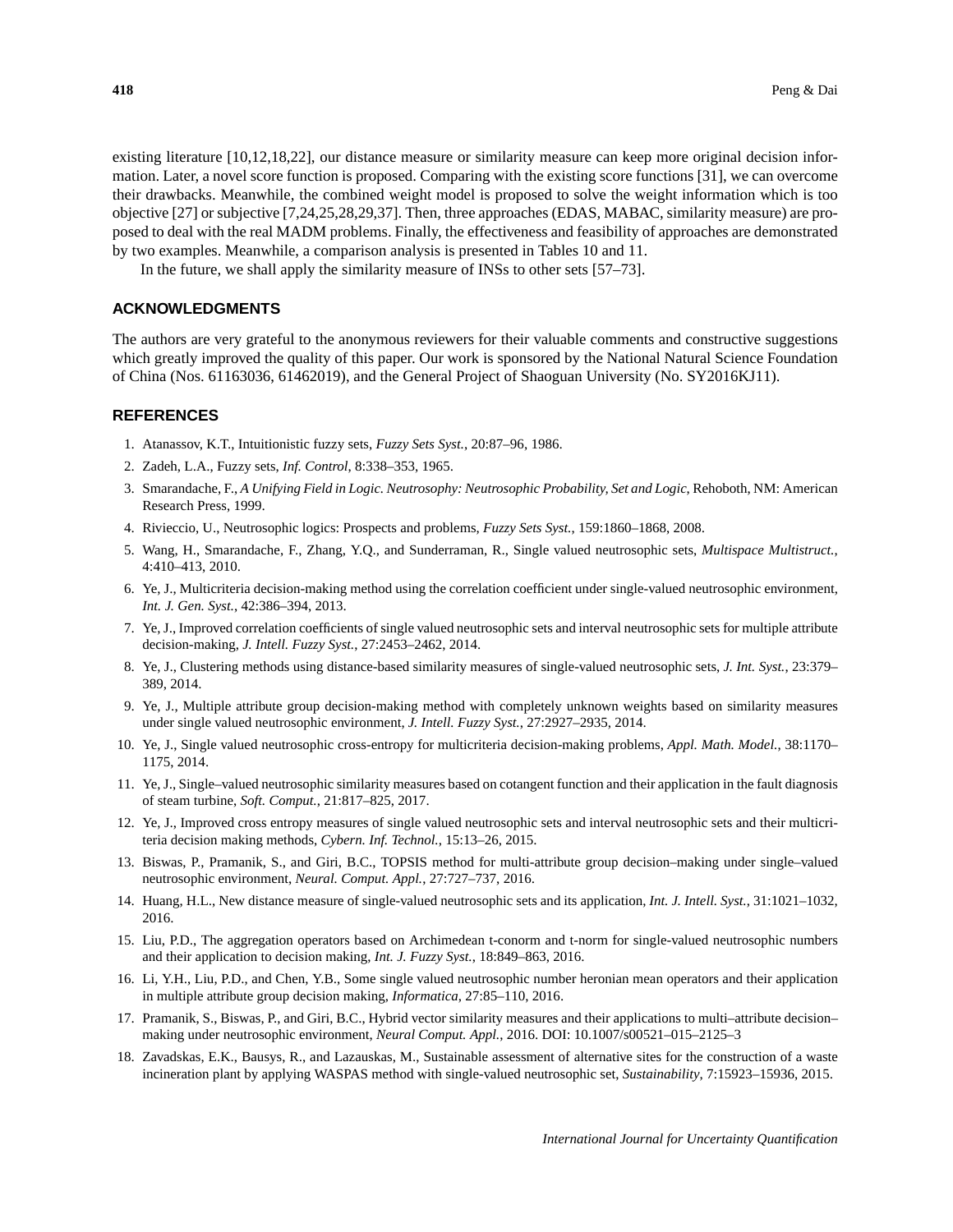- 19. Ye, J. and Fu, J., Multi–period medical diagnosis method using a single valued neutrosophic similarity measure based on tangent function, *Comput. Methods Prograns Biomed.*, 123:142–149, 2016.
- 20. Wang, H., Smarandache, F., Zhang, Y.Q., and Sunderraman, R., *Interval Neutrosophic Sets and Logic: Theory and Applications in Computing*, Phoenix, AZ: Hexis, 2005.
- 21. Kraipeerapun, P. and Fung, C.C., Binary classification using ensemble neural networks and interval neutrosophic sets, *Neurocomputing*, 72:2845–2856, 2009.
- 22. Kraipeerapun, P., Fung, C.C., Brown, W., and Wong, K.W., Neural network ensembles using interval neutrosophic sets and bagging for mineral prospectivity prediction and quantification of uncertainty, cybernetics and intelligent systems, in *Proc. of IEEE Conference on Cybernetics and Intelligent Systems*, New York: IEEE, 2006.
- 23. Lupiáñez, F.G., Interval neutrosophic sets and topology, *Kybernetes*, 38:621–624, 2009.
- 24. Zhang, H.Y., Wang, J.Q., and Chen, X.H., Interval neutrosophic sets and their application in multicriteria decision making problems, *Sci. World J.* , 2014. DOI: 10.1155/2014/645953
- 25. Ye, J., Similarity measures between interval neutrosophic sets and their applications in multicriteria decision-making, *J. Intell. Fuzzy Syst.*, 26:165–172, 2014.
- 26. Sahin, R. and Karabacak, M., A multi attribute decision-making method based on inclusion measure for interval neutrosophic sets, *Int. J. Eng. Appl. Sci.*, 2:13–15, 2015.
- 27. Tian, Z.P., Zhang, H.Y., Wang, J., Wang, J.Q., and Chen, X.H., Multi-criteria decision-making method based on a crossentropy with interval neutrosophic sets, *Int. J. Syst. Sci.*, 47:3598–3608, 2016.
- 28. Zhang, H.Y., Ji, P., Wang, J.Q., and Chen, X.H., An improved weighted correlation coefficient based on integrated weight for interval neutrosophic sets and its application in multi-criteria decision-making problems, *Int. J. Comput. Intell. Syst.*, 8:1027–1043, 2015.
- 29. Zhao, A.W., Du, J.G., and Guan, H.J., Interval valued neutrosophic sets and multi-attribute decision-making based on generalized weighted aggregation operator, *J. Intell. Fuzzy Syst.*, 29:2697–2706, 2015.
- 30. Ye, J., Multiple attribute decision-making method based on the possibility degree ranking method and ordered weighted aggregation operators of interval neutrosophic numbers, *J. Intell. Fuzzy Syst.*, 28:1307–1317, 2015.
- 31. Liu, P.D. and Tang, G.L., Some power generalized aggregation operators based on the interval neutrosophic sets and their application to decision-making, *J. Intell. Fuzzy Syst.*, 30:2517–2528, 2016.
- 32. Liu, P.D. and Wang, Y.M., Interval neutrosophic prioritized owa operator and its application to multiple attribute decision making, *J. Syst. Sci. Complex*, 29:681–697, 2016.
- 33. Ma, H., Hu, Z.G., Li, K.Q., and Zhang, H.Y., Toward trustworthy cloud service selection: A time-aware approach using interval neutrosophic set, *J. Parallel Distrib. Comput.*, 96:75–94, 2016.
- 34. Zhang, H.Y., Wang, J.Q., and Chen, X.H., An outranking approach for multi-criteria decision-making problems with intervalvalued neutrosophic sets, *Neural Comput. Appl.*, 27:615–627, 2016.
- 35. Liu, P.D., Li, H.G., Wang, P. ,and Liu, J.L., ELECTRE method and its application in multiple attribute decision making based on INS, *J. Shandong Univ. Finance Econ.*, 2:80–87, 2016.
- 36. S¸ahin, R., Cross-entropy measure on interval neutrosophic sets and its applications in multicriteria decision–making, *Neural Comput. Appl.*, 2016. DOI: 10.1007/s00521–015–2131–5
- 37. Ye, J., Interval neutrosophic multiple attribute decision-making method with credibility information, *Int. J. Fuzzy Syst.*, 18:914–923, 2016.
- 38. Yang, W., Shi, J.R., Pang, Y.F., and Zheng, X.Y., Linear assignment method for interval neutrosophic sets, *Neural Comput. Appl.*, 2016. DOI: 10.1007/s00521–016–2575–2
- 39. Molodtsov, D., Soft set theory—First results, *Comput. Math. Appl.*, 37:19–31, 1999.
- 40. Zadeh, L.A., The concept of a linguistic variable and its application to approximate reasoning—I, *Inf. Sci.*, 8:199–249, 1975.
- 41. Torra, V., Hesitant fuzzy sets, *Int. J. Intell. Syst.*, 25:529–539, 2010.
- 42. Deli, I., Interval-valued neutrosophic soft sets and its decision-making, *Int. J. Mach. Learn. Cybern.*, 8:665–676, 2017.
- 43. Ye, J., Some aggregation operators of interval neutrosophic linguistic numbers for multiple attribute decision-making, *J. Intell. Fuzzy Syst.*, 27:2231–2241, 2014.
- 44. Ma, Y.X., Wang, J.Q., Wang, J., and Wu, X.H., An interval neutrosophic linguistic multi-criteria group decision-making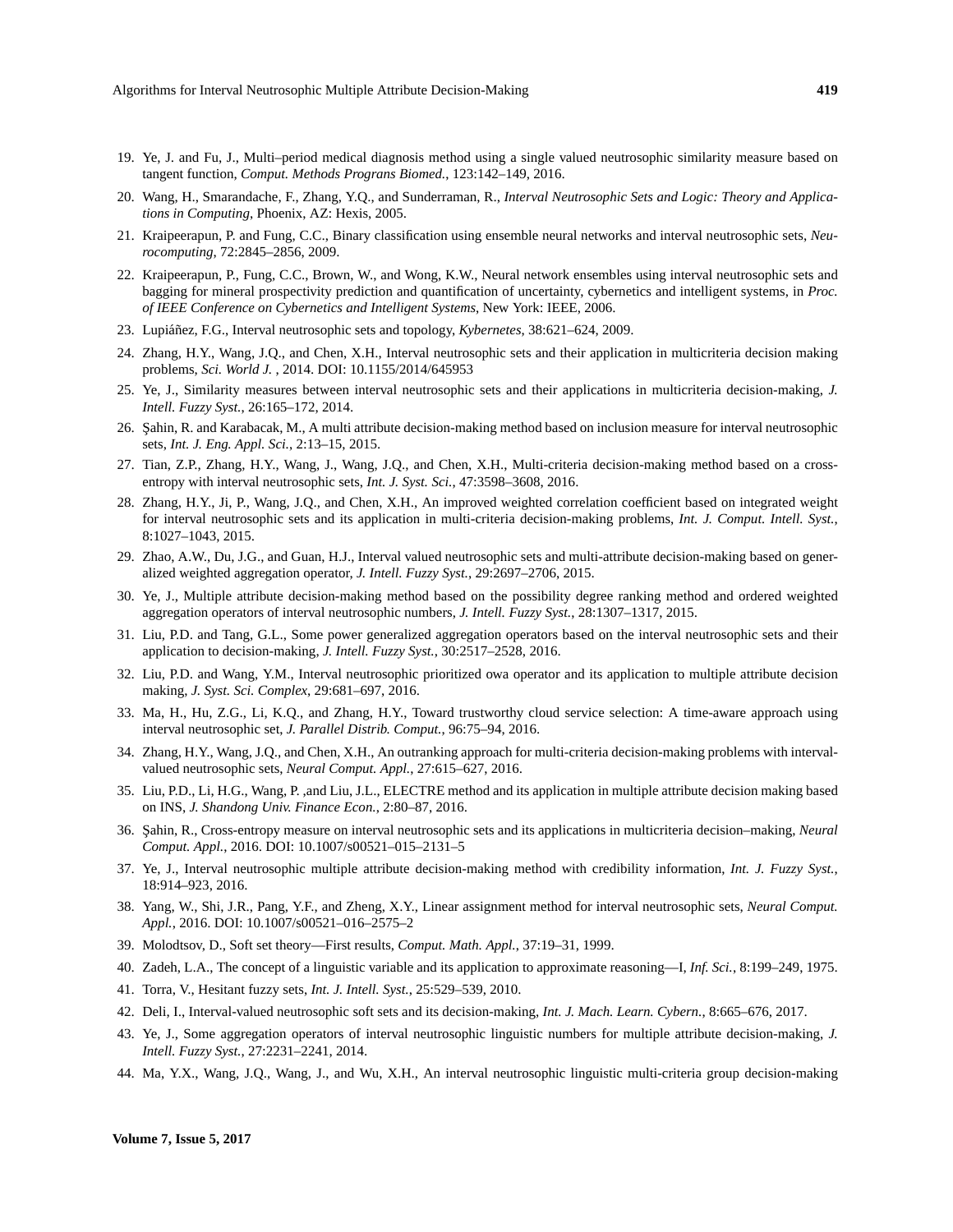method and its application in selecting medical treatment options, *Neural Comput. Appl.*, 2016. DOI: 10.1007/s00521–016– 2203–1

- 45. Ye, J., Correlation coefficients of interval neutrosophic hesitant fuzzy sets and its application in a multiple attribute decision making method, *Informatica*, 27:179–202, 2016.
- 46. Liu, P.D. and Shi, L.L., The generalized hybrid weighted average operator based on interval neutrosophic hesitant set and its application to multiple attribute decision–making, *Neural Comput. Appl.*, 26:457–471, 2015.
- 47. Ye, J., A multicriteria decision-making method using aggregation operators for simplified neutrosophic sets, *J. Intell. Fuzzy Syst.*, 26:2459–2466, 2014.
- 48. Broumi, S. and Smarandache, F., Correlation coefficient of interval neutrosophic set, *Appl. Mech. Mater.*, 436:511–517, 2013.
- 49. Ghorabaee, M.K., Zavadskas, E.K., Olfat, L., and Turskis, Z., Multi-criteria inventory classification using a new method of evaluation based on distance from average solution (EDAS), *Informatica*, 26:435–451, 2015.
- 50. Ghorabaee, M.K., Zavadskas, E.K., Amiri, M., and Turskis, Z., Extended EDAS method for fuzzy multi-criteria decisionmaking: An application to supplier selection, *Int. J. Comput. Commun. Control*, 11:358–371, 2016.
- 51. Pamucar, D. and Cirovic, G., The selection of transport and handling resources in logistics centers using multi-attributive border approximation area comparison (MABAC), *Expert Syst. Appl.*, 42:3016–3028, 2015.
- 52. Yager, R.R. and Abbasov, A.M., Pythagorean membership grades, complex numbers, and decision making, *Int. J. Intell. Syst.*, 28:436–452, 2013.
- 53. Peng, X.D. and Yang, Y., Some results for Pythagorean fuzzy sets, *Int. J. Intell. Syst.*, 30:1133–1160, 2015.
- 54. Peng, X.D. and Yang, Y., Pythagorean fuzzy choquet integral based Mabac method for multiple attribute group decision making, *Int. J. Intell. Syst.*, 31:989–1020, 2016.
- 55. Shannon, C.E., A mathematical theory of communication, *Bell Syst. Tech. J.*, 27:379–423, 1948.
- 56. Chi, P.P. and Liu, P.D., An extended TOPSIS method for the multiple attribute decision-making problems based on interval neutrosophic set, *Neutrosophic Sets Syst.*, 1:63–70, 2013.
- 57. Alcantud, J.C.R., Calle, R., and Torrecilas, M.J.M., Hesitant fuzzy worth: An innovative ranking methodology for hesitant fuzzy subsets, *Appl. Soft Comput.*, 38:232–243, 2016.
- 58. Alcantud, J.C.R. and D´ıaz, S., Rational fuzzy and sequential fuzzy choice, *Fuzzy Set. Syst.*, 315:76–98, 2017.
- 59. Alcantud, J.C.R., Some formal relationships among soft sets, fuzzy sets, and their extensions, *Int. J. Approx. Reason.*, 68:45– 53, 2016.
- 60. Alcantud, J.C.R. and Calle, R., The problem of collective identity in a fuzzy environment, *Fuzzy Set. Syst.*, 315:57–75, 2017.
- 61. Alcantud, J.C.R. and D´ıaz, S., Conditional extensions of fuzzy preorders, *Fuzzy Set. Syst.*, 278:3–19, 2015.
- 62. Smarandache, F., *A Unifying Field In Logic: Neutrosophic Logic Neutrosophy, Neutrosophic Set, Neutrosophic Probability and Statistics*, Rehoboth: Demand ProQuest Information & Learning 2007.
- 63. Li, Y.Y., Zhang, H.Y., and Wang, J.Q., Linguistic neutrosophic sets and its application to multi-criteria decision-making problems, *Int. J. Uncertainty Quantif.*, 2017. DOI: 10.1615/Int.J.UncertaintyQuantification.2017019627
- 64. Wu, X.H. and Wang, J.Q., Cross-entropy measures of multi-alued neutrosophic sets and its application in selecting middle– level manager, *Int J Uncertainty Quantif.*, 2017. DOI: 10.1615/Int.J.UncertaintyQuantification.2017019440
- 65. Yu, S.M., Wang, J., and Wang, J.Q., An interval type-2 fuzzy likelihood-based MABAC approach and its application in selecting hotels on a tourism website, *Int. J. Fuzzy Syst.*, 19:47–61, 2017.
- 66. Garg, H., Agarwal, N., and Tripathi, A., Choquet integral-based information aggregation operators under the intervalvalued intuitionistic fuzzy set and its applications to decision-making process, *Int. J. Uncertainty Quantif.*, 2017. DOI: 10.1615/Int.J.UncertaintyQuantification.2017020076
- 67. Garg, H., Distance and similarity measures for intuitionsitic multiplicative preference relation and its applications, *Int. J. Uncertainty Quantif.*, 7:117–133, 2017.
- 68. Zhan, J.M., Liu, Q., and Tutut, H., A novel soft rough set: Soft rough hemirings and its multicriteria group decision–making, *Appl. Soft Comput.*, 54:393–402, 2017.
- 69. Zhan, J.M. and Zhu, K.Y., Reviews on decision-making methods based on (fuzzy) soft sets and rough soft sets, *J. Intell. Fuzzy Syst.*, 29:1169–1176, 2015.